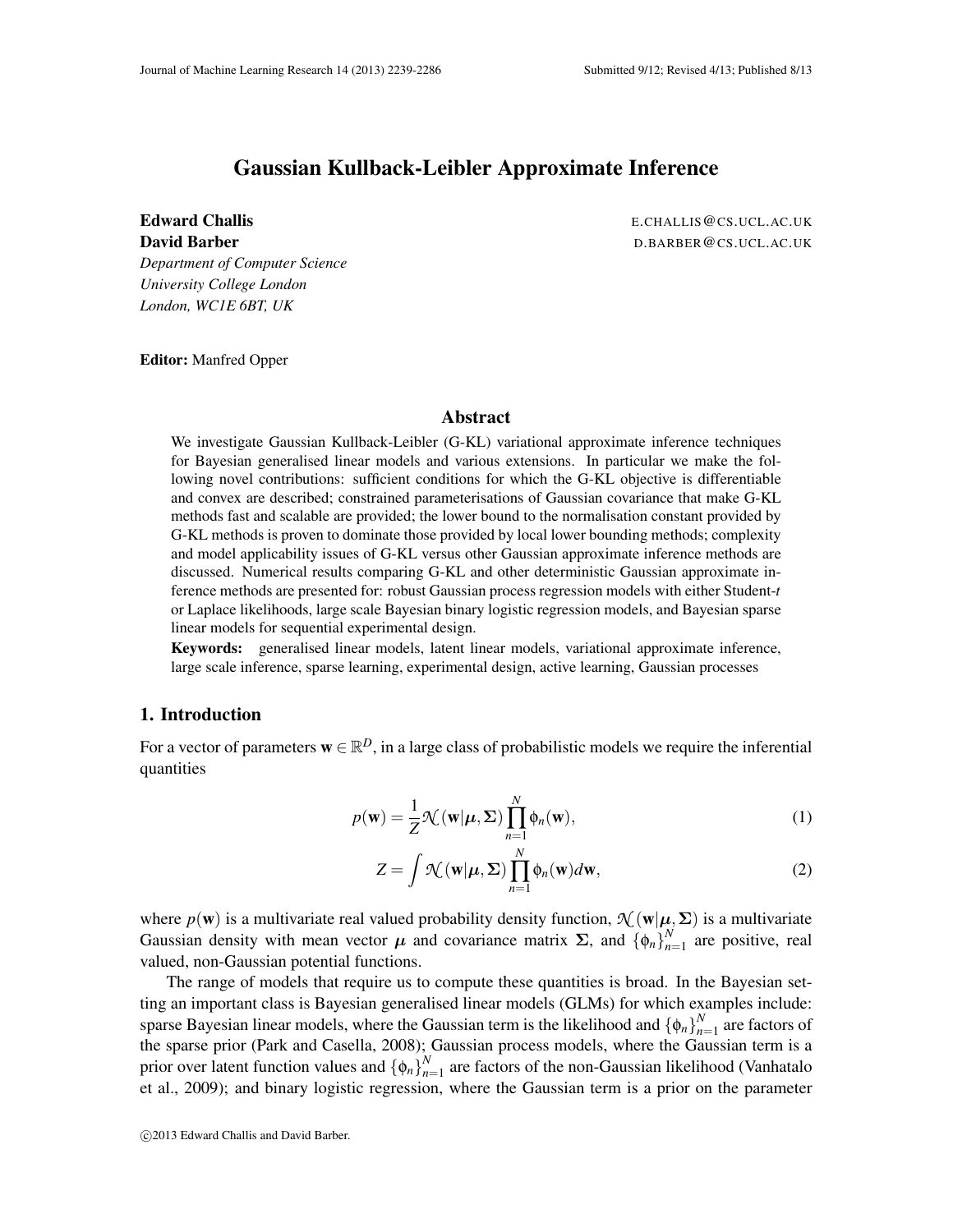vector and  $\{\phi_n\}_{n=1}^N$  $n_{n=1}^{N}$  are logistic sigmoid likelihood functions (Jaakkola and Jordan, 1997). In the context of unsupervised learning examples include: independent components analysis, where the Gaussian term is the conditional density of the signals and  $\{\phi_n\}_{n=1}^N$  $n = 1$  are factors of the sparse density on the latent sources w (Girolami, 2001); and binary or categorical factor analysis models where the Gaussian term is the density on the latent variables and  $\{\phi_n\}_{n=1}^N$  $\sum_{n=1}^{N}$  are factors of the binary or multinomial conditional distribution (Tipping, 1999; Marlin et al., 2011).

In Bayesian supervised learning, *Z* is the marginal likelihood, otherwise termed the evidence, and the target density  $p(\mathbf{w})$  is the posterior of the parameters conditioned on the data. Evaluating *Z* is essential for the purposes of model comparison, hyperparameter estimation, active learning and experimental design. Indeed, any marginal function of the posterior such as a moment, or a predictive density estimate also implicitly requires *Z*.

In unsupervised learning, *Z* is the model likelihood obtained by marginalising out the hidden variables w and  $p(w)$  is the density of the hidden variables conditioned on the visible variables.  $p(\mathbf{w})$  is required to optimise model parameters using either expectation maximisation or gradient ascent methods.

Computing *Z*, in either the Bayesian or unsupervised learning setting, is typically intractable due to the size of most problems of practical interest, which is usually much greater than one both in the dimension *D* and the number of potential functions *N*. Methods that can efficiently approximate these quantities are thus required.

Due to the importance of this model class, a great deal of effort has been dedicated to finding accurate approximations to  $p(\mathbf{w})$  and *Z*. Whilst there are many different possible approximation routes, including sampling, consistency methods such as expectation propagation and perturbation techniques such as the Laplace method, our focus here is on a technique that lower-bounds *Z* and makes a Gaussian approximation to the target density  $p(\mathbf{w})$ .

We obtain a Gaussian approximation to  $p(w)$  and a lower-bound on log Z by minimising the Kullback-Leibler divergence between the approximating Gaussian density and  $p(\mathbf{w})$ . Gaussian Kullback-Leibler approximate inference, which is how we refer to this procedure, is not new (Saul et al., 1996; Barber and Bishop, 1998; Seeger, 1999b; Kuss and Rasmussen, 2005; Opper and Archambeau, 2009). However, as we outline in the following subsection, we provide a number of theoretical and practical developments regarding its application.

### 1.1 Overview

In Section 2 we provide an introduction and overview of Gaussian Kullback-Leibler (G-KL) approximate inference methods for problems of the form of Equation (2) and describe a large class of models for which G-KL inference is feasible.

In Section 3 we address G-KL bound optimisation. We provide conditions on the potential functions  $\{\phi_n\}_{n=1}^N$  $n_{n=1}^{N}$  for which the G-KL bound is smooth and concave. Thus we provide conditions for which optimisation using Newton's method will exhibit quadratic convergence rates and using quasi-Newton methods superlinear convergence rates.

In Section 4 we discuss the complexity of G-KL bound and gradient computations required to perform approximate inference. To make G-KL approximate inference scalable we present constrained parameterisations of covariance.

In Section 5 we compare G-KL approximate inference to other Gaussian approximate inference methods. We prove that the G-KL lower-bound is tighter than the bound offered by local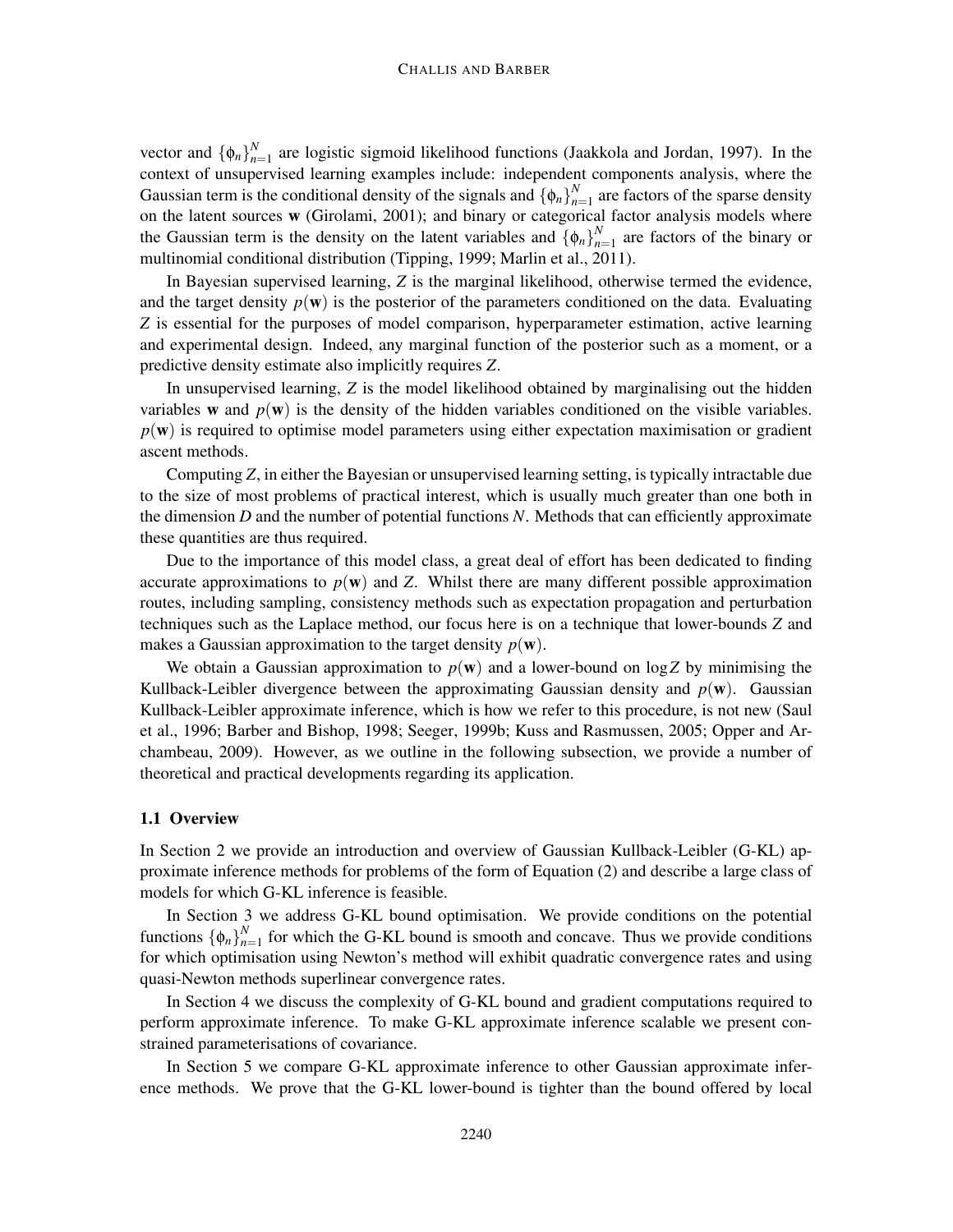lower-bounding methods. We also discuss and compare computational scaling properties and model applicability issues.

In Section 6 we apply the G-KL procedure to three popular machine learning models. First, we consider the problem of Gaussian process regression with noise robust non-conjugate likelihoods. Second, we apply G-KL approximate inference to large Bayesian binary classification tasks. Third, we consider sequential experimental design in Bayesian sparse linear models. In these experiments we aim to assess the performance of the G-KL procedure in terms of speed, accuracy of inference and predictive performance. Results are compared to other deterministic Gaussian approximate inference procedures.

### 2. Gaussian KL Approximate Inference

The primary assumption of this work is that a target density of the form of Equation (2) with unbounded support in  $\mathbb{R}^D$  is reasonably approximated by a Gaussian. Many approximate inference methods make this assumption, for example the Laplace approximation (see Barber, 2012 for a recent introduction), expectation propagation with an assumed Gaussian approximating density (Minka, 2001) and local variational bounding methods (Jaakkola and Jordan, 1997). This paper considers the method of fitting a Gaussian to  $p(w)$  by minimising the Kullback-Leibler divergence between the two densities.

The Kullback-Leibler (KL) divergence for two probability density functions  $q(\mathbf{w})$  and  $p(\mathbf{w})$  is defined as

$$
KL(q(\mathbf{w})|p(\mathbf{w})) := \int_{\mathcal{W}} q(\mathbf{w}) \log \frac{q(\mathbf{w})}{p(\mathbf{w})} d\mathbf{w},\tag{3}
$$

*N*

where *W* is the support of  $q(\mathbf{w})$ . The KL divergence has the properties: KL $(q(\mathbf{w})| p(\mathbf{w})) \ge 0$  for all  $p(\mathbf{w})$  and  $q(\mathbf{w})$ , KL( $q(\mathbf{w})|p(\mathbf{w}) = 0$  iff  $q(\mathbf{w}) = p(\mathbf{w})$  almost everywhere, and KL( $q(\mathbf{w})|p(\mathbf{w}) \neq 0$  $KL(p(\mathbf{w})|q(\mathbf{w}))$  for  $q(\mathbf{w}) \neq p(\mathbf{w})$ . The KL divergence, whilst not being a true metric, is thus a measure of the discrepancy between two probability distributions.

G-KL approximate inference proceeds by fitting the 'variational' Gaussian,  $q(\mathbf{w}) = \mathcal{N}(\mathbf{w}|\mathbf{m},\mathbf{S})$ , to the target,  $p(\mathbf{w})$ , by minimising KL( $q(\mathbf{w})| p(\mathbf{w})$ ) with respect to the moments **m** and **S**. Substituting Equation (1) into Equation (3), using the fact that the KL divergence is non-negative, we obtain the bound  $\log Z \geq \mathcal{B}_{KL}(\mathbf{m}, \mathbf{S})$  where

$$
\mathcal{B}_{KL}(\mathbf{m}, \mathbf{S}) := \underbrace{-\langle \log q(\mathbf{w}) \rangle_{q(\mathbf{w})}}_{\text{entropy}} + \underbrace{\langle \log \mathcal{K}(\mathbf{w} | \boldsymbol{\mu}, \boldsymbol{\Sigma}) \rangle_{q(\mathbf{w})}}_{\text{Gaussian potential}} + \underbrace{\sum_{n=1}^{N} \langle \log \phi_n(\mathbf{w}) \rangle_{q(\mathbf{w})}}_{\text{site potentials}},
$$
(4)

and  $\langle f(x) \rangle_{p(x)}$  denotes taking the expectation of  $f(x)$  with respect to the density  $p(x)$ . Unless otherwise stated all expectations should be assumed to be taken with respect to  $q(\mathbf{w})$  and so we omit this subscript in the following notation.

The first and second terms in Equation (4) are integrals that admit simple analytic forms, the last term in general does not. The entropy of the variational Gaussian distribution is equal to 1  $\frac{1}{2}$ log det(2 $\pi e$ S). The second term is the Gaussian expectation of a negative quadratic in w which is itself a negative quadratic in  $m$ , S. Whilst the site potentials are not, in full generality, easy to evaluate in the next section we describe a large class of models for which they can be computed efficiently and so for which the G-KL bound is tractable.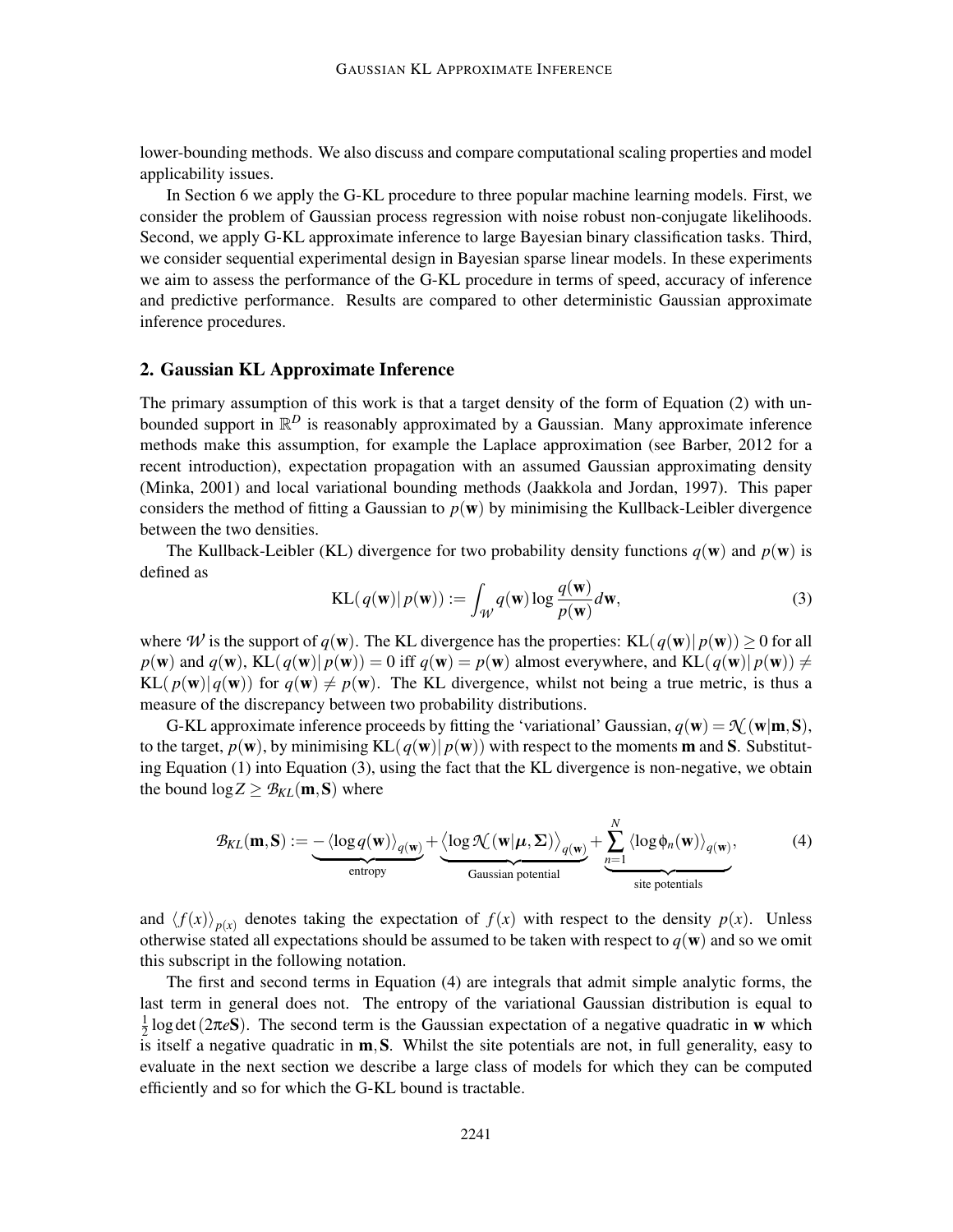#### 2.1 Tractable G-KL Approximations

To evaluate the G-KL bound, Equation (4), we are required to compute  $\sum_{n=1}^{N} \langle \log \phi_n(\mathbf{w}) \rangle$ . For generic potential functions  $\{\phi_n\}_{n=1}^N$  $n_{n=1}^{N}$  computing the required integrals is not always a numerically accessible task. However, in many practical problems of interest each potential function φ*<sup>n</sup>* takes the form

$$
\phi_n(\mathbf{w}) = \phi_n(\mathbf{w}^\mathsf{T} \mathbf{h}_n),\tag{5}
$$

for fixed vectors  $\mathbf{h}_n$ . We refer to such potentials as site projections. We note that the linear projection of a Gaussian random vector is also Gaussian distributed. That is to say if  $y = w^{\mathsf{T}}\mathbf{h}$  where  $\mathbf{w} \sim \mathcal{N}(\mathbf{w}|\mathbf{m}, \mathbf{S})$  and **h** is fixed then  $y \sim \mathcal{N}(y|\mathbf{h}^T\mathbf{m}, \mathbf{h}^T\mathbf{S}\mathbf{h})$ . We can use this result to express  $\langle \log \phi_n(\mathbf{w}^T \mathbf{h}_n) \rangle$  as a one-dimensional integral

$$
\langle \log \phi_n(\mathbf{w}^T \mathbf{h}_n) \rangle = \langle \log \phi_n(x) \rangle_{\mathcal{N}(x|m_n, s_n^2)} = \langle \log \phi_n(m_n + z s_n) \rangle_{\mathcal{N}(z|0,1)}
$$
(6)

with  $m_n := m^T \mathbf{h}_n$  and  $s_n^2 := \mathbf{h}_n^T \mathbf{Sh}_n$  (this result is presented in Barber and Bishop (1998) and Kuss and Rasmussen (2005) and Appendix A of this paper). The required integral can then be readily computed either analytically (for example  $\phi(x) \propto e^{-|x|}$ ) or more generally using any one-dimensional numerical integration routine.

For models of the form of Equation (2), with each potential  $\phi_n(\mathbf{w})$  a site projection, the G-KL bound can thus be expressed as

$$
\mathcal{B}_{KL}(\mathbf{m}, \mathbf{S}) = \underbrace{\frac{1}{2} \log \det (2\pi \mathbf{\epsilon} \mathbf{S})}_{\text{entropy}} + \underbrace{\sum_{n=1}^{N} \langle \log \phi_n (m_n + zs_n) \rangle_{\mathcal{H}(z|0,1)}}_{\text{site projection potentials}}
$$
\n
$$
-\underbrace{\frac{1}{2} \left[ \log \det (2\pi \mathbf{\Sigma}) + (\mathbf{m} - \boldsymbol{\mu})^{\top} \mathbf{\Sigma}^{-1} (\mathbf{m} - \boldsymbol{\mu}) + \text{trace} (\mathbf{\Sigma}^{-1} \mathbf{S}) \right]}_{\text{Gaussian potential}}.
$$
\n(7)

#### 2.1.1 NON-GAUSSIAN MODELS

G-KL approximate inference is not limited to models where the target density has a Gaussian potential  $\mathcal{N}(\mathbf{w}|\boldsymbol{\mu}, \boldsymbol{\Sigma})$ . The bound can be evaluated in the more general case  $p(\mathbf{w}) \propto \prod_{n=1}^{N} \phi_n(\mathbf{w}^T \mathbf{h}_n)$ with each φ*<sup>n</sup>* non-Gaussian. One concrete example of this scenario is binary logistic regression with a Laplace prior on the parameter vector w. In this context each  $\phi_n$  potential function corresponds to either the logistic sigmoid factors specifying the likelihood or the *e* −|*w<sup>d</sup>* <sup>|</sup> Laplace factors specifying the prior. When  $p(\mathbf{w}) \propto \prod_{n=1}^{N} \phi_n(\mathbf{w}^T \mathbf{h}_n)$  the G-KL bound consists only of the first two terms in Equation (7).

## 3. G-KL Bound Optimisation

G-KL approximate inference proceeds to obtain the tightest lower-bound to log*Z* and the 'closest' Gaussian approximation to  $p(\mathbf{w})$  by maximising  $B_{KL}(\mathbf{m},\mathbf{S})$  with respect to the moments **m** and **S** of the variational Gaussian density. Therefore, to realise the benefits of G-KL approximate inference we require stable and scalable algorithms to optimise the bound. To this end we now show that for a broad class of models the G-KL objective is both differentiable and concave.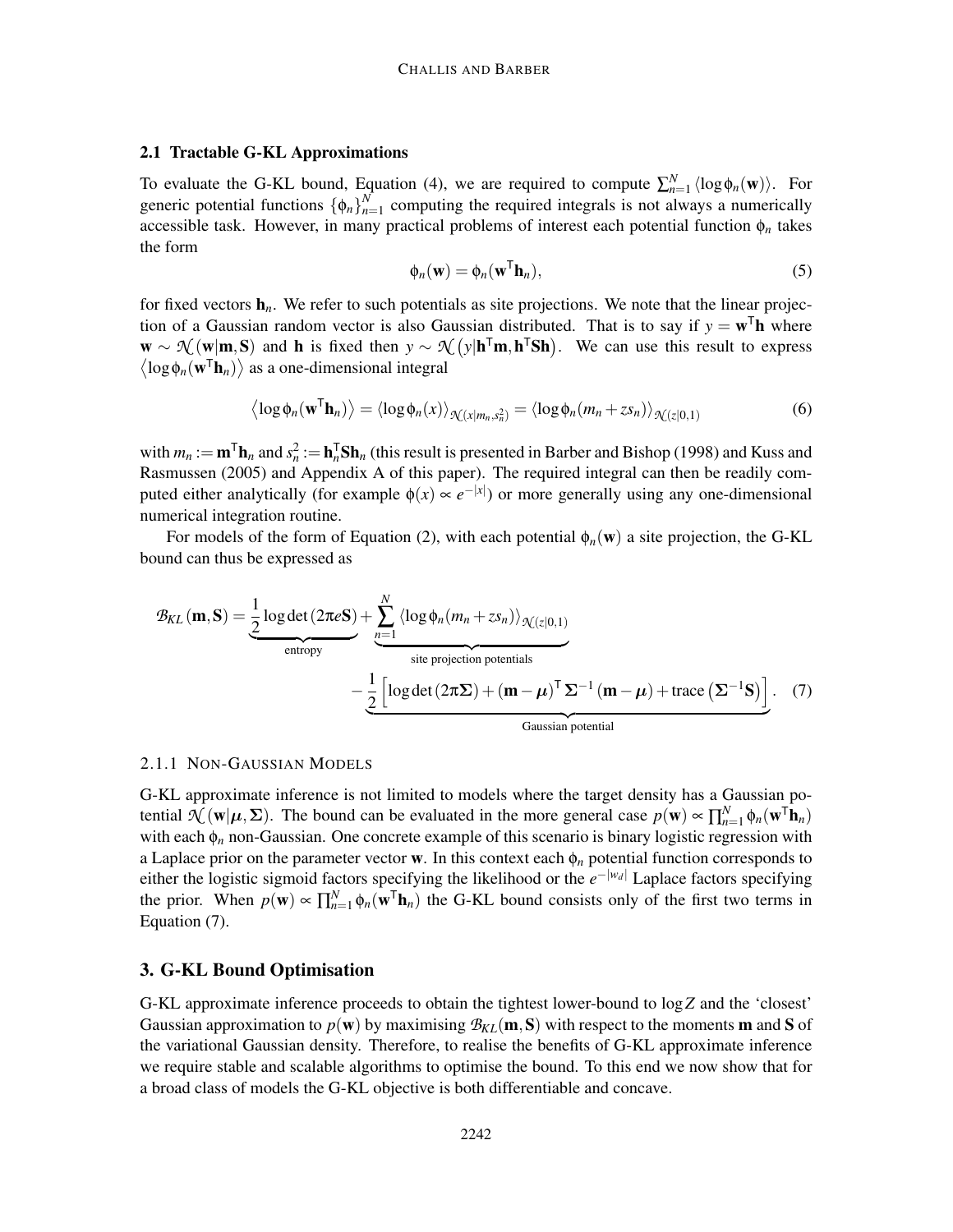

Figure 1: Non-differentiable functions and their Gaussian expectations. Figures (a) and (c) plot the non-differentiable function  $\psi(x) = -|x|$  and the non-continuous function  $\psi(x) =$ −sgn(*x*). Figures (b) and (c) plot the expectations of those functions for Gaussian distributed *x* as a function of the Gaussian mean *m*:  $\langle \psi(x) \rangle_{\mathcal{X}(\chi|m,\sigma^2)}$ . The expectations are smooth w.r.t. the Gaussian mean. As the variance of the Gaussian tends to zero the expectation converges to the underlying function value. Gaussian expectations taken w.r.t.  $\mathcal{N}(x|m, \sigma^2)$  where  $\sigma = 0.0125, 0.5, 1, 2$ .

#### 3.1 G-KL Bound Differentiability

Whilst the target density of our model may not be differentiable in w the G-KL bound with respect to the variational moments  $\mathbf{m},\mathbf{S}$  frequently is. See Figure 1 for a depiction of this phenomenon for two, simple, non-differentiable functions. The G-KL bound is in fact smooth for potential functions that are neither differentiable nor continuous (for example they have jump discontinuities). In Appendix C we show that the G-KL bound is smooth for potential functions that are piecewise smooth with a finite number of discontinuities, and where the logarithm of each piecewise segment is a quadratic. This class of functions includes the widely used Laplace density amongst others.

## 3.2 G-KL Bound Concavity

If each site potential  $\{\phi_n\}_{n=1}^N$  $_{n=1}^N$  is log-concave then the G-KL bound  $\mathcal{B}_{KL}(\mathbf{m},\mathbf{S})$  is jointly concave with respect to the variational Gaussian mean  $m$  and  $C$  the upper triangular Cholesky decomposition of covariance such that  $S = C<sup>T</sup>C$ . We say that  $f(x)$  is log-concave if log  $f(x)$  is concave in *x*.

Since the bound depends on the logarithm of  $\prod_{n=1}^{N} \phi_n$  without loss of generality we may take  $N = 1$ . Ignoring constants with respect to **m** and **C**, we can write the G-KL bound as

$$
\mathcal{B}_{KL}(\mathbf{m}, \mathbf{C}) \stackrel{c}{=} \sum_{d=1}^{D} \log C_{dd} - \frac{1}{2} \mathbf{m}^{\mathsf{T}} \Sigma^{-1} \mathbf{m} + \boldsymbol{\mu}^{\mathsf{T}} \Sigma^{-1} \mathbf{m} - \frac{1}{2} \text{trace} \left( \Sigma^{-1} \mathbf{C} \mathbf{C}^{\mathsf{T}} \right) + \left\langle \log \phi(\mathbf{w}^{\mathsf{T}} \mathbf{h}) \right\rangle. \tag{8}
$$

Excluding  $\langle \log \phi(w^{\mathsf{T}} \mathbf{h}) \rangle$  from the expression above all terms are concave functions exclusively in either **m** or **C**. Since the sum of concave functions on distinct variables is jointly concave, the first four terms of Equation (8) represent a jointly concave contribution to the bound.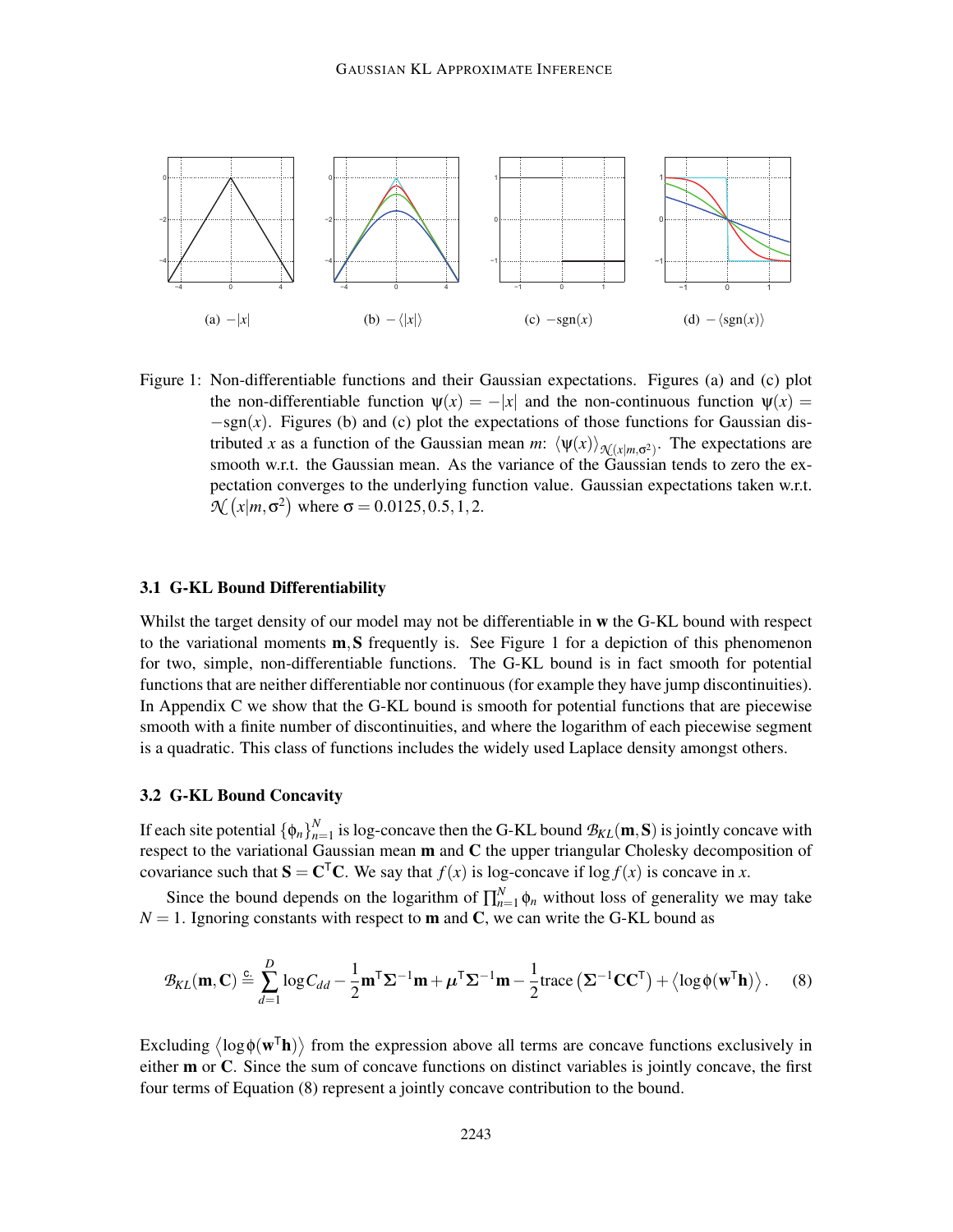To complete the proof<sup>1</sup> we need to show that  $\langle \log \phi(w^{\mathsf{T}} \mathbf{h}) \rangle$  is jointly concave in **m** and **C**. Logconcavity of  $\phi(x)$  is equivalent to the statement that for any  $x_1, x_2 \in \mathbb{R}$  and any  $\theta \in [0,1]$ 

$$
\log \phi(\theta x_1 + (1 - \theta)x_2) \ge \theta \log \phi(x_1) + (1 - \theta) \log \phi(x_2).
$$
 (9)

Therefore, to show that  $\mathcal{E}(\mathbf{m}, \mathbf{C}) := \langle \log \phi(\mathbf{w}^T \mathbf{h}) \rangle_{\mathcal{N}(\mathbf{w}|\mathbf{m}, \mathbf{C}^T \mathbf{C})}$  is concave it suffices to show for any  $\theta \in [0,1]$  that

$$
\mathcal{L}(\theta\textbf{m}_1+(1-\theta)\textbf{m}_2, \theta\textbf{C}_1+(1-\theta)\textbf{C}_2)\geq \theta\mathcal{L}(\textbf{m}_1,\textbf{C}_1)+(1-\theta)\mathcal{L}(\textbf{m}_2,\textbf{C}_2).
$$

This can be done by making the substitution  $\mathbf{w} = \theta \mathbf{m}_1 + (1 - \theta) \mathbf{m}_2 + (\theta \mathbf{C}_1 + (1 - \theta) \mathbf{C}_2)^T \mathbf{z}$ , giving

$$
\mathcal{L}(\theta \mathbf{m}_1 + (1 - \theta) \mathbf{m}_2, \theta \mathbf{C}_1 + (1 - \theta) \mathbf{C}_2) = \int \mathcal{N}(\mathbf{z}|\mathbf{0}, \mathbf{I}) \times
$$
  

$$
\log \phi (\theta \mathbf{h}^{\mathsf{T}}(\mathbf{m}_1 + \mathbf{C}_1^{\mathsf{T}} \mathbf{z}) + (1 - \theta) \mathbf{h}^{\mathsf{T}}(\mathbf{m}_2 + \mathbf{C}_2^{\mathsf{T}} \mathbf{z})) d\mathbf{z}.
$$

Using concavity of  $\log \phi(x)$  with respect to *x* and Equation (9) with  $\mathbf{w}_1 = \mathbf{m}_1 + \mathbf{C}_1^T \mathbf{z}$  and  $\mathbf{w}_2 =$  $m_2 + C_2^T z$  we have that

$$
\mathcal{L}(\theta\mathbf{m}_1 + (1-\theta)\mathbf{m}_2, \theta\mathbf{C}_1 + (1-\theta)\mathbf{C}_2) \ge \theta \int \mathcal{N}(\mathbf{z}|\mathbf{0}, \mathbf{I}) \log \phi \left(\mathbf{h}^\mathsf{T}(\mathbf{m}_1 + \mathbf{C}_1^\mathsf{T}\mathbf{z})\right) d\mathbf{z}
$$

$$
+ (1-\theta) \int \mathcal{N}(\mathbf{z}|\mathbf{0}, \mathbf{I}) \log \phi \left(\mathbf{h}^\mathsf{T}(\mathbf{m}_2 + \mathbf{C}_2^\mathsf{T}\mathbf{z})\right) d\mathbf{z}
$$

$$
= \theta \mathcal{L}(\mathbf{m}_1, \mathbf{C}_1) + (1-\theta) \mathcal{L}(\mathbf{m}_2, \mathbf{C}_2).
$$

Thus the G-KL bound is jointly concave in **m**, **C** provided all site potentials  $\{\phi_n\}_{n=1}^N$  $n=1$  are logconcave.

With consequence to the theoretical convergence rates of gradient based optimisation procedures, the bound is also strongly-concave. A function  $f(\mathbf{x})$  is strongly-concave if there exists some  $c < 0$  such that for all **x**,  $\nabla^2 f(\mathbf{x}) \preceq c\mathbf{I}$  (Boyd and Vandenberghe, 2004, Section 9.1.2).<sup>2</sup> For the G-KL bound the constant *c* can be assessed by inspecting the covariance of the Gaussian potential,  $\Sigma$ . If we arrange the set of all G-KL variational parameters as a vector formed by concatenating **m** and the non-zero elements of the column's of **C** then the Hessian of  $\langle \log \mathcal{N}(\mathbf{w}|\boldsymbol{\mu}, \boldsymbol{\Sigma}) \rangle$  is a block diagonal matrix. Each block of this Hessian is either  $-\Sigma^{-1}$  or its submatrix  $\left[-\Sigma^{-1}\right]_{i:D,i:D}$ , where  $i = 2, \ldots, D$ . The set of eigenvalues of a block diagonal matrix is the union of the eigenvalues of each of the block matrices' eigenvalues. Furthermore, the eigenvalues of each submatrix are bounded by the upper and lower eigenvalues of  $-\Sigma^{-1}$ . Therefore  $\nabla^2 \mathcal{B}_{KL}(\mathbf{m}, \mathbf{S}) \succeq c\mathbf{I}$  where *c* is  $-1$  times the smallest eigenvalue of  $\Sigma^{-1}$ . The sum of a strongly-concave function and a concave function is strongly-concave and thus the G-KL bound as a whole is strongly-concave.

### 3.3 Summary

In this section, and in Appendix C, we have provided conditions for which the G-KL bound is strongly concave, smooth, has closed sublevel sets and Lipschitz continuous Hessians. Under these

<sup>1.</sup> This proof was provided by Michalis K. Titsias and simplifies the original presentation made in (Challis and Barber, 2011).

<sup>2.</sup> We say for square matrices **A** and **B** that  $A \prec B$  iff  $B - A$  is positive semidefinite.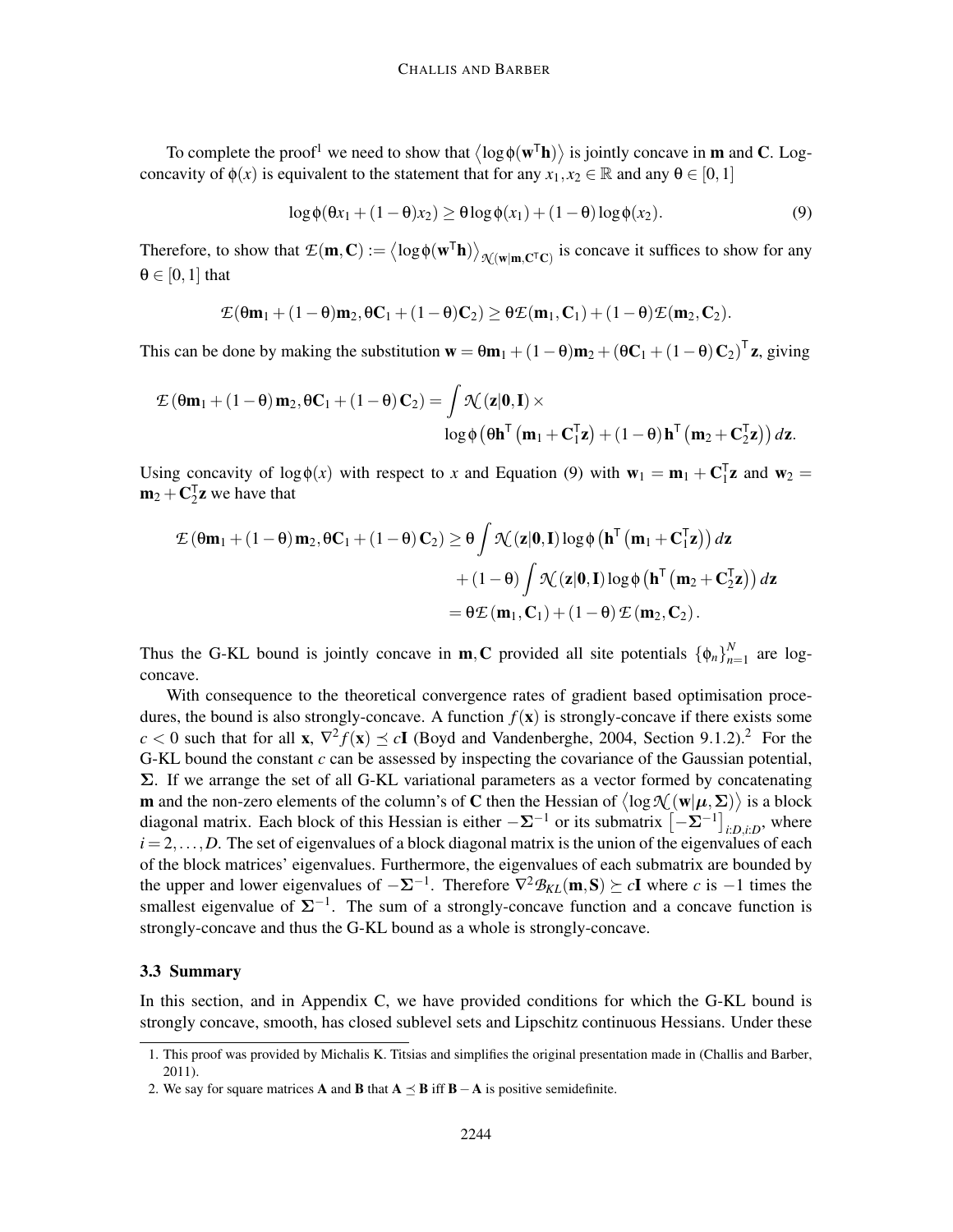conditions optimisation of the G-KL bound will have quadratic convergence rates using Newton's method and super-linear convergence rates using quasi-Newton methods (Nocedal and Wright, 2006; Boyd and Vandenberghe, 2004). For larger problems, where cubic scaling properties arising from the approximate Hessian calculations required by quasi-Newton methods are infeasible, we will use limited memory quasi-Newton methods, nonlinear conjugate gradients or Hessian free Newton methods to optimise the G-KL bound.

Concavity with respect to the G-KL mean is clear and intuitive—for any fixed G-KL covariance the G-KL bound as a function of the mean can be interpreted as a Gaussian blurring of  $\log p(\mathbf{w})$  see Figure 1. As  $S = v^2 I \rightarrow 0$  then  $m^* \rightarrow w^{MAP}$  where  $m^*$  is the optimal G-KL mean and  $w^{MAP}$  is the maximum a posteriori (MAP) parameter setting.

Another deterministic Gaussian approximate inference procedure for models of the form of Equation (2) are local variational bounding methods (discussed at further length in Section 5.1.1). For log-concave potentials local variational bounding methods, which optimise a different criterion with a different parameterisation to the G-KL bound, have also been shown to result in a convex optimisation problem (Seeger and Nickisch, 2011b). To the best of our knowledge, local variational bounding and G-KL approximate inference methods are the only known concave variational inference procedures for models of the form of Equation (2).

Whilst G-KL bound optimisation and MAP estimation share conditions under which they are concave problems, the G-KL objective is often differentiable when the MAP objective is not. Nondifferentiable potentials are used throughout machine learning and statistics. Indeed, the practical utility of such non-differentiable potentials in statistical modelling has driven a lot of research into speeding up algorithms to find the mode of these densities—for example see Schmidt et al. (2007). Despite recent progress these algorithms tend to have slower convergence rates than quasi-Newton methods on smooth, strongly-convex objectives with Lipschitz continuous gradients and Hessians.

One of the significant practical advantages of G-KL approximate inference over MAP estimation and the Laplace approximation is that the target density is not required to be differentiable. With regards to the complexity of G-KL bound optimisation, whilst an additional cost is incurred over MAP estimation from specifying and optimising the variance of the approximation, a saving is made in the number of times the objective and its gradients need to be computed. Quantifying the net saving (or indeed cost) of G-KL optimisation over MAP estimation is an interesting question reserved for later work.

### 4. Complexity : G-KL Bound and Gradient Computations

In the previous section we provided conditions for which the G-KL bound is strongly concave and differentiable and so provided conditions for which G-KL bound optimisation using quasi-Newton methods will exhibit super-linear convergence rates. Whilst such convergence rates are highly desirable they do not in themselves guarantee that optimisation is scalable. An important practical consideration is the numerical complexity of the bound and gradient computations required by any gradient ascent optimisation procedure.

Discussing the complexity of G-KL bound and gradient evaluations in full generality is complex we therefore restrict ourselves to considering one particularly common case. We consider models where the covariance of the Gaussian potential in Equation (2) is spherical,  $\Sigma = v^2 I$ , and each potential function is a site projection,  $\phi_n(\mathbf{w}) = \phi_n(\mathbf{w}^T \mathbf{h}_n)$ . For models that do not satisfy this assumption, in Appendix D we present a full breakdown of the complexity of bound and gradient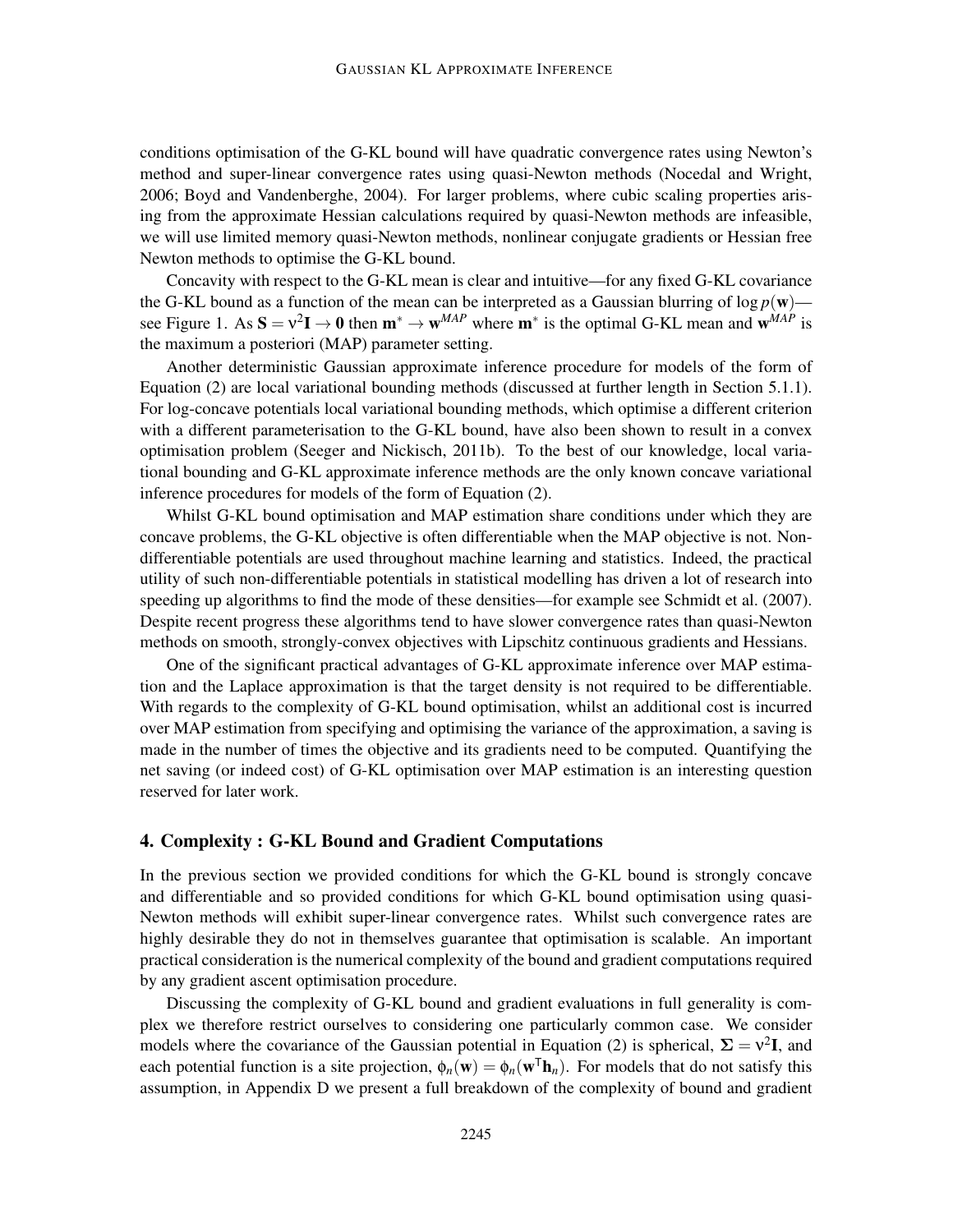computations for each G-KL covariance parameterisation presented in Section 4.1.3 and a range of parameterisations for the Gaussian potential  $\mathcal{N}$  (w|m,  $\Sigma$ ).

Note that problems where  $\Sigma$  is not a scaling of the identity can be reparameterised to an equivalent problem for which it is. For some problems this reparameterisation can provide significant reductions in complexity. The procedure, the domains for which it is suitable, and the possible computational savings it provides are discussed at further length in Appendix E.

For Cholesky factorisations of covariance,  $S = C<sup>T</sup>C$ , of dimension *D* the bound and gradient contributions from the log det (S) and trace (S) terms in Equation (7) scale  $O(D)$  and  $O(D^2)$ respectively. Terms in Equation (7) that are a function exclusively of the G-KL mean, m, scale at most  $O(D)$  and are the cheapest to evaluate. The computational bottleneck arises from the projected variational variances  $s_n^2 = ||\mathbf{C}^\top \mathbf{h}_n||^2$  required to compute each  $\langle \log \phi_n(\mathbf{w}^\top \mathbf{h}_n) \rangle$  term. Computing all such projected variances scales  $O(ND^2)$ .<sup>3</sup>

A further computational expense is incurred from computing the *N* one dimensional integrals required to evaluate  $\sum_{n=1}^{N} \langle \log \phi_n(w^{\mathsf{T}} \mathbf{h}_n) \rangle$ . These integrals are computed either numerically or analytically depending on the functional form of  $\phi_n$ . Regardless, this computation scales  $O(N)$ , possibly though with a significant prefactor. When numerical integration is required, we note that since  $\langle \log \phi_n(\mathbf{w}^T \mathbf{h}_n) \rangle$  can be expressed as  $\langle \log \phi_n(m_n + z s_n) \rangle_{\mathcal{N}(z|0,1)}$  we can usually assert that the integrand's significant mass lies for  $z \in [-5, 5]$  and so that quadrature will yield sufficiently accurate results at modest computational expense. For all the experiments considered here we used fixed width rectangular quadrature and performing these integrals was not the principal bottleneck. For modelling scenarios where this is not the case we note that a two dimensional lookup table can be constructed, at a one off cost, to approximate  $\langle \log \phi(m+zs) \rangle_{\mathcal{N}(z|0,1)}$  and its derivatives as a function of *m* and *s*.

Thus for a broad class of models the G-KL bound and gradient computations scale  $O(ND^2)$  for general parameterisations of the covariance  $S = C<sup>T</sup>C$ . In many problems of interest the fixed vectors  $h_n$  are sparse. Letting *L* denote the number of non-zero elements in each vector  $h_n$ , computing  $\left\{ s_n^2 \right\}_{n=1}^N$  scales now *O*(*NDL*) where frequently *L* ≪ *D*. Nevertheless, such scaling for the G-KL method can be prohibitive for large problems and so constrained parameterisations are required.

## 4.1 Constrained Parameterisations of G-KL Covariance

Unconstrained G-KL approximate inference requires storing and optimising  $\frac{1}{2}D(D+1)$  parameters to specify the G-KL covariance's Cholesky factor C. In many settings this can be prohibitive. To this end we now consider constrained parameterisations of covariance that reduce both the time and space complexity of G-KL procedures.

Gaussian densities can be parameterised with respect to the covariance or its inverse the precision matrix. A natural question to ask is which of these is best suited for G-KL bound optimisation. Unfortunately, the G-KL bound is neither concave nor convex with respect to the precision matrix. What is more, the complexity of computing the  $\phi_n$  site potential contributions to the bound increases for the precision parameterised G-KL bound. Thus the G-KL bound seems more naturally parameterised in terms of covariance than precision.

<sup>3.</sup> We note that since a Gaussian potential,  $\mathcal{N}(\mathbf{w}|\boldsymbol{\mu}, \boldsymbol{\Sigma})$ , can be written as a product over *D* site projection potentials computing  $\langle \log \mathcal{N}(\mathbf{w}|\boldsymbol{\mu}, \boldsymbol{\Sigma}) \rangle$  will in general scale  $O(D^3)$ —see Appendix B.3.2.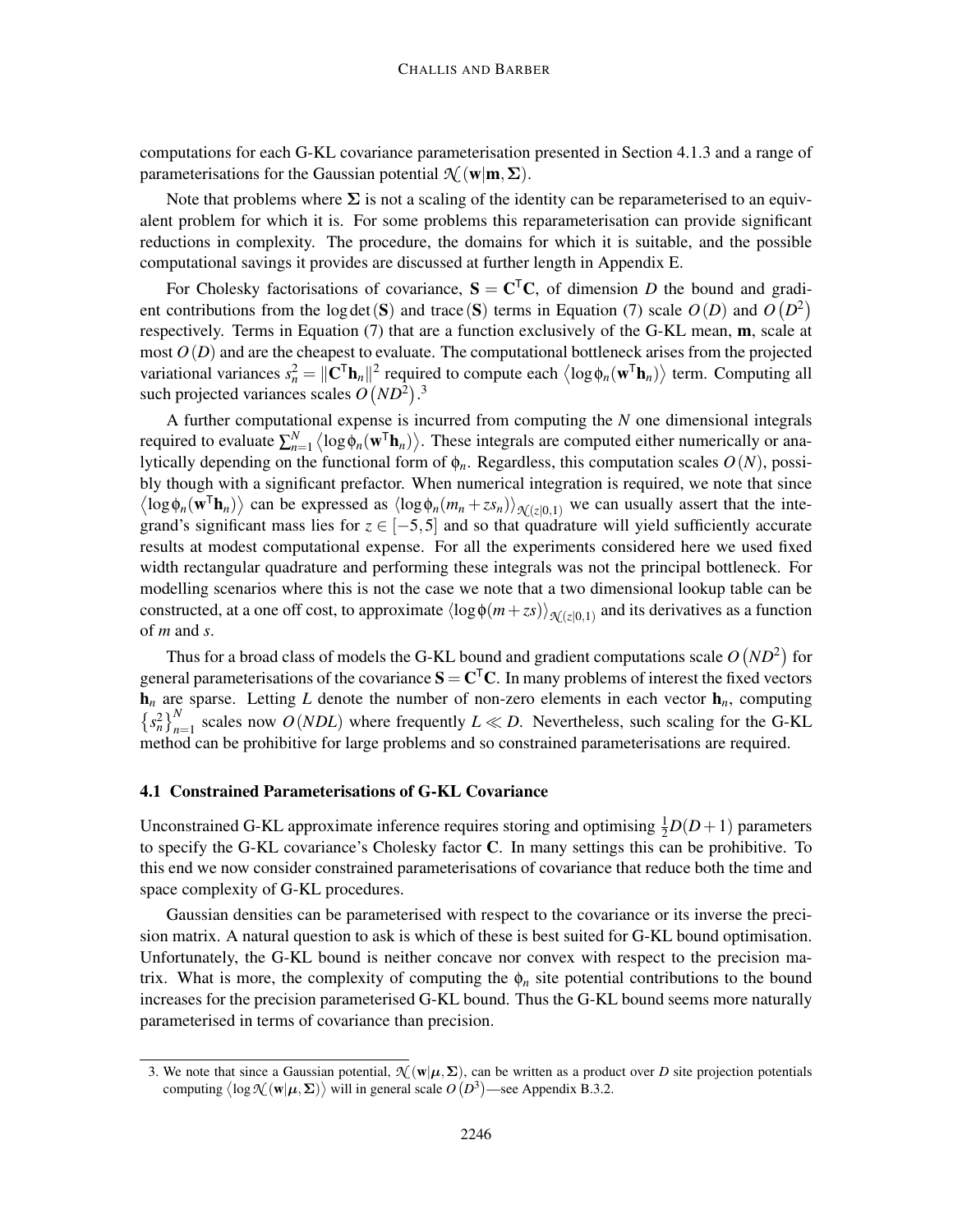### 4.1.1 OPTIMAL G-KL COVARIANCE STRUCTURE

As originally noted by Seeger (1999a), the optimal structure for the G-KL covariance can be assessed by calculating the derivative of  $\mathcal{B}_{KL}(m, S)$  with respect to S and equating it to zero. Doing so, S satisfies

$$
\mathbf{S}^{-1} = \mathbf{\Sigma}^{-1} + \mathbf{H} \mathbf{\Gamma} \mathbf{H}^{\mathsf{T}},\tag{10}
$$

where  $\mathbf{H} = [\mathbf{h}_1, \dots, \mathbf{h}_n]$  and  $\Gamma$  is diagonal such that

$$
\Gamma_{nn} = \left\langle (z^2 - 1) \frac{\log \phi_n(m_n + z s_n)}{2s_n^2} \right\rangle_{\mathcal{N}(z|0,1)}.
$$
\n(11)

 $\Gamma$  depends on S through the projected variance terms  $s_n^2 = \mathbf{h}_n^T \mathbf{Sh}_n$  and Equation (10) does not provide a closed form expression to solve for S. Furthermore, iterating Equation (10) is not guaranteed to converge to a fixed point or uniformly increase the bound. Indeed this iterative procedure frequently diverges. We are free, however, to directly optimise the bound by treating the diagonal entries of  $\Gamma$  as variational parameters and thus change the number of parameters required to specify S from  $\frac{1}{2}D(D+1)$  to *N*. This procedure, whilst possibly reducing the number of free parameters, requires us to compute  $log \det(S)$  where S has no convenient structure and so in general scales  $O(D^3)$  infeasible when  $D \gg 1$ .

A further consequence of using this parameterisation of covariance is that the bound is nonconcave. We know from Seeger and Nickisch (2011b) that parameterising S according to Equation (10) renders log det(S) concave with respect to  $(\Gamma_{nn})^{-1}$ . However the site projection potentials are not concave with respect to  $(\Gamma_{nn})^{-1}$  thus the bound is neither concave nor convex for this parameterisation resulting in convergence to a possibly local optimum. Non-convexity and  $O(D^3)$  scaling motivates the search for better parameterisations of covariance. In Appendix B we provide equations for each term of the G-KL bound and its gradient for each of the covariance parameterisations considered below.

#### 4.1.2 FACTOR ANALYSIS

Parameterisations of the form  $S = \Theta \Theta^{\mathsf{T}} + \text{diag}(\mathbf{d}^2)$  can capture the *K* leading directions of variance for a  $D \times K$  dimensional loading matrix  $\Theta$ . Unfortunately this parameterisation renders the G-KL bound non-concave. Non-concavity is due to the entropic contribution  $log \det(S)$  which is not even unimodal. All other terms in the bound remain concave under this factorisation. Provided one is happy to accept convergence to possibly local optima, this is still a useful parameterisation. Computing the projected variances with S in this form scales  $O(NDK)$  and evaluating log det(S) and its derivative scales  $O(K^2(K+D))$ .

## 4.1.3 CONSTRAINED CONCAVE PARAMETERISATIONS

Below we present constrained parameterisations of covariance which reduce both the space and time complexity of G-KL bound optimisation whilst preserving concavity. To reiterate, the computational scaling figures for the bound and gradient computations listed below correspond to evaluating the projected G-KL variance terms, the bottleneck for models with an isotropic Gaussian potential  $\Sigma = v^2 I$ . The scaling properties for other models are presented in Appendix D. The constrained parameterisations below have different qualities regarding the expressiveness of the variational Gaussian approximation. We note that a zero at the  $(i, j)$ <sup>th</sup> element of covariance specifies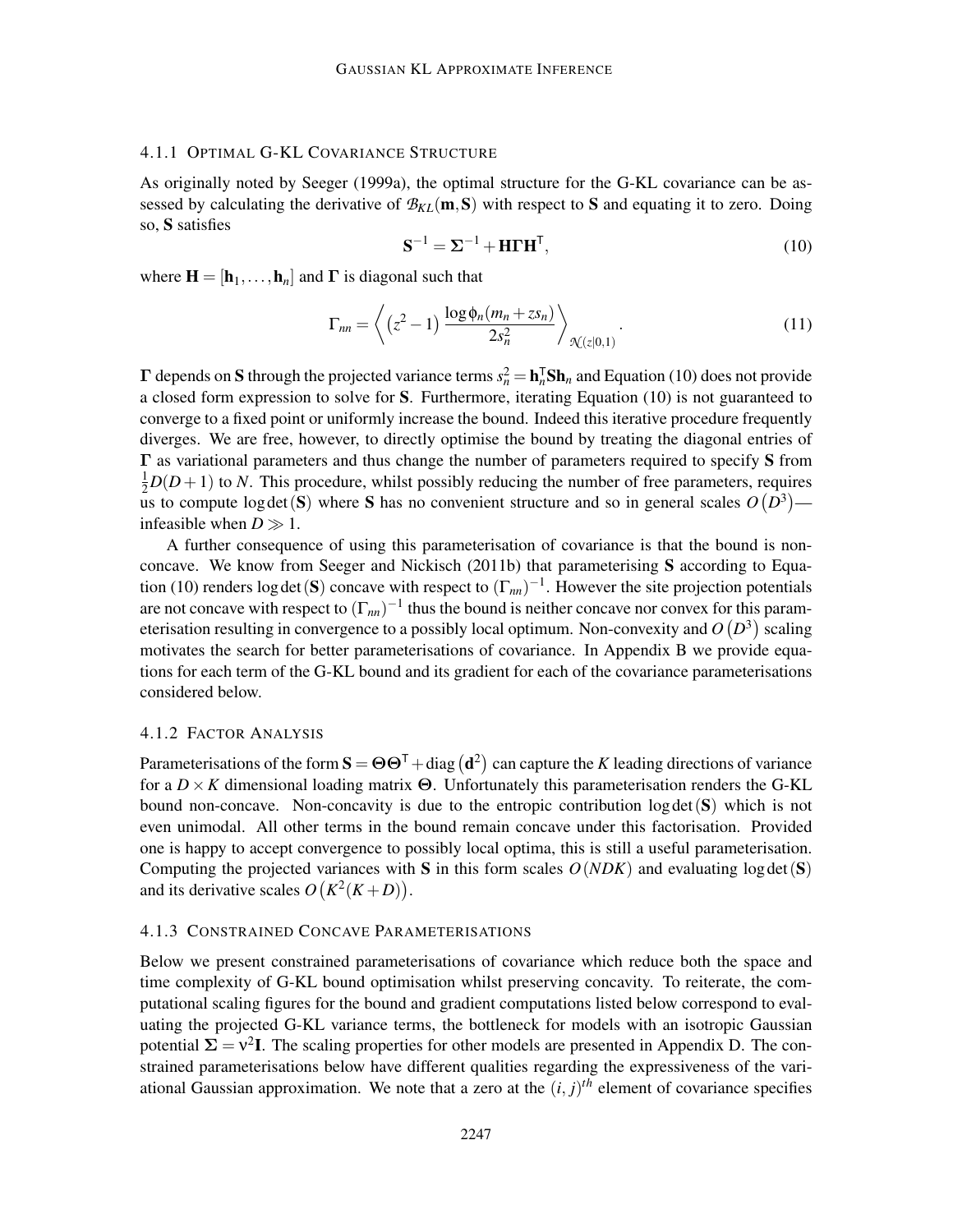

Figure 2: Sparsity structure for constrained concave Cholesky decompositions of covariance.

a marginal independence relation between parameters  $w_i$  and  $w_j$ . Conversely, a zero at the  $(i, j)$ <sup>th</sup> element of precision corresponds to a independence relation between parameters  $w_i$  and  $w_j$  when conditioned on the other remaining parameters.

*Banded Cholesky.* The simplest option is to constrain the Cholesky matrix to be banded, that is  $C_{ij} = 0$  for  $j > i + B$  where *B* is the bandwidth. Doing so reduces the cost of a single bound or gradient computation to  $O(NDB)$ . Such a parameterisation describes a sparse covariance matrix and assumes zero covariance between variables that are indexed out of bandwidth. The precision matrix for banded Cholesky factorisations of covariance will in general be non-sparse.

*Chevron Cholesky.* We constrain **C** such that  $C_{ij} = \Theta_{ij}$  when  $j \ge i$  and  $i \le K$ ,  $C_{ii} = d_i$  for  $i > K$  and 0 otherwise. We refer to this parameterisation as the chevron Cholesky since the sparsity structure has a broad inverted 'V' shape—see Figure 2. Generally, this constrained parameterisation results in a non-sparse covariance but sparse precision. This parameterisation is not invariant to index permutations and so not all covariates have the same representational power. For a Cholesky matrix of this form bound and gradient computations scale *O*(*NDK*).

*Sparse Cholesky.* In general the bound and gradient can be evaluated more efficiently if we impose any fixed sparsity structure on the Cholesky matrix C. In certain modelling scenarios we know a priori which variables are marginally dependent and independent and so may be able construct a sparse Cholesky matrix to reflect that domain knowledge. This is of use in cases where a low band width index ordering cannot be found. For a sparse Cholesky matrix with *DK* non-zero elements bound and gradient computations scale *O*(*NDK*).

*Subspace Cholesky.* Another reduced parameterisation of covariance can be obtained by considering arbitrary rotations in parameter space,  $S = E<sup>T</sup>C<sup>T</sup>CE$  where E is a rotation matrix which forms an orthonormal basis over  $\mathbb{R}^D$ . Substituting this form for the covariance into Equation (8) and for  $\Sigma = v^2 I$  we obtain, up to a constant,

$$
\mathcal{B}_{KL}(\mathbf{m}, \mathbf{C}) \stackrel{c}{=} \sum_{i} \log C_{ii} - \frac{1}{2v^2} \left[ ||\mathbf{C}||^2 + ||\mathbf{m}||^2 \right] + \frac{1}{v^2} \boldsymbol{\mu}^{\mathsf{T}} \mathbf{m} + \sum_{n} \left\langle \log \phi(m_n + z s_n) \right\rangle_z
$$

where  $s_n = ||\mathbf{C}^\top \mathbf{E}^\top \mathbf{h}_n||$ . One may reduce the computational burden by decomposing **E** into two submatrices such that  $\mathbf{E} = [\mathbf{E}_1, \mathbf{E}_2]$  where  $\mathbf{E}_1$  is  $D \times K$  and  $\mathbf{E}_2$  is  $D \times L$  for  $L = (D - K)$ . Constraining C such that  $C = \text{blkdiag}(C_1, cI_{L \times L})$ , with  $C_1$  a  $K \times K$  Cholesky matrix we have that

$$
s_n^2 = \|\mathbf{C}_1^{\mathsf{T}} \mathbf{E}_1^{\mathsf{T}} \mathbf{h}_n\|^2 + c^2 (\|\mathbf{h}_n\|^2 - \|\mathbf{E}_1^{\mathsf{T}} \mathbf{h}_n\|^2),
$$

meaning that only the *K* subspace vectors in  $\mathbf{E}_1$  are needed to compute  $\left\{ s_n^2 \right\}_{n=1}^N$ . Since terms such as  $\|\mathbf{h}_n\|$  need only be computed once the complexity of bound and gradient computations reduces to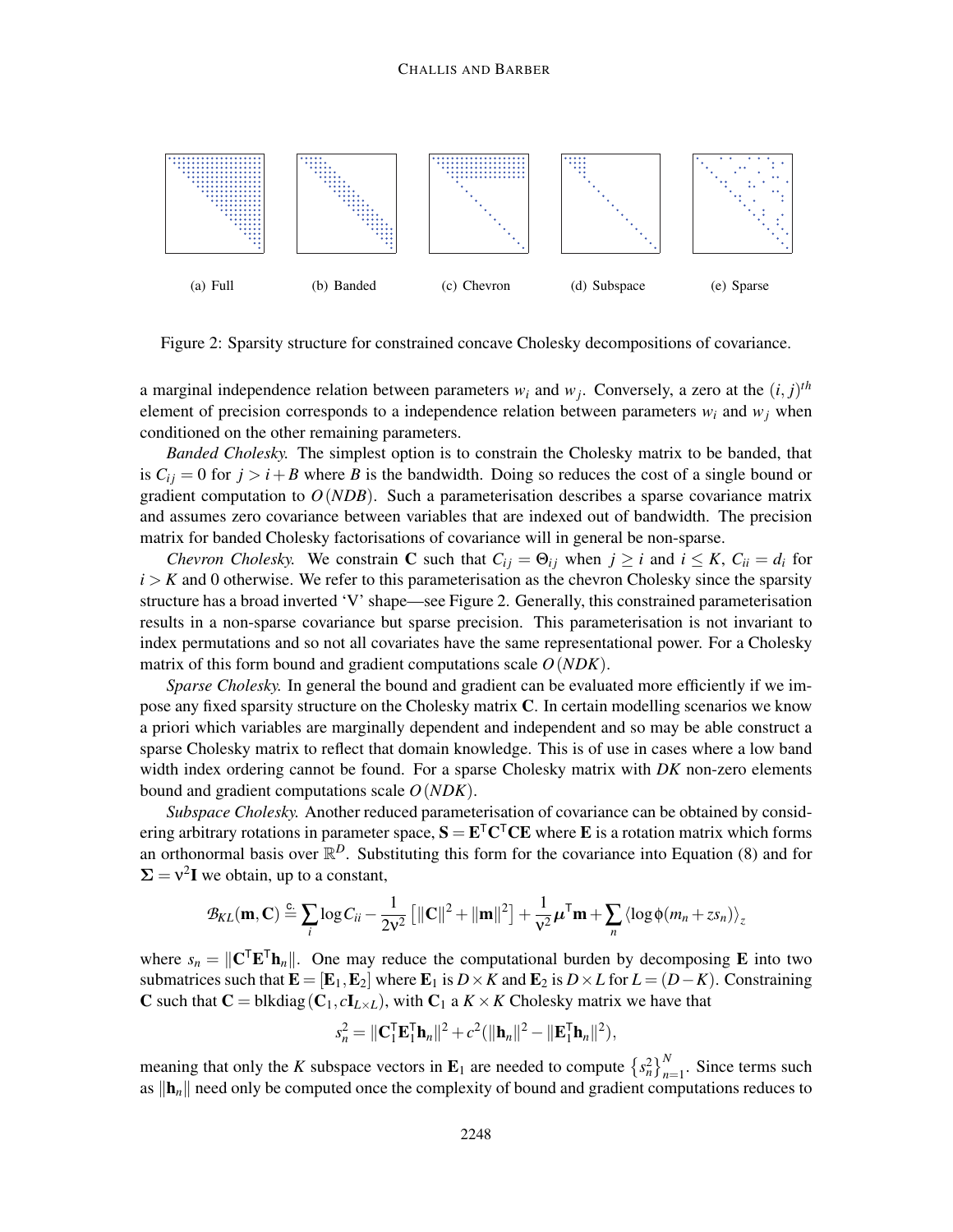scaling in *K* not *D*. Further savings can be made if we use banded subspace Cholesky matrices: for  $C_1$  having bandwidth *B* each bound evaluation and associated gradient computation scales  $O(NBK)$ .

The success of the subspace Cholesky factorisation depends on how well  $E_1$  captures the leading directions of variance. One simple approach to select  $E_1$  is to use the leading principal components of the 'data set' **H**. Another option is iterate between optimising the bound with respect to  $\{m, C_1, c\}$ and  $\mathbf{E}_1$ . We consider two approaches for optimisation with respect to  $\mathbf{E}_1$ . The first uses the form for the optimal G-KL covariance, Equation (11). By substituting in the projected mean and variance terms  $m_n$  and  $s_n^2$  into Equation (11) we can set  $\mathbf{E}_1$  to be a rank *K* approximation to this **S**. The best rank *K* approximation is given by evaluating the smallest *K* eigenvectors of  $\Sigma^{-1} + H\Gamma H^{\top}$ . For very large sparse problems  $D \gg 1$  we approximate this using the iterative Lanczos methods described by Seeger and Nickisch (2010). For smaller non-sparse problems more accurate approximations are available. The second approach is to optimise the G-KL bound directly with respect to  $E_1$  under the constraint that the columns of  $E_1$  are orthonormal. One route to achieving this is to use a projected gradient ascent method. Each of these methods and the associated subspace G-KL gradients are presented in greater detail in Appendix B.4.

## 5. Comparing Gaussian Approximate Inference Procedures

Due to their favourable computational and analytical properties multivariate Gaussian densities are used by many deterministic approximate inference routines. For models of the form of Equation (2) three popular, deterministic, Gaussian, approximate inference techniques are local variational bounding, Laplace approximations, and expectation propagation with an assumed Gaussian density. In this section we briefly review and compare these methods to the G-KL procedure.

Of the three Gaussian approximate inference methods listed above only one, local variational bounding, provides a lower-bound to the normalisation constant *Z*. In Section 5.1 we give a brief overview of local bounding procedures and show that the G-KL lower-bound dominates the local lower-bound on log*Z*.

In Section 5.2 we discuss the applicability of each Gaussian approximate inference method. Specifically we describe the computational scaling properties of each of the algorithms and the potential functions to which they can successfully be applied

## 5.1 Gaussian Lower-Bounds

An attractive property of G-KL approximate inference is that it provides a strict lower-bound on log*Z*. Lower-bounding procedures are particularly useful for a number of theoretical and practical reasons. The primary theoretical advantage is that it provides concrete exact knowledge about *Z* and thus also the target density  $p(\mathbf{w})$ . Lower-bounds may also be used in conjunction with upper bounds to form bounds on marginal quantities of interest (Gibbs and MacKay, 2000). Thus the tighter the lower-bound on log*Z* the more informative it is. Practically, optimising a lower-bound is often a more numerically stable task than the criteria provided by other deterministic approximate inference methods.

Another well studied route to obtaining a lower-bound for problems of the form of Equation (2) are so called local variational bounding procedures, see for example: Jaakkola and Jordan (1997), Gibbs and MacKay (2000), Girolami (2001), Palmer et al. (2006), and Nickisch and Seeger (2009). Whilst both G-KL and local procedures have been discussed in the literature for some time, little work has been done to elucidate the relation between them. In Section 5.1.1 we give an overview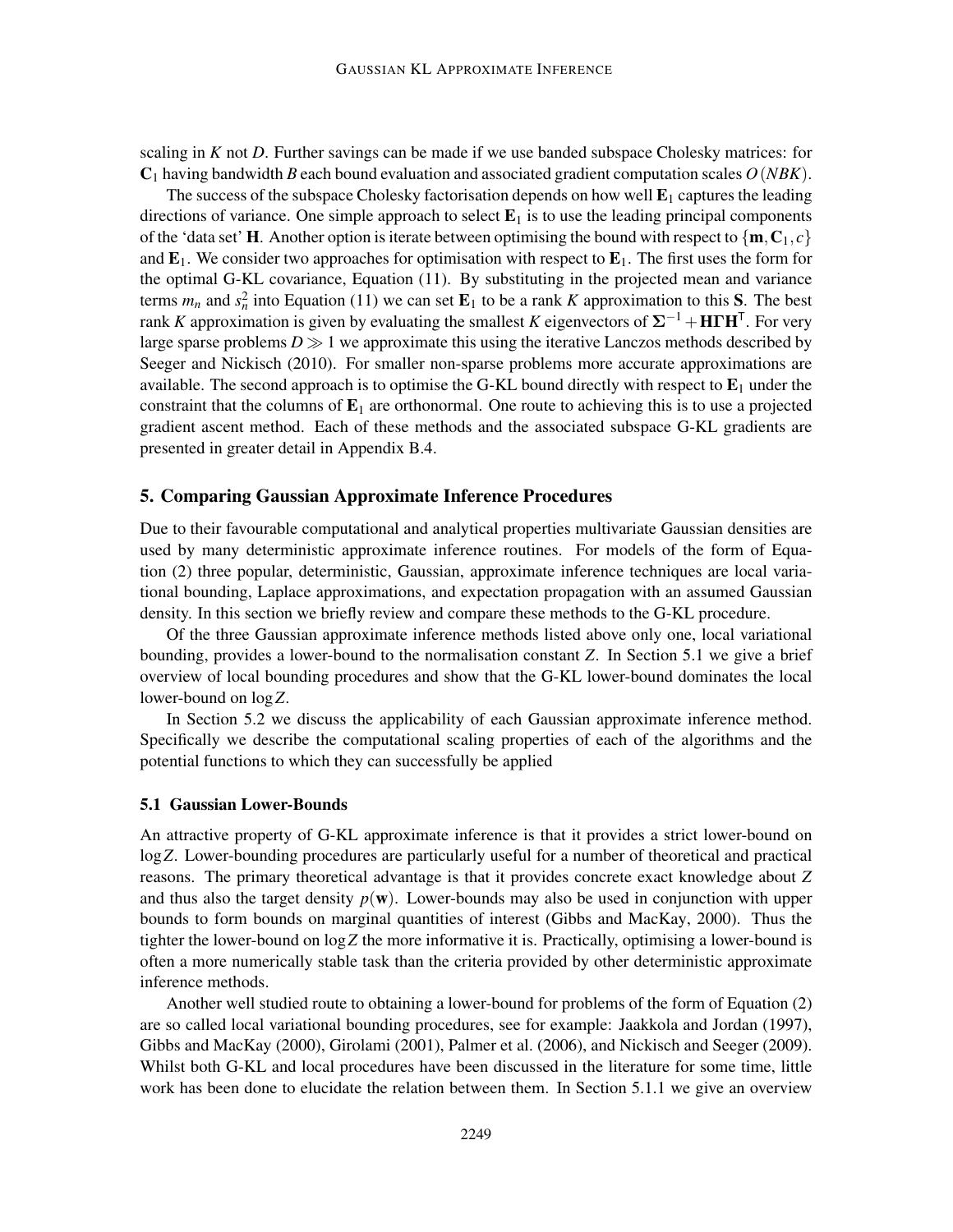

Figure 3: Exponentiated quadratic lower-bounds for two super-Gaussian potential functions: (a) Laplace potential and lower-bound with operating point at 0.5; (b) Logistic sigmoid potential and lower-bound with operating point at 2.5.

of local variational bounding procedures. In Section 5.1.2 we prove that G-KL provides a tighter lower-bound on *Z* than local lower-bounding methods.

### 5.1.1 LOCAL VARIATIONAL BOUNDS

Local variational procedures lower-bound *Z* by replacing each potential  $\phi_n$  in Equation (2) with a function that lower-bounds it and that renders the integral as a whole analytically tractable. Tractability is obtained by using exponentiated quadratic lower-bounds for each non-Gaussian site potential  $\{\phi_n\}_{n=1}^N$  $n_{n=1}^{N}$ . Local variational bounding procedures that use exponentiated quadratic site bounds return a Gaussian approximation to the target density  $p(\mathbf{w})$ .

Site potentials  $\phi_n$  are known to have tight exponentiated quadratic lower-bounds provided they are super-Gaussian (Palmer et al., 2006). A function  $f(x)$  is said to be super-Gaussian if  $\exists b \in \mathbb{R}$ s.t. for  $g(x) := \log f(x) - bx$  is even, convex and decreasing as a function of  $y = x^2$ . A number of potential functions of significant practical utility are super-Gaussian, examples include: the logistic sigmoid  $\phi(x) = (1 + \exp(-x))^{-1}$ , the Laplace density  $\phi(x) \propto \exp(-|x|)$  and the Student's *t* density see Figure 3 for plots of these potential functions and their respective lower-bounds.

Each site projection potential function is lower-bounded by an exponentiated quadratic parameterised in w and a variational parameter ξ*n*. Since exponentiated quadratics are closed under multiplication one may bound the product of site potentials by an exponentiated quadratic also

$$
\prod_{n} \phi_n(\mathbf{w}^{\mathsf{T}} \mathbf{h}_n) \ge c(\boldsymbol{\xi}) e^{-\frac{1}{2} \mathbf{w}^{\mathsf{T}} \mathbf{F}(\boldsymbol{\xi}) \mathbf{w} + \mathbf{w}^{\mathsf{T}} \mathbf{f}(\boldsymbol{\xi})},\tag{12}
$$

where the matrix  $\mathbf{F}(\xi)$ , vector  $\mathbf{f}(\xi)$  and scalar  $c(\xi)$  depend on the specific functions  $\{\phi_n\}_{n=1}^N$  $n=1$  and the vectors  $\mathbf{H} = [\mathbf{h}_1,\ldots,\mathbf{h}_n]$ ; and  $\xi$  is a vector of length *N* containing the variational parameters  $\xi_n$ . For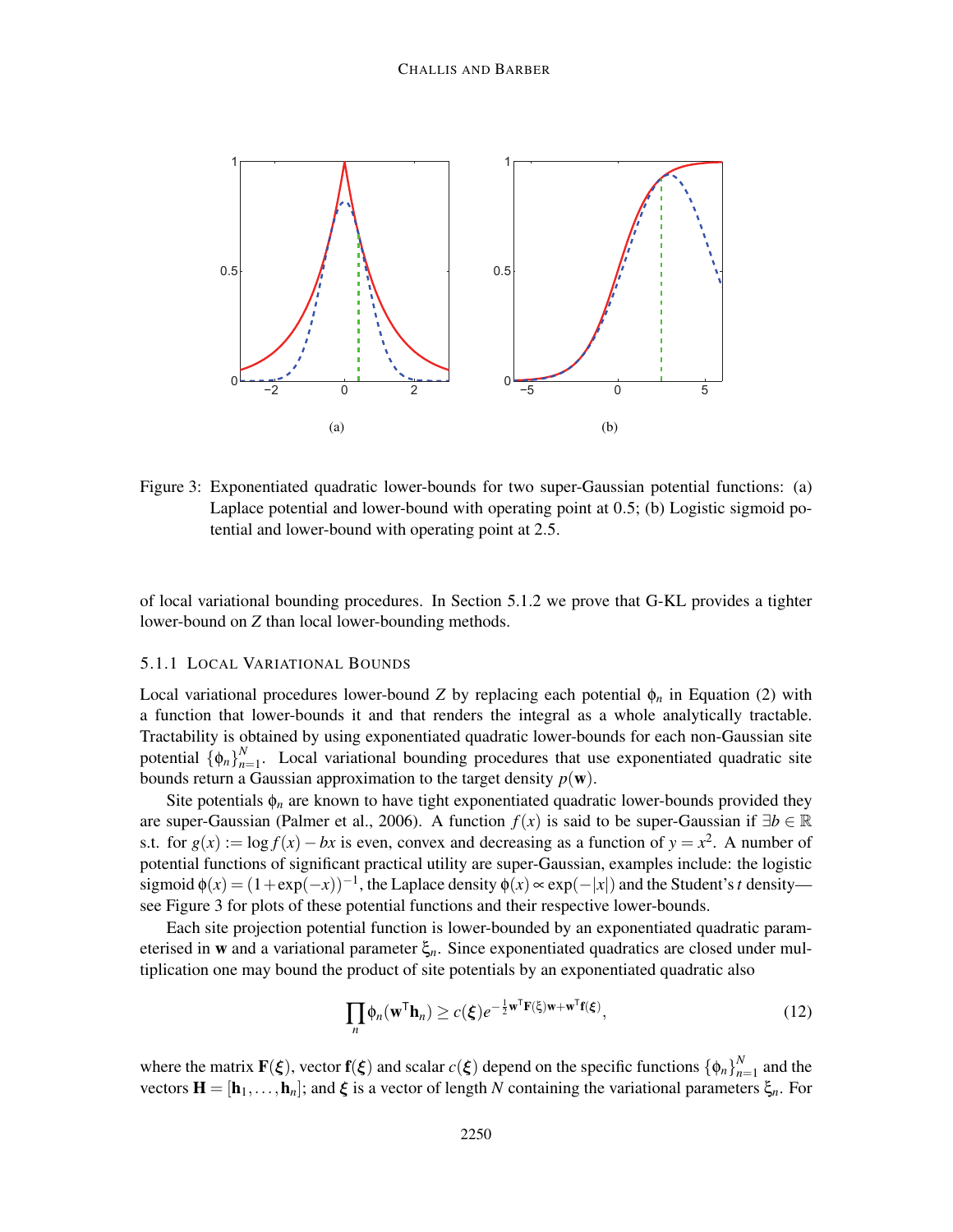any setting of w there exists a setting of  $\xi$  for which the bound is tight. Thus we can obtain a bound on *Z* by substituting Equation (12) into Equation (2):

$$
Z = \int \mathcal{N}(\mathbf{w}|\boldsymbol{\mu}, \boldsymbol{\Sigma}) \prod_{n=1}^{N} \phi_n(\mathbf{w}^{\mathsf{T}} \mathbf{h}_n) d\mathbf{w}
$$
  
\n
$$
\geq \int \mathcal{N}(\mathbf{w}|\boldsymbol{\mu}, \boldsymbol{\Sigma}) c(\boldsymbol{\xi}) e^{-\frac{1}{2}\mathbf{w}^{\mathsf{T}} \mathbf{F}(\boldsymbol{\xi})\mathbf{w} + \mathbf{w}^{\mathsf{T}} \mathbf{f}(\boldsymbol{\xi})} d\mathbf{w}
$$
  
\n
$$
= c(\boldsymbol{\xi}) \frac{e^{-\frac{1}{2}\boldsymbol{\mu}^{\mathsf{T}} \boldsymbol{\Sigma}^{-1} \boldsymbol{\mu}}}{\sqrt{\det(2\pi \boldsymbol{\Sigma})}} \int e^{-\frac{1}{2}\mathbf{w}^{\mathsf{T}} \mathbf{A}\mathbf{w} + \mathbf{w}^{\mathsf{T}} \mathbf{b}} d\mathbf{w},
$$
\n(13)

where

$$
\mathbf{A} := \Sigma^{-1} + \mathbf{F}(\xi) \quad \text{and} \quad \mathbf{b} := \Sigma^{-1} \boldsymbol{\mu} + \mathbf{f}(\xi). \tag{14}
$$

Whilst both A and b are functions of  $\xi$ , we drop this dependency for a more compact notation. One can interpret Equation (13) as a Gaussian approximation to the target density where  $p(\mathbf{w}) \approx$  $\mathcal{N}(\mathbf{w}|\mathbf{A}^{-1}\mathbf{b},\mathbf{A}^{-1})$ . Completing the square in Equation (13) and integrating, we have  $\log Z \ge B(\xi)$ , where

$$
\mathcal{B}(\xi) = \log c(\xi) - \frac{1}{2}\mu^{\mathsf{T}}\Sigma^{-1}\mu + \frac{1}{2}\mathbf{b}^{\mathsf{T}}\mathbf{A}^{-1}\mathbf{b} - \frac{1}{2}\log \det(2\pi\Sigma) - \frac{1}{2}\log \det(2\pi\mathbf{A}).
$$

To obtain the tightest bound on log Z one then maximises  $B(\xi)$  with respect to  $\xi$ .

#### 5.1.2 COMPARING G-KL AND LOCAL BOUNDS

An important question is which method, local or G-KL, gives a tighter lower-bound on log*Z*. Each bound derives from a fundamentally different criterion and it is not immediately clear which if either is superior. The G-KL bound has been noted before, empirically in the case of binary classification (Nickisch and Rasmussen, 2008) and analytically for the special case of symmetric potentials (Seeger, 2009), to be tighter than the local bound. It is tempting to conclude that such observed superiority of the G-KL method is to be expected since the G-KL bound has potentially unrestricted covariance S and so a richer parameterisation. However, many problems have more site potentials  $\phi_n$  than Gaussian moment parameters, that is  $N > \frac{1}{2}D(D+3)$ , and the local bound in such cases has a richer parameterisation than the G-KL.

We derive a relation between the local and G-KL bounds for  $\{\phi_n\}_{n=1}^N$  $\sum_{n=1}^{N}$  generic super-Gaussian site potentials. We first substitute the local bound on  $\prod_{n=1}^{N} \phi_n(\mathbf{w}^T \mathbf{h}_n)$ , Equation (12), into Equation (4) to obtain a new bound

$$
\mathcal{B}_{\text{KL}}(m,S) \geq \tilde{\mathcal{B}}_{\text{KL}}(m,S,\xi),
$$

where

$$
2\tilde{\mathcal{B}}_{KL} = -2 \langle \log q(\mathbf{w}) \rangle - \log \det (2\pi \Sigma) + 2 \log c(\boldsymbol{\xi}) - \langle (\mathbf{w} - \boldsymbol{\mu})^{\mathsf{T}} \Sigma^{-1} (\mathbf{w} - \boldsymbol{\mu}) \rangle - \langle \mathbf{w}^{\mathsf{T}} \mathbf{F}(\boldsymbol{\xi}) \mathbf{w} \rangle + 2 \langle \mathbf{w}^{\mathsf{T}} \mathbf{f}(\boldsymbol{\xi}) \rangle.
$$

Using Equation (14) this can be written as

$$
\tilde{\mathcal{B}}_{KL} = -\langle \log q(\mathbf{w}) \rangle - \frac{1}{2} \log \det (2\pi \Sigma) + \log c(\boldsymbol{\xi}) - \frac{1}{2} \boldsymbol{\mu}^{\mathsf{T}} \Sigma^{-1} \boldsymbol{\mu} - \frac{1}{2} \langle \mathbf{w}^{\mathsf{T}} \mathbf{A} \mathbf{w} \rangle + \langle \mathbf{w}^{\mathsf{T}} \mathbf{b} \rangle.
$$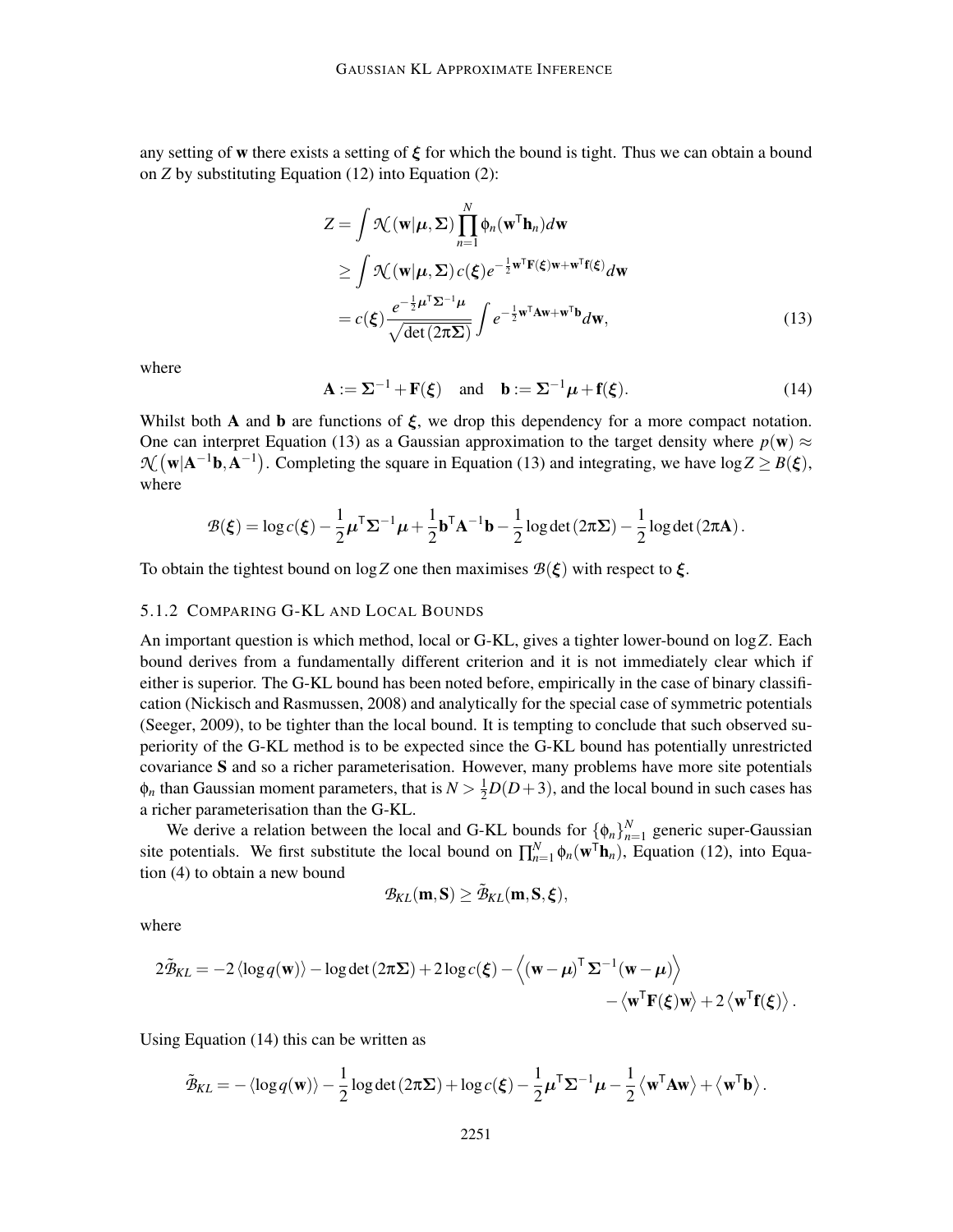

Figure 4: Schematic of the relation between the G-KL bound, *BKL* (blue), and the weakened KL bound,  $\tilde{\mathcal{B}}_{KL}$  (red), plotted as a function of the Gaussian moments **m** and **S** with  $\xi$  fixed. For any setting of the local site bound parameters  $\xi$  we have that  $B_{KL}$  (m, S)  $\geq \tilde{B}_{KL}$  (m, S,  $\xi$ ). We show in the text that the local bound,  $B(\xi)$ , is the maximum of the weakened KL bound, that is that  $\mathcal{B}(\xi) = \max_{\mathbf{m},\mathbf{S}} \tilde{\mathcal{B}}(\mathbf{m},\mathbf{S},\xi)$  with  $m_{\xi}$ ,  $S_{\xi}$  = argmax<sub>m,S</sub> $\tilde{\mathcal{B}}(m, S, \xi)$  in the figure. The G-KL bound can be optimised beyond  $\mathcal{B}_{KL}$  ( $\mathbf{m}_{\xi}, \mathbf{S}_{\xi}$ ) to obtain different, optimal G-KL moments  $\mathbf{m}^*$  and  $\mathbf{S}^*$  that achieve a tighter lower-bound on log*Z*.

By defining  $\tilde{q}(\mathbf{w}) = \mathcal{N}(\mathbf{w}|\mathbf{A}^{-1}\mathbf{b}, \mathbf{A}^{-1})$  we obtain

$$
\tilde{\mathcal{B}}_{KL} = -KL(q(\mathbf{w})|\tilde{q}(\mathbf{w})) - \frac{1}{2}\log \det(2\pi\Sigma) + \log c(\boldsymbol{\xi}) - \frac{1}{2}\boldsymbol{\mu}^{\mathsf{T}}\boldsymbol{\Sigma}^{-1}\boldsymbol{\mu} + \frac{1}{2}\mathbf{b}^{\mathsf{T}}\mathbf{A}^{-1}\mathbf{b} - \frac{1}{2}\log \det(2\pi\mathbf{A}).
$$

Since **m**, S only appear via  $q(\mathbf{w})$  in the KL term, the tightest bound is given when **m**, S are set such that  $q(\mathbf{w}) = \tilde{q}(\mathbf{w})$ . At this setting the KL term in  $\tilde{\mathcal{B}}_{KL}$  is zero and **m** and **S** are given by

$$
S_{\xi}=\left(\Sigma^{-1}+F(\xi)\right)^{-1}, \qquad \quad m_{\xi}=S_{\xi}\left(\Sigma^{-1}\mu+f(\xi)\right),
$$

and  $\tilde{\mathcal{B}}_{KL}(\mathbf{m}_{\xi}, \mathbf{S}_{\xi}, \xi) = \mathcal{B}(\xi)$ . To reiterate,  $\mathbf{m}_{\xi}$  and  $\mathbf{S}_{\xi}$  maximise  $\tilde{\mathcal{B}}_{KL}(\mathbf{m}, \mathbf{S}, \xi)$  for any fixed setting of  $\xi$ . Since  $\mathcal{B}_{KL}(\mathbf{m}, \mathbf{S}) \ge \tilde{\mathcal{B}}_{KL}(\mathbf{m}, \mathbf{S}, \xi)$  we have that,

$$
\mathcal{B}_{\text{KL}}(m_\xi,S_\xi)\geq \tilde{\mathcal{B}}_{\text{KL}}(m_\xi,S_\xi,\xi)=\mathcal{B}(\xi).
$$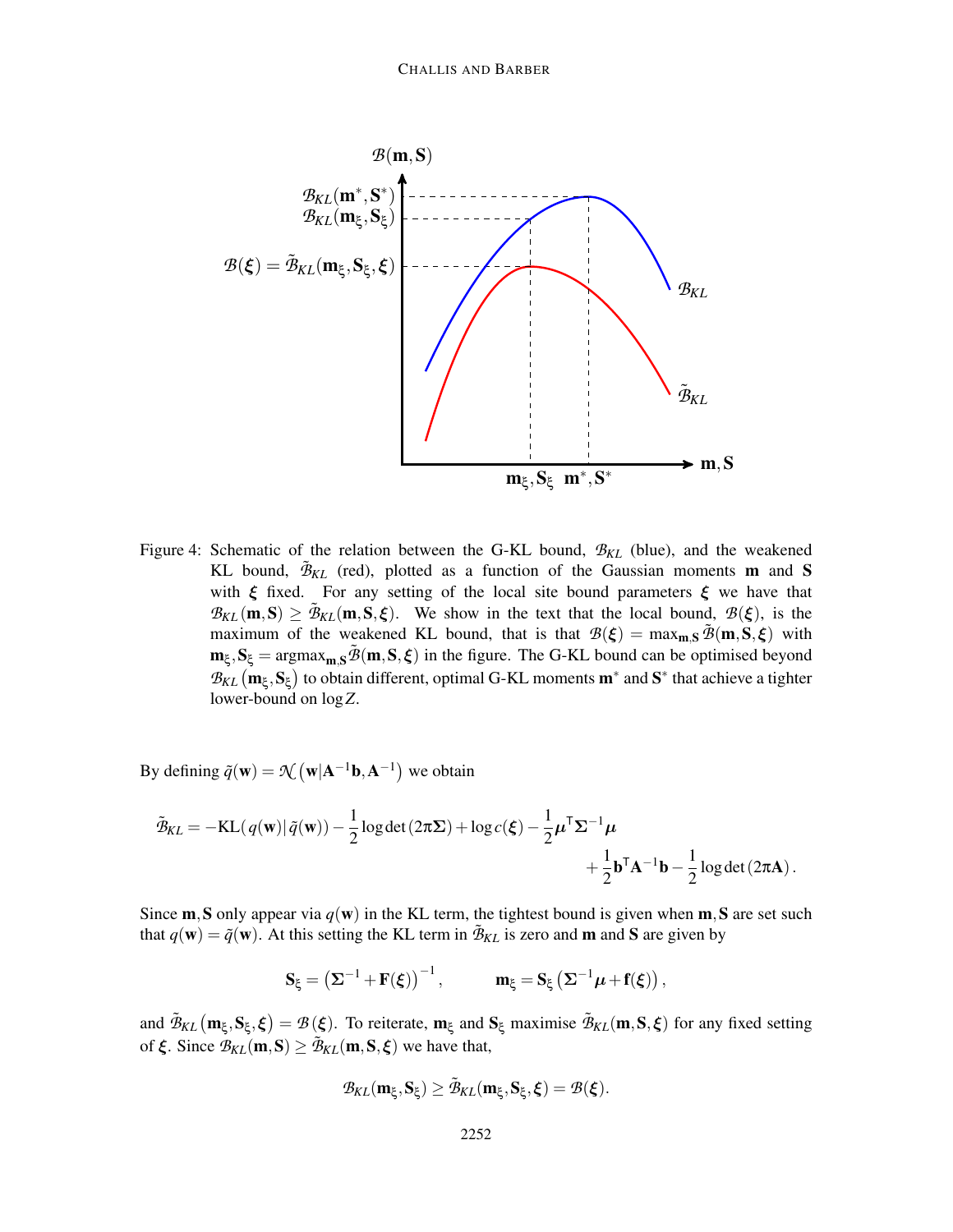The G-KL bound can be optimised beyond this setting and can achieve an even tighter lower-bound on log*Z*,

$$
\mathcal{B}_{\text{KL}}(m^*,S^*) = \max_{m,S} \mathcal{B}_{\text{KL}}(m,S) \geq \mathcal{B}_{\text{KL}}(m_\xi,S_\xi).
$$

Thus optimal G-KL bounds are provably tighter than both the local variational bound and the G-KL bound calculated using the optimal local bound moments  $m_{\xi}$  and  $S_{\xi}$ . A graphical depiction of this result is presented in Figure 4.

The experimental results presented in Section 6 show that the improvement in bound values can be significant. Furthermore, constrained parameterisations of covariance, introduced in Section 4, which are required when  $D \gg 1$ , are also frequently observed to outperform local variational solutions despite the fact that they are not provably guaranteed to do so.

### 5.2 Complexity and Model Suitability Comparison

We briefly review the core computational bottlenecks and the conditions placed on the potential functions by the local variational bounding, the Laplace approximation and the Gaussian expectation propagation approximate inference methods. A more thorough comparison of these techniques in the context of binary Gaussian Process classification can be found in Nickisch and Rasmussen (2008). Subsequently, we go onto summarise and compare these properties versus the G-KL procedure.

### 5.2.1 LAPLACE APPROXIMATIONS

Laplace methods, see Barber (2012) for an introduction, approximate the target density with a Gaussian whose mean is centered at the mode of  $p(w)$  and whose covariance is the inverse Hessian at the mode of  $\log p(\mathbf{w})$ . The computational complexity of finding the mode is that of a continuous optimisation problem over *D* real valued parameters on the joint likelihood objective  $\mathcal{N}(\mathbf{w}|\boldsymbol{\mu}, \boldsymbol{\Sigma}) \prod_{n} \phi_n(\mathbf{w})$ . Evaluating the Laplace estimate to log*Z* requires computing the determinant of the Hessian, and so scales  $O(D^3)$  which, importantly, only needs to be computed once. To apply the Laplace approximation we require that the target density be twice continuously differentiable, that is we require that each potential function  $\{\phi_n\}_{n=1}^N$  $\sum_{n=1}^{N}$  be twice continuously differentiable. Provided the Laplace approximation is valid it is generally the fastest of the methods listed here.

### 5.2.2 LOCAL VARIATIONAL BOUNDING

Local variational bounding methods, as detailed in Section 5.1.1, have *N* free variational parameters one for each site potential  $\phi_n$ . Optimising the bound, using either generalised expectation maximisation or gradient based methods, requires solving *N* linear symmetric  $D \times D$  systems. Efficient exact implementations of this method maintain the covariance using its Cholesky factorisation and perform efficient rank one Cholesky updates (Seeger, 2007). Doing so each round of updates scales  $O(ND^2)$ . As detailed in Section 5.1.1, local variational bounding procedures are applicable provided tight exponentiated quadratic lower-bounds to the site projection potentials  $\{\phi_n\}_{n=1}^N$  $n=1$  exist that is each site potential is required to be super-Gaussian (Palmer et al., 2006).

Recently scalable approximate solvers for local variational bounding procedures have been developed—see Seeger and Nickisch (2011b) for a review. These methods make use of a number of algorithmic relaxations to reduce the computational burden of local bound optimisation. First, double loop algorithms are employed that reduce the number of times that  $log \det(A)$ , see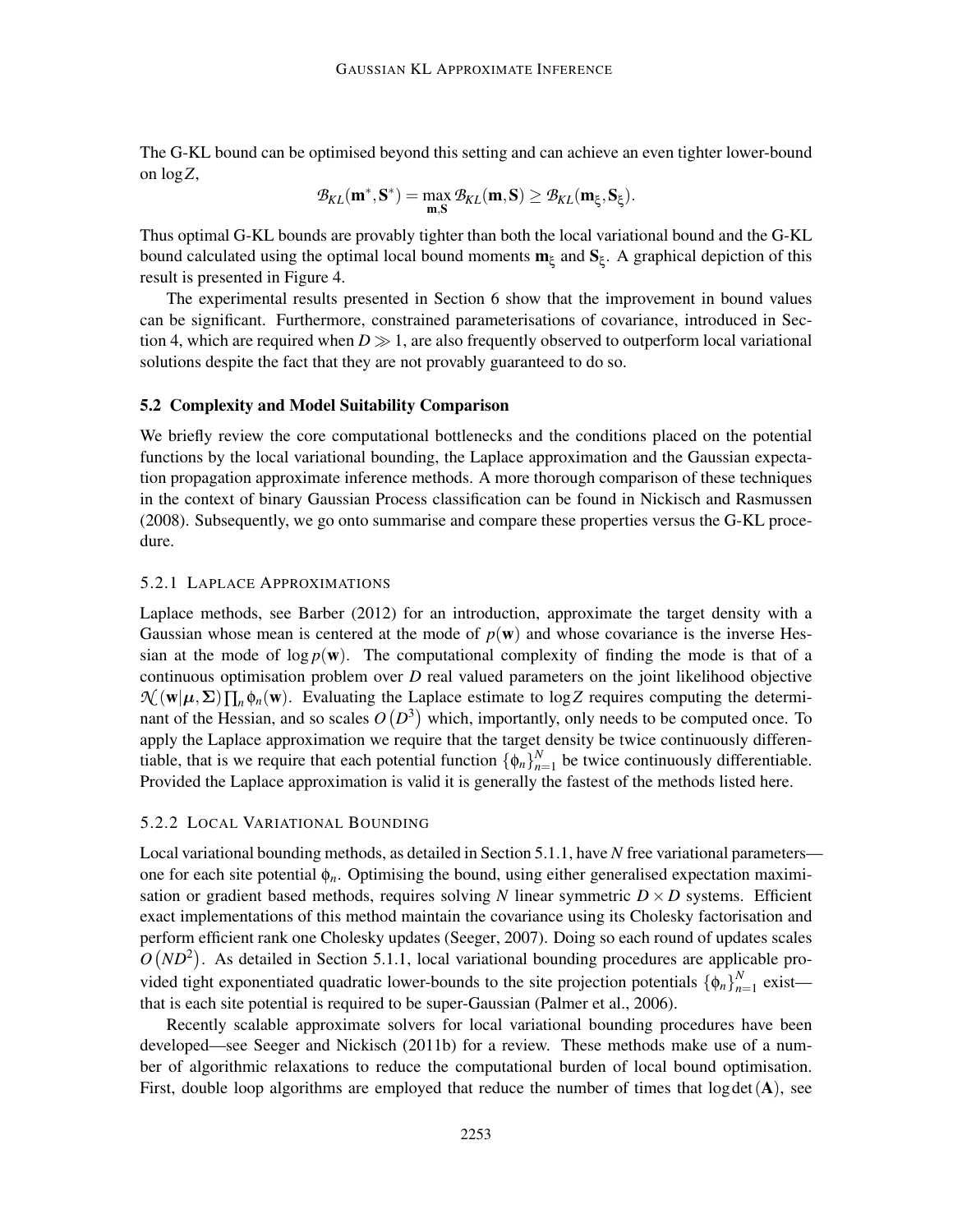Section 5.1.1, and its derivative needs to be computed. Second, these algorithms use approximate methods to evaluate the marginal variances that are required to drive local variational bound optimisation. Marginal variances are approximated either by constructing low rank factorisations of A using iterative Lanczos methods or by perturb and MAP sampling methods (Papandreou and Yuille, 2010; Seeger, 2010; Ko and Seeger, 2012). Both of these approximations can greatly increase the speed of inference and the size of problems to which local procedures can be applied. Unfortunately, these relaxations are not without consequence regarding the quality of approximate inference. For example, the log det  $(A)$  term is no longer exactly computed and a lower-bound on  $\log Z$  is no longer maintained—only an estimate of log*Z* is provided. Lanczos approximated marginal variances are often found to be strongly underestimated and bound values strongly overestimated. Whilst the scaling properties are in general problem and user dependent, roughly speaking, these relaxations reduce the computational complexity to scaling  $O(KD^2)$  where *K* is the rank of the approximate covariance factorisation.

## 5.2.3 GAUSSIAN EXPECTATION PROPAGATION

Gaussian expectation propagation methods seek to approximate the target density by sequentially matching moments between marginals of the variational Gaussian distribution and a density constructed from the Gaussian approximation and individual site potentials (Minka, 2001). Gaussian expectation propagation (G-EP), for problems of the form of Equation (2), is parameterised using 2*N* free variational parameters, updating each of which requires *N* rank one  $D \times D$  Cholesky updates and the solution of *N* symmetric *D*-dimensional linear systems—thus scaling  $O(ND^2)$  assuming  $N > D$ . Importantly, G-EP optimises neither a convex nor concave objective and is not guaranteed to converge. Whilst G-EP does not require the site projection potentials to be either smooth or super-Gaussian, convergence issues can occur if they are multimodal or not log-concave.

Provably convergent double loop extensions to G-EP have been developed—see Opper and Winther (2005) and references therein for details. Typically these methods are slower than vanilla G-EP implementations. However, recent algorithmic developments have yielded significant speed ups over vanilla G-EP whilst maintaining the convergence guarantees (Seeger and Nickisch, 2011a). Importantly, however, these procedures require the exact solution of rank *D* symmetric linear systems and thus scale  $O(D^3)$ .

## 5.2.4 G-KL

G-KL approximate inference methods require that each site projection potential has unbounded support on  $\mathbb{R}$ . Unlike Laplace procedures G-KL is applicable for models with non-differentiable site potentials. Unlike local variational bounding procedures G-KL does not require the site potentials to be super-Gaussian. In contrast to G-EP, which is known to suffer from convergence issues for non log-concave sites, G-KL procedures optimise a strict lower-bound and convergence is guaranteed for gradient ascent optimisation.

When  $\{\phi_n\}_{n=1}^N$  $n_{n=1}^{N}$  are log-concave G-KL bound optimisation is a concave problem and we are guaranteed to converge to the global optimum of the G-KL bound. Local bounding methods have also been shown to be concave problems in this setting (Nickisch and Seeger, 2009). However, as we have shown in Section 5.1, the optimal G-KL bound to log*Z* is provably tighter than the local variational bound.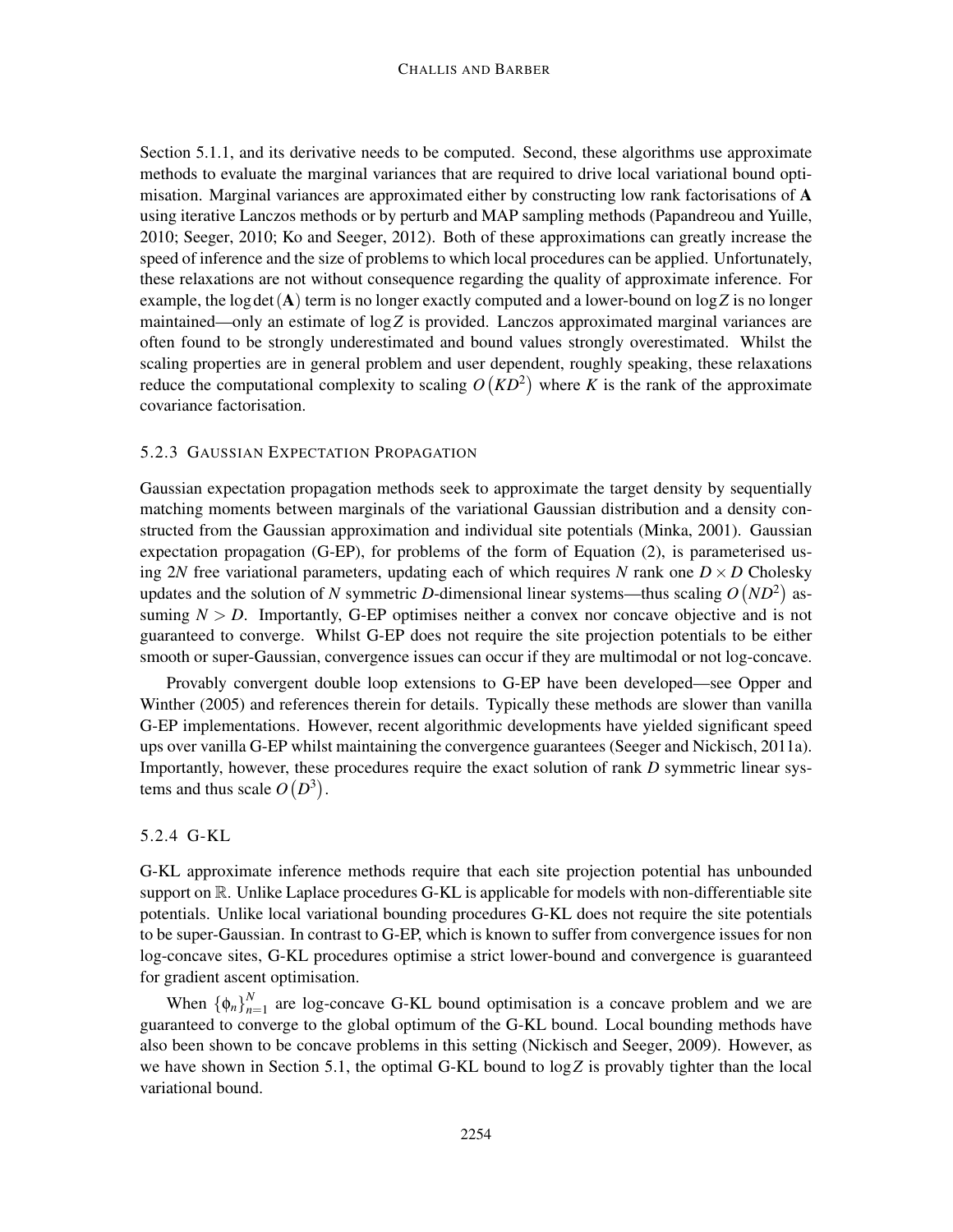Exact implementations of G-KL approximate inference require storing and optimising over  $\frac{1}{2}D(D+3)$  parameters to specify the Gaussian mean and covariance. Often the number of G-KL parameters is greater than that for Laplace, G-EP or local variational bounding methods. However, the computations required by G-KL methods scale similarly to these other Gaussian approximation methods. Empirically, as we show in Section 6, G-KL approximate inference is seen to have comparable convergence speeds to local bounding methods and G-EP.

Importantly, G-KL procedures can be made scalable by using constrained parameterisations of covariance that do not require making a priori factorisation assumptions for the approximate posterior density. Scalable covariance decompositions for G-KL inference maintain a strict lowerbound on log*Z* whereas approximate local bound optimisers do not. G-EP, being a fixed point procedure, has been shown to be unstable when using low-rank covariance approximations and appears constrained to scale  $O(ND^2)$  (Seeger and Nickisch, 2011a).

## 6. Applications

In this section we present results obtained from applying Gaussian KL approximate inference methods to three popular machine learning models. In Section 6.1 we compare deterministic Gaussian approximate inference methods in robust Gaussian process regression models. In Section 6.2 we compare the performance of the constrained parameterisations of G-KL covariance that we presented in Section 4.1.3 in large scale Bayesian logistic regression models. In Section 6.3 we compare Gaussian approximate inference methods to drive sequential experimental design procedures in Bayesian sparse linear models.

## 6.1 Robust Gaussian Process Regression

Gaussian Processes (GP) are a popular non-parametric approach to supervised learning problems, see Rasmussen and Williams (2006) for a thorough introduction, for which inference falls into the general form of Equation (2). Excluding limited special cases, computing *Z* and evaluating the posterior density, necessary to make predictions and set hyperparameters, is analytically intractable.

The supervised learning model for fully observed covariates  $\mathbf{X} \in \mathbb{R}^{N \times D}$  and corresponding dependent variables  $y \in \mathbb{R}^N$  is specified by the GP prior on the latent function values  $w \sim \mathcal{N}(\mu, \Sigma)$ and the likelihood  $p(y|w)$ . The GP prior moments are constructed by the GP covariance and mean functions which take the covariates **X** and a vector of hyperparameters  $\theta$  as arguments. The posterior on the latent function values, w, is given by

$$
p(\mathbf{w}|\mathbf{y}, \mathbf{X}, \boldsymbol{\theta}) = \frac{1}{Z} p(\mathbf{y}|\mathbf{w}) \mathcal{K}(\mathbf{w}|\boldsymbol{\mu}, \boldsymbol{\Sigma}).
$$

The likelihood factorises over data instances,  $p(y|w) = \prod_{n=1}^{N} \phi(w_n)$ , thus the GP posterior is of the form of Equation (1) with site projection potentials of the form of Equation (5).

### 6.1.1 GP REGRESSION

For GP regression models the likelihood is most commonly Gaussian distributed, equivalent to assuming zero mean additive Gaussian noise. This assumption leads to analytically tractable, indeed Gaussian, forms for the posterior. However, Gaussian additive noise is a strong assumption to make, and is often not corroborated by real world data. Gaussian distributions have thin tales—the density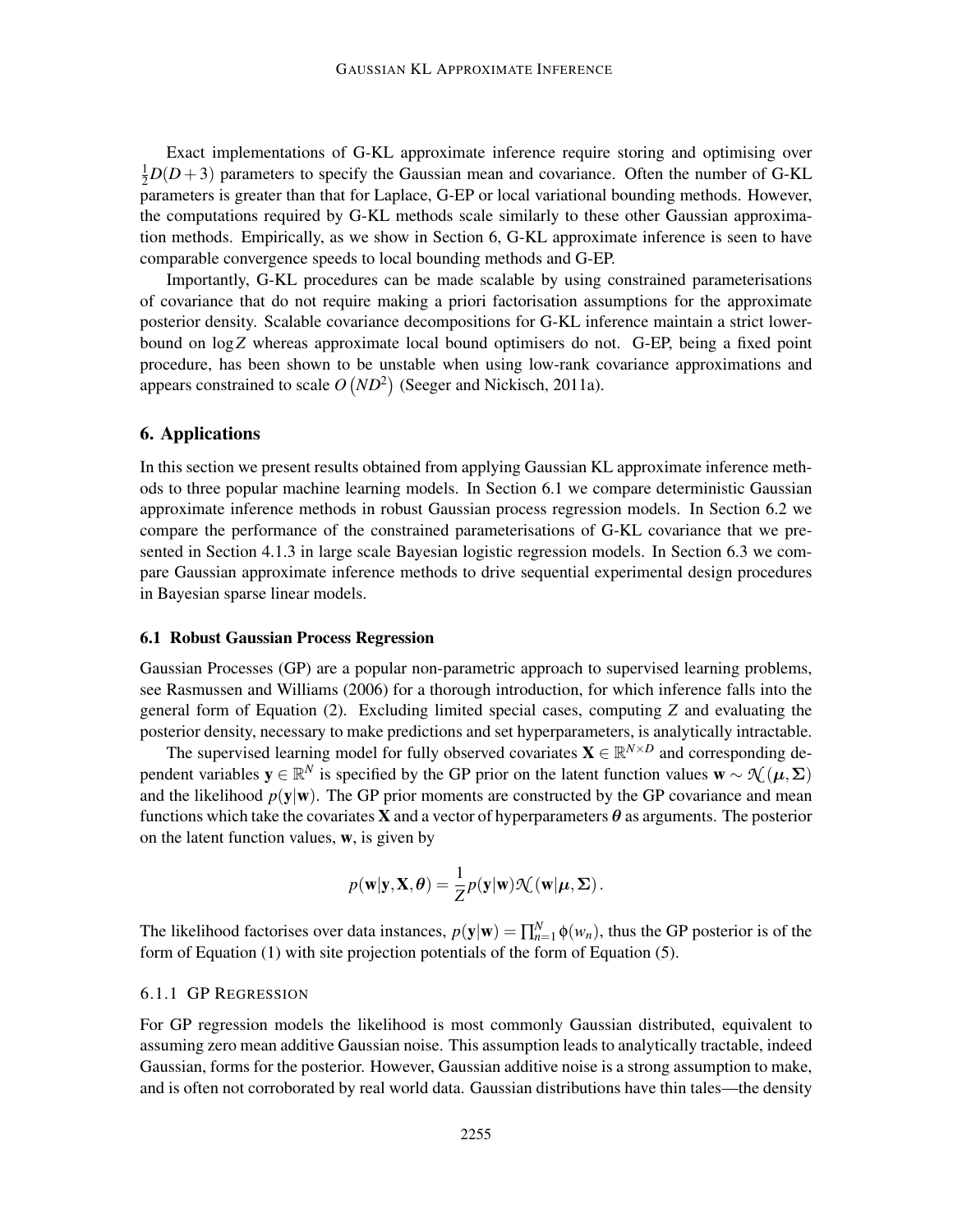

Figure 5: Gaussian process regression with a squared exponential covariance function and (a) a Gaussian or (b) a Student's *t* likelihood. Covariance hyperparameters are optimised for a training data set with outliers. Latent function posterior mean (solid) and  $\pm 1$  standard deviation (dashed) values are plotted in blue (a) and red (b). The data generating function is plotted in black. The Student's *t* model makes more conservative interpolated predictions whilst the Gaussian model appears to over-fit the data.

function rapidly tends to zero for values far from the mean—see Figure 6. Outliers in the training set then do not have to be too extreme to negatively affect test set predictive accuracy. This effect can be especially severe for GP models that have the flexibility to incorporate training set outliers to areas of high likelihood—essentially over-fitting the data.

An example of GP regression applied to a data set with outliers is presented in figure  $5(a)$ . In this figure a GP prior with squared exponential covariance function coupled with a Gaussian likelihood over-fits the training data and the resulting predicted values differ significantly from the underlying data generating function.

One approach to prevent over-fitting is to use a likelihood that is robust to outliers. Heavy tailed likelihood densities are robust to outliers in that they do not penalise too heavily observations far from the latent function mean. Two distributions are often used in this context: the Laplace otherwise termed the double exponential, and the Student's *t*. The Laplace probability density function can be expressed as

$$
p(y|\mu, \tau) = \frac{1}{2\tau} e^{-|y-\mu|/\tau},
$$

where  $\tau$  controls the variance of the random variable *y* with var $(y) = 2\tau^2$ . The Student's *t* probability density function can be written as

$$
p(y|\mu, \mathbf{v}, \sigma^2) = \frac{\Gamma(\frac{1}{2}(\mathbf{v}+1))}{\Gamma(\frac{1}{2}\mathbf{v})\sqrt{\pi \mathbf{v} \sigma^2}} \left(1 + \frac{(y-\mu)^2}{\mathbf{v} \sigma^2}\right)^{-\frac{\mathbf{v}+1}{2}}
$$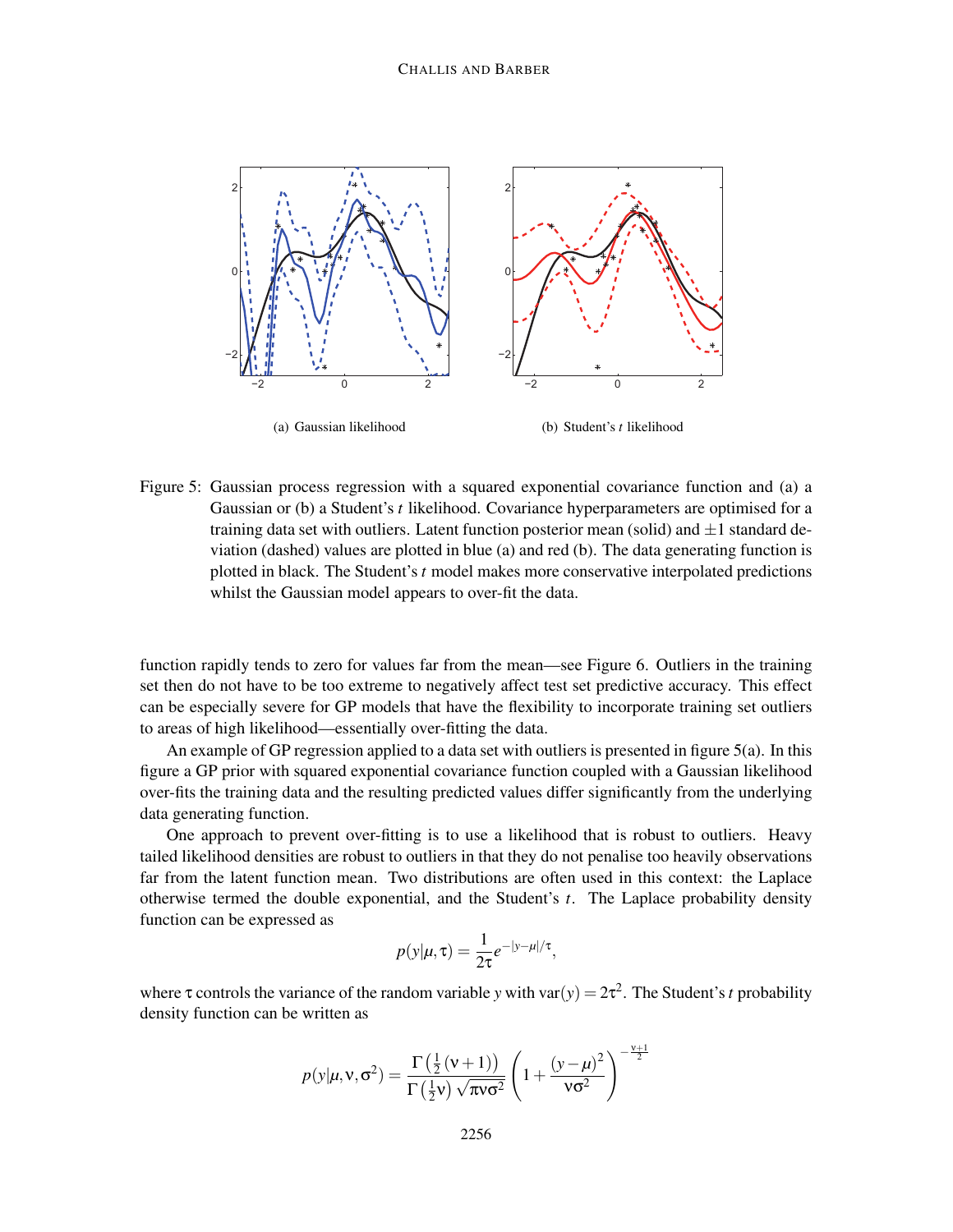

Figure 6: Gaussian, Laplace and Student's *t* densities with unit variance: (a) probability density functions and (b) log probability density functions. Laplace and Student's *t* densities have stronger peaks and heavier tails than the Gaussian. Student's *t* with d.o.f.  $v = 2.5$ and scale  $\sigma^2 = 0.2$ , Laplace with  $\tau = 1/\sqrt{2}$ .

where  $v \in \mathbb{R}^+$  is the degrees of freedom parameter,  $\sigma \in \mathbb{R}^+$  the scale parameter, and var $(y)$  =  $\sigma^2 v/(v-2)$  for  $v > 2$ . As the degrees of freedom parameter becomes increasingly large the Student's *t* distribution converges to the Gaussian distribution. See Figure 6 for a comparison of the Student's *t*, Laplace and Gaussian density functions.

GP models with outlier robust likelihoods such as the Laplace or the Student's*t* can yield significant improvements in test set accuracy versus Gaussian likelihood models (Vanhatalo et al., 2009; Jylanki et al., 2011; Opper and Archambeau, 2009). In figure 5(b) we model the same training data as in figure 5(a) but with a heavy tailed Student's *t* likelihood, the resulting predictive values are more conservative and lie closer to the true data generating function than for the Gaussian likelihood model.

### 6.1.2 APPROXIMATE INFERENCE

Whilst Laplace and Student's *t* likelihoods can successfully 'robustify' GP regression models to outliers they also render inference analytically intractable and approximate methods are required. In this section we compare G-KL approximate inference to other deterministic Gaussian approximate inference methods, namely: the Laplace approximation (Lap), local variational bounding (VB) and Gaussian expectation propagation (G-EP).

Each approximate inference method cannot be applied to each likelihood model. Since the Laplace likelihood is not differentiable everywhere Laplace approximate inference is not applicable. Since the Student's *t* likelihood is not log-concave, indeed the posterior can be multi-modal, vanilla G-EP implementations are numerically unstable (Seeger et al., 2007). Recent work (Jylanki et al.,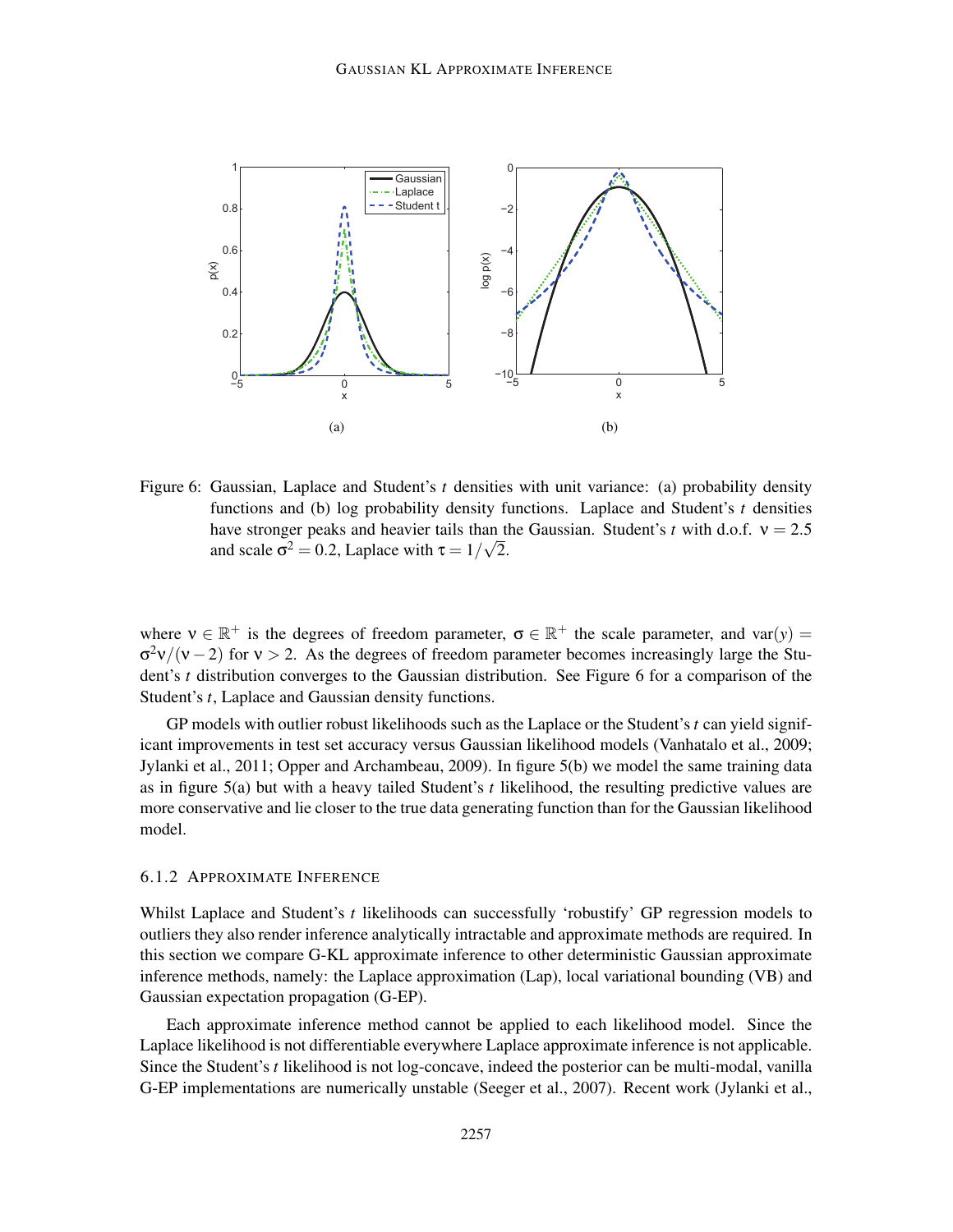|               |            | Gauss            | Student's t      |                  |                 | Laplace          |                  |                 |
|---------------|------------|------------------|------------------|------------------|-----------------|------------------|------------------|-----------------|
|               |            |                  | G-KL             | VВ               | Lap             | $G-KL$           | VB               | $G-EP$          |
|               | <b>LML</b> | $-15\pm 2$       | $-75\pm 2$       | $-240+21$        | $-7\pm1$        | $8\pm5$          | $2\pm2$          | ——+——           |
| C. ST         | <b>MSE</b> | $1.15 \pm 0.2$   | $1.6 \pm 0.2$    | $23.8 \pm 4$     | $2.2 \pm 0.4$   | $1.3 \pm 1.1$    | $1.2 \pm 1.0$    |                 |
|               | <b>TLP</b> | $0.79 \pm 0.10$  | $0.73 \pm 0.05$  | $-0.65 + 0.06$   | $0.41 \pm 0.03$ | $0.97 \pm 0.06$  | $0.91 \pm 0.05$  | ——+——           |
|               | <b>LML</b> | $70\pm 6$        | $-159+7$         | $-578 + 34$      | $-97+4$         | $-69\pm 6$       | $-73\pm8$        | ——+——           |
| Friedman      | <b>MSE</b> | $10\pm3$         | $5 + 1$          | $17 + 2$         | $13+1$          | $5 + 1$          | $3+1$            | $---+---$       |
|               | <b>TLP</b> | $-0.26 + 0.09$   | $0.12 + 0.09$    | $-0.54 + 0.06$   | $-0.65 + 0.06$  | $0.07 \pm 0.09$  | $0.25 + 0.11$    | ——+——           |
|               | <b>LML</b> | $39 \pm 10$      | $-171 + 14$      | $-962+1$         | $-21+15$        | $-26+9$          | $-27+8$          | $-14+7$         |
| <b>Neal</b>   | <b>MSE</b> | $1.7 \pm 0.6$    | $2.9 + 1.1$      | $4.4 + 1.3$      | $0.9 + 0.5$     | $0.9 + 0.4$      | $0.9 + 0.4$      | $0.9 + 0.5$     |
|               | <b>TLP</b> | $0.22 \pm 0.12$  | $0.88 \pm 0.03$  | $0.36 \pm 0.02$  | $0.67 \pm 0.08$ | $0.86 \pm 0.04$  | $1.13 \pm 0.02$  | $0.91 \pm 0.04$ |
| <b>Boston</b> | LML        | $51 + 3$         | $-133+13$        | $-551 + 37$      | $-53+3$         | $-60+3$          | $-61+3$          | $-53+4$         |
|               | <b>MSE</b> | $26 \pm 1$       | $25 \pm 2$       | $26 \pm 1$       | $23 \pm 2$      | $25+2$           | $26 \pm 1$       | $22+1$          |
|               | <b>TLP</b> | $-0.74 \pm 0.07$ | $-0.44 \pm 0.03$ | $-0.58 \pm 0.03$ | $-0.44\pm0.03$  | $-0.52 \pm 0.06$ | $-0.51 \pm 0.02$ | $-0.46\pm0.03$  |

Table 1: Gaussian process regression results for different (approximate) inference procedures, likelihood models and data sets. First column section: Gaussian likelihood results with exact inference. Second column section: Student's *t* likelihood results with G-KL, local variational bounding (VB) and Laplace (Lap) approximate inference. Third column section: Laplace likelihood results with G-KL, VB and Gaussian expectation propagation (G-EP) approximate inference. Each row presents the (approximate or lower-bound) log marginal likelihood (LML), test set mean squared error (MSE), or approximate test set log probability (TLP) values obtained by data set. Table values are the mean and standard error of the values obtained over the 10 random partitions of the data.

2011) has alleviated some of G-EP's convergence issues for Student's *t* GP regression, however, these extensions are beyond the scope of this work.

Local variational bounding and G-KL procedures are applied to both likelihood models. For local variational bounding, both the Laplace and Student's *t* densities are super-Gaussian and thus tight exponentiated quadratic lower-bounds exist—see Seeger and Nickisch (2010) for the precise forms that are employed in these experiments. Laplace, local variational bounding and G-EP results are obtained using the GPML toolbox (Rasmussen and Nickisch,  $2010$ ).<sup>4</sup> G-KL approximate inference is straightforward, for the G-KL approximate posterior  $q(\mathbf{w}) = \mathcal{N}(\mathbf{w}|\mathbf{m}, \mathbf{S})$  the likelihood's contribution to the bound is

$$
\langle \log p(\mathbf{y}|\mathbf{w}) \rangle_{q(\mathbf{w})} = \sum_{n} \left\langle \log \phi_n(m_n + z\sqrt{S_{nn}}) \right\rangle_{\mathcal{N}(z|0,1)}.
$$

The equation above is equivalent to Equation (6) with  $h_n = e_n$  the unit norm basis vector and  $\phi_n$ the likelihood of the *n th* data point. The expectations for the Laplace likelihood site potentials have simple analytic forms—see Appendix B.2.1. The expectations for the Student's *t* site potentials are evaluated numerically. All other terms in the G-KL bound have simple analytic forms and computations that scale  $\leq O(D^3)$ . G-KL results are obtained, as for all other results in this paper, using the vgai Matlab package—see Section 8. For the Laplace likelihood model, which is logconcave, Hessian free Newton methods were used to optimise the G-KL bound. For the Student's *t* likelihood, which is not log-concave, LBFGS was used to optimise the G-KL bound.

<sup>4.</sup> The GPML toolbox can be downloaded from www.gaussianprocess.org.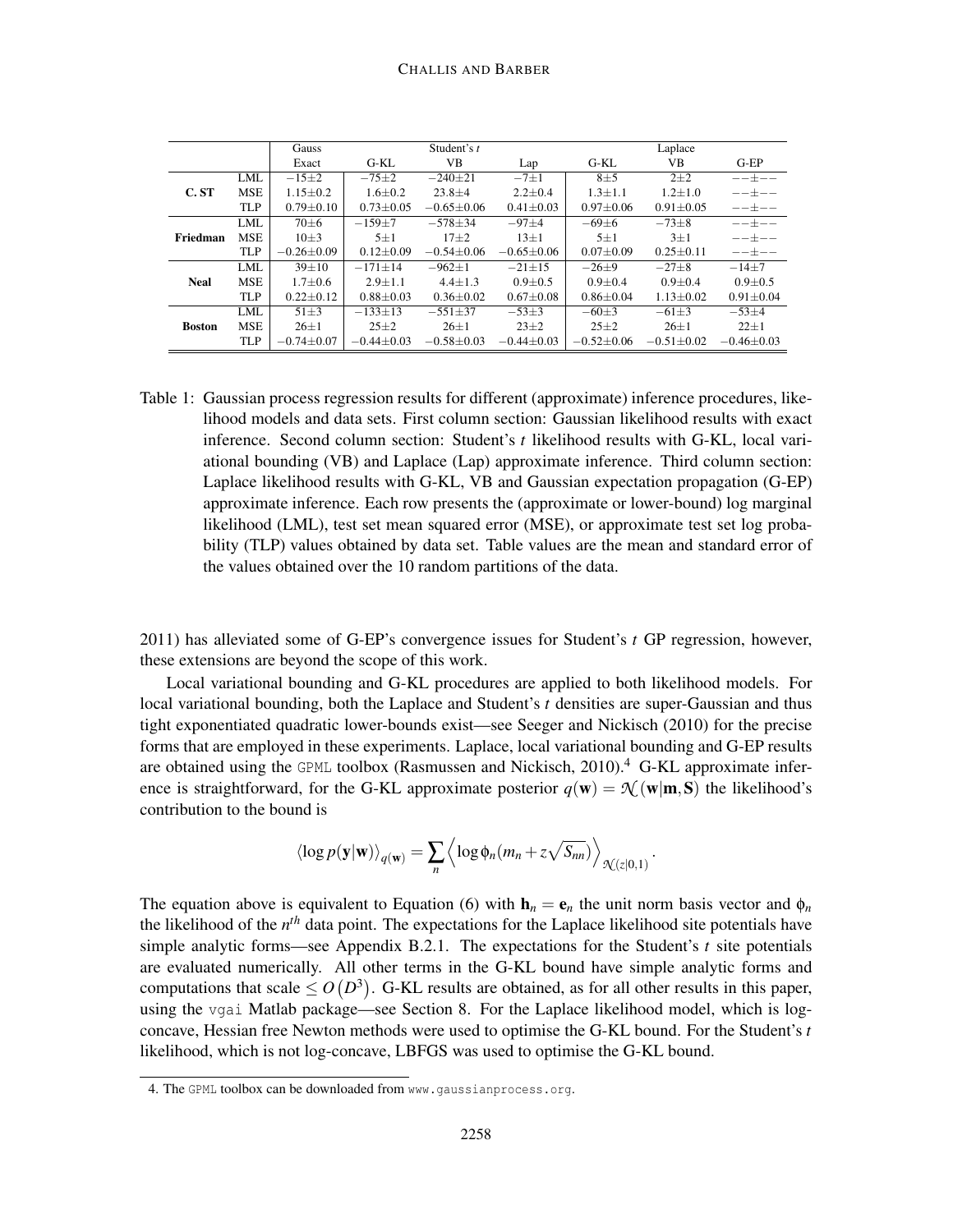### 6.1.3 EXPERIMENTAL SETUP

We consider GP regression with training data  $\mathcal{D} = \{(\mathbf{y}_n, \mathbf{x}_n)\}_{n=1}^N$  $_{n=1}^N$  for covariates  $\mathbf{x}_n \in \mathbb{R}^D$  and dependent variables  $y_n \in \mathbb{R}$ . We assume a zero mean Gaussian process prior on the latent function values,  $\mathbf{w} = [w_1, ..., w_N]^\mathsf{T} \sim \mathcal{N}(\mathbf{0}, \Sigma)$ . The covariance,  $\Sigma$ , is constructed as the sum of the squared exponential kernel and the independent white noise kernel,

$$
\Sigma_{mn} = k(\mathbf{x}_m, \mathbf{x}_n, \boldsymbol{\theta}) = \sigma_{se}^2 e^{-\sum_d (x_{nd} - x_{md})^2/l_d^2} + \gamma^2 \delta(n, m),
$$

where  $x_{nd}$  refers to the  $d^{th}$  element of the  $n^{th}$  covariate,  $\sigma_{se}^2$  is the 'signal variance' hyperparameter, *l<sup>d</sup>* the squared exponential 'length scale' hyperparameter, and γ the independent white noise hyperparameter (above  $\delta(x, y)$  is the Kronecker delta such that  $\delta(n,m) = 1$  if  $n = m$  and 0 otherwise). Covariance hyperparameters are collected in the vector  $\theta$ .

We follow the evidence maximisation or maximum likelihood two (ML-II) procedure to estimate the covariance hyperparameters, that is we set covariance hyperparameters to maximise  $p(y|X, \theta)$ . Since  $p(y|X, \theta)$  cannot be evaluated exactly we use the approximated values offered by each of the approximate inference methods. Covariance hyperparameters are optimised numerically using nonlinear conjugate gradients. The marginal likelihood,  $p(y|X, \theta)$ , is not unimodal and we are liable to converge to a local optimum regardless of which inference method is used. All methods were initialised with the same hyperparameter setting. Hyperparameter derivatives for the G-KL bound are presented in Appendix F.2.

Likelihood hyperparameters were selected to maximise the log predicted probability scores on a held out validation data set. Simultaneous likelihood and covariance ML-II hyperparameter optimisation for the Student's *t* and Laplace likelihoods yielded poor test set performance regardless of the approximate inference method used (as has been previously reported for Student's *t* likelihoods in other experiments (Vanhatalo et al., 2009; Jylanki et al., 2011). For the Student's *t* likelihood model the d.o.f. parameter was fixed with  $v = 3$ .

Results were obtained for the four approximate inference procedures on the four data sets using both the Laplace and the Student's *t* likelihoods. Two UCI data sets were used:<sup>5</sup> Boston housing and Concrete Slump Test. And two synthetic data sets: Friedman<sup>6</sup> and Neal.<sup>7</sup> Each experiment was repeated over 10 randomly assigned training, validation and test set partitions. The size of each data set is as follows: Concrete Slump Test  $D = 9$ ,  $N_{trn} = 50$ ,  $N_{val} = 25$ ,  $N_{tst} = 28$ ; Boston  $D = 13$ ,  $N_{trn} = 100$ ,  $N_{val} = 100$ ,  $N_{tst} = 306$ ; Friedman  $D = 10$ ,  $N_{trn} = 100$ ,  $N_{val} = 100$ ,  $N_{tst} = 100$ ; Neal  $D = 1$ ,  $N_{trn} = 100$ ,  $N_{val} = 100$ ,  $N_{tst} = 100$ . Each partition of the data was normalised using the mean and standard deviation statistics of the training data.

To asses the validity of the Student's *t* and Laplace likelihoods we also implemented GP regression with a Gaussian likelihood and exact inference.

#### 6.1.4 RESULTS

Results are presented in Table 1. Approximate log marginal likelihood (LML), test set mean squared error (MSE) and approximate test set log probability (TLP) mean and standard error values obtained over the 10 partitions of the data are provided. It is important to stress that the TLP values are approximate values for all methods, obtained by summing the approximate log probability of each

<sup>5.</sup> UCI data sets can be downloaded from archive.ics.uci.edu/ml/datasets/.

<sup>6.</sup> The Friedman data set is constructed as described in Kuss (2006) §5.6.1. and Friedman (1991).

<sup>7.</sup> The Neal data set is constructed as described in Neal (1997) §7.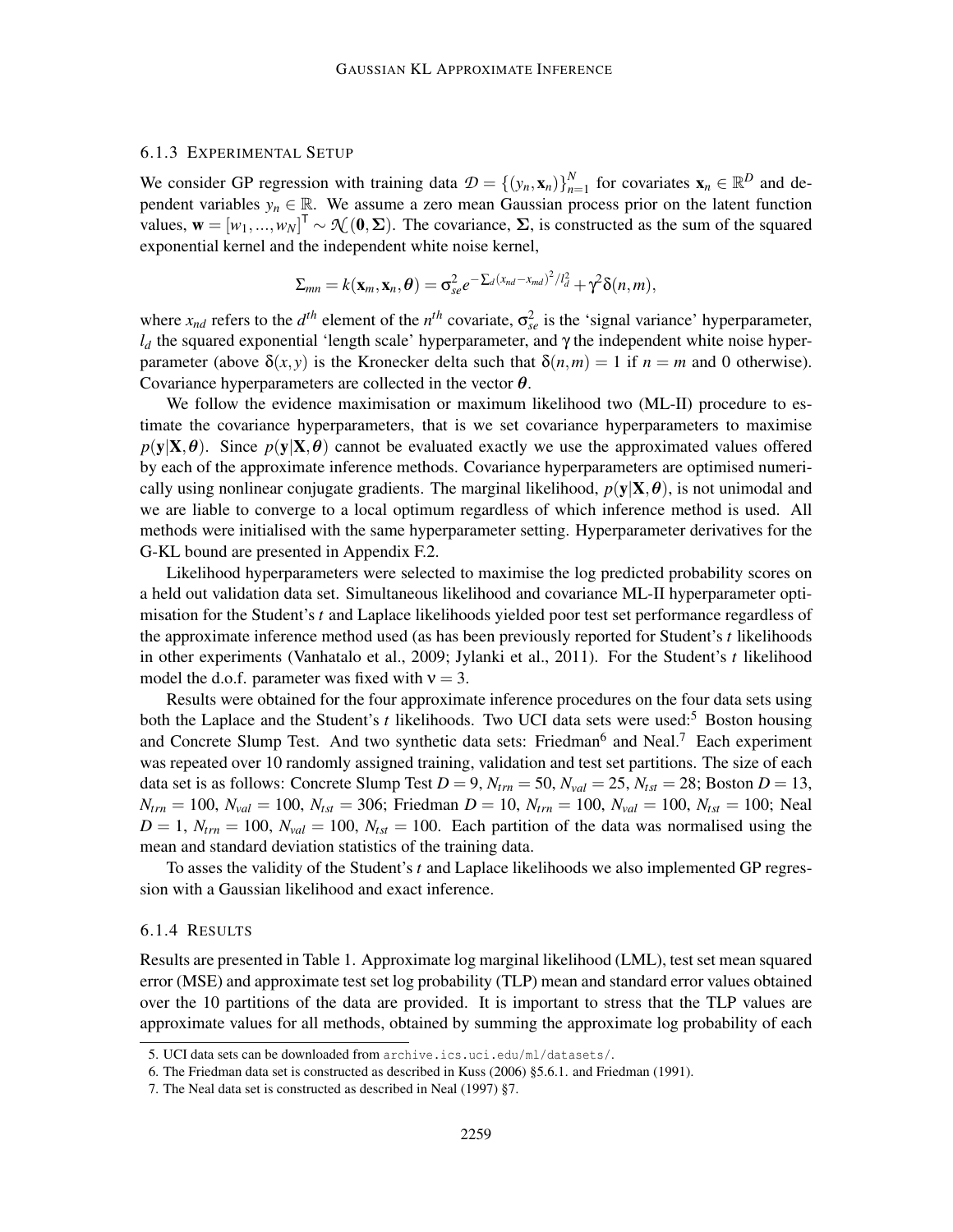test point using the surrogate score presented in Appendix F.1. For G-KL and VB procedures the TLP values are not lower-bounds.

The results confirm the utility of heavy tailed likelihoods for GP regression models. Test set predictive accuracy scores are higher with robust likelihoods and approximate inference methods than with a Gaussian likelihood and exact inference. This is displayed in the lower MSE error and higher TLP scores of the best performing robust likelihood results than for the Gaussian likelihood. Exact inference for the Gaussian likelihood model achieves the greatest LML in all problems except the Concrete Slump Test data. That exact inference with a Gaussian likelihood achieves the strongest LML and weak test set scores implies the ML-II procedure is over-fitting the training data with this likelihood model.

For the Student's *t* likelihood the performance of each approximate inference method varied significantly. VB results were uniformly the weakest. We conjecture this is an artifact of the squared exponential local site bounds employed by the gpml toolbox poorly capturing the non log-concave potential functions mass. For Student's *t* potentials improved VB performance has been reported by employing bounds that are composed of two terms on disjoint partitions of the domain (Seeger and Nickisch, 2011b), validating their efficacy in the context of Student's *t* GP regression models is reserved for future work. For the test set metrics G-KL approximate inference achieves the strongest performance.

Broadly, the Laplace likelihood achieved the best results on all data sets. G-EP frequently did not converge for both the Friedman and Concrete Slump Test problems and so results are not presented. Unlike the Student's *t* likelihood model, results are more consistent across approximate inference methods. G-KL achieves a narrow but consistently superior LML value to VB. Approximate test set predictive values are roughly the same for all inference methods with VB achieving a small advantage.

We reiterate that standard G-EP approximate inference, as implemented in the GPML toolbox, was used to obtain these results. The authors did not anticipate convergence issues for G-EP in the GP models considered—the Laplace likelihood model's log posterior is concave and the system has full rank. Power G-EP, as proposed in Minka (2004), has previously been shown to have robust convergence for under determined linear models with Laplace potentials (Seeger, 2008). Similarly, we expect that power G-EP would also exhibit robust convergence in GP models with Laplace likelihoods. Verifying this experimentally and assessing the performance of power G-EP approximate inference in noise robust GP regression models is left for future work.

The G-KL LML uniformly dominates the VB values. This is theoretically guaranteed for a model with fixed hyperparameters and log-concave site potentials, see Section 5.1.2 and Section 3.2. However, the G-KL bound is seen to dominate the local bound even when these conditions are not satisfied. The results show that both G-KL bound optimisation and G-KL hyperparameter optimisation is numerically stable. G-KL approximate inference appears more robust than G-EP and VB—G-KL hyperparameter optimisation always converged, often to a better local optima.

# 6.1.5 SUMMARY

The results confirm that the G-KL procedure as a sensible route for approximate inference in GP models with non-conjugate likelihoods. The G-KL procedure is generally applicable in this setting and easy to implement for new likelihood models. Indeed, all that is required to implement G-KL approximate inference for a GP regression model is the pointwise evaluation of the univariate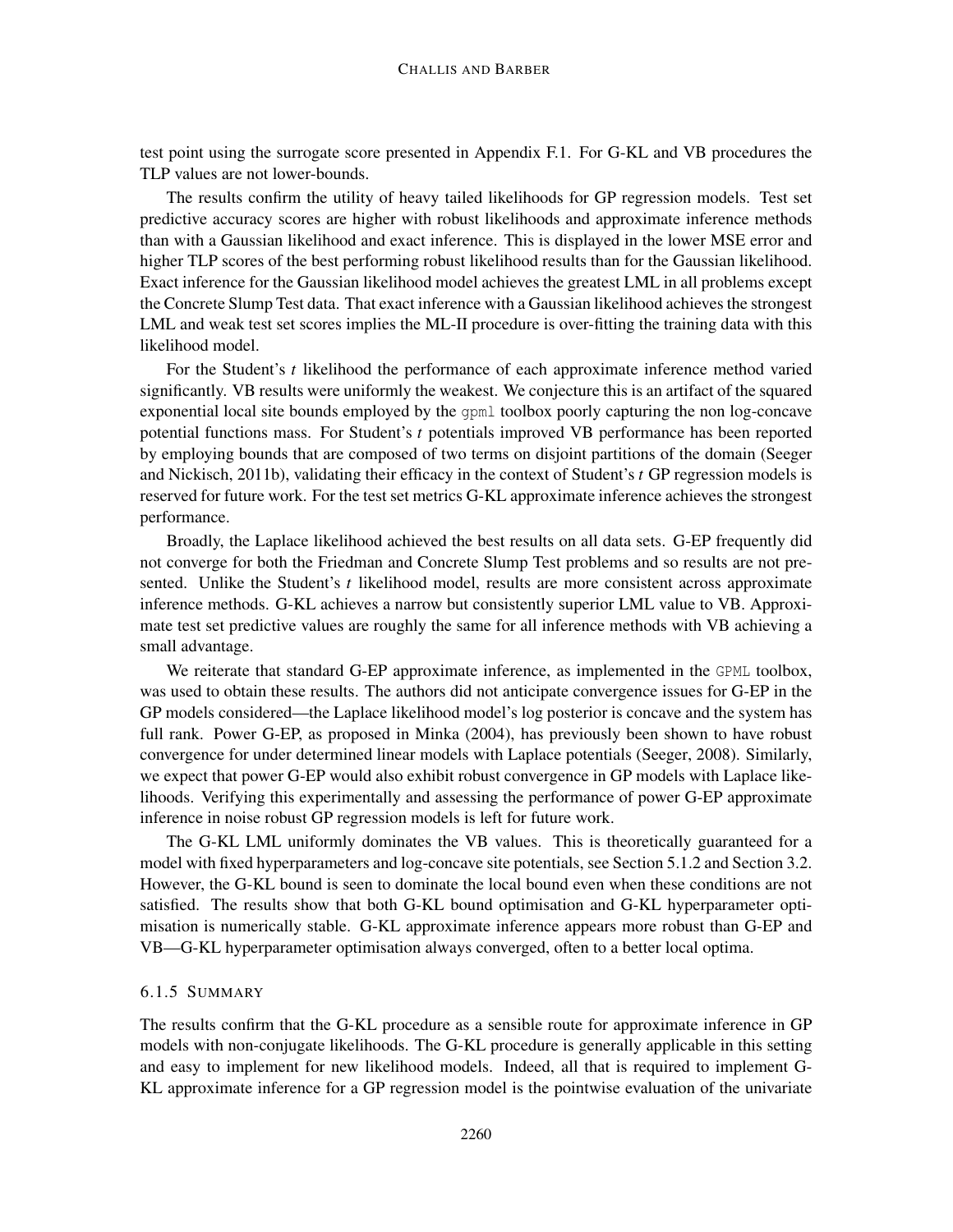likelihood function  $p(y_n|w_n)$ . Furthermore, we have seen that G-KL optimisation is numerically robust, in all the experiments G-KL converged and achieved strong performance.

#### 6.2 Bayesian Logistic Regression

In this section we examine the relative performance, in terms of speed and accuracy of inference, of each of the constrained G-KL covariance decompositions presented in Section 4.1.3. As a bench mark, we also compare G-KL approximate inference results to scalable approximate VB methods with marginal variances approximated using iterative Lanczos methods (Seeger and Nickisch, 2011b). Our aim is not make a comparison of deterministic approximate inference methods for Bayesian logistic regression models, see Nickisch and Rasmussen (2008) to that end, but to investigate the time accuracy trade-offs of each of the constrained G-KL covariance parameterisations.

Given a data set,  $\mathcal{D} = \{(y_n, \mathbf{x}_n), n = 1, \ldots, N\}$  with class labels  $y_n \in \{-1, 1\}$  and covariates  $\mathbf{x}_n \in$  $\mathbb{R}^D$ , Bayesian logistic regression models the class conditional distribution using  $p(y = 1 | \mathbf{w}, \mathbf{x}) =$  $\sigma(\mathbf{w}^T\mathbf{x})$ , with  $\sigma(x) := 1/(1+e^{-x})$  the logistic sigmoid function and  $\mathbf{w} \in \mathbb{R}^D$  a vector of parameters. Under a Gaussian prior,  $\mathcal{N}(\mathbf{w}|\mathbf{0}, \Sigma)$ , the posterior is given by

$$
p(\mathbf{w}|\mathcal{D}) = \frac{1}{Z} \mathcal{N}(\mathbf{w}|\mathbf{0}, \Sigma) \prod_{n=1}^{N} \sigma\left(y_n \mathbf{w}^{\mathsf{T}} \mathbf{x}_n\right).
$$
 (15)

Where we have used the symmetry property of the logistic sigmoid such that  $p(y = -1|\mathbf{w}, \mathbf{x}) =$  $1 - p(y = 1 | \mathbf{w}, \mathbf{x}) = \sigma(-\mathbf{w}^T \mathbf{x})$ . The expression above is of the form of Equation (2) with logconcave site projection potentials  $\phi_n(x) = \sigma(x)$  and  $\mathbf{h}_n = y_n \mathbf{x}_n$ .

#### 6.2.1 EXPERIMENTAL SETUP

We synthetically generate the data sets. The data generating parameter vector  $\mathbf{w}^{tr} \in \mathbb{R}^D$  is sampled from a factorising standard normal  $w^{tr} \sim \mathcal{N}(0, I)$ . The covariates,  $\{x_n\}_{n=1}^N$  $\sum_{n=1}^{N}$ , are generated by first sampling an independent standard normal, then linearly transforming these vectors to impose correlation between some of the dimensions, and finally the data is renormalised so that each dimension has unit variance. The linear transformation matrix we use to impose correlation between covariates is a sparse square matrix generated as the sum of the identity matrix and a sparse matrix with one element from each row sampled from a standard normal. Class labels *y<sup>n</sup>* ∈ {1,−1} are sampled from the likelihood  $p(y_n = 1 | \mathbf{w}, \mathbf{x}_n) = \sigma(\mathbf{w}^T \mathbf{x}_n)$ . The inferential model's prior and likelihood distributions are set to match the data generating process.

Results are obtained for a range of data set dimensions:  $D = 250, 500, 1000$  and  $N = \frac{1}{2}D, D, 5D$ . We also vary the size of the constrained covariance parameterisations, which is reported as *K* in the result tables. For chevron Cholesky *K* refers to the number of non-diagonal rows of C. For subspace Cholesky *K* is the dimensionality of the subspace. For banded Cholesky *K* refers to the band width of the parameterisation. For the factor analysis (FA) parameterisation *K* refers to the number of factor loading vectors. For local variational bounding (VB) approximate inference *K* refers to the number of Lanczos vectors used to update the variational parameters. The parameter *K* is varied as a function of the parameter vector dimensionality with  $K = 0.05 \times D$  and  $K = 0.1 \times D$ .

Since the G-KL bound is strongly concave we performed G-KL bound optimisation using Hessian free Newton methods for all the Cholesky parameterised covariance experiments. G-KL bound optimisation was terminated when the largest absolute value of the gradient vector was less than 10<sup>-3</sup>. For subspace Cholesky we iterated between optimising the subspace parameters  ${**m**,**C**,*c*}$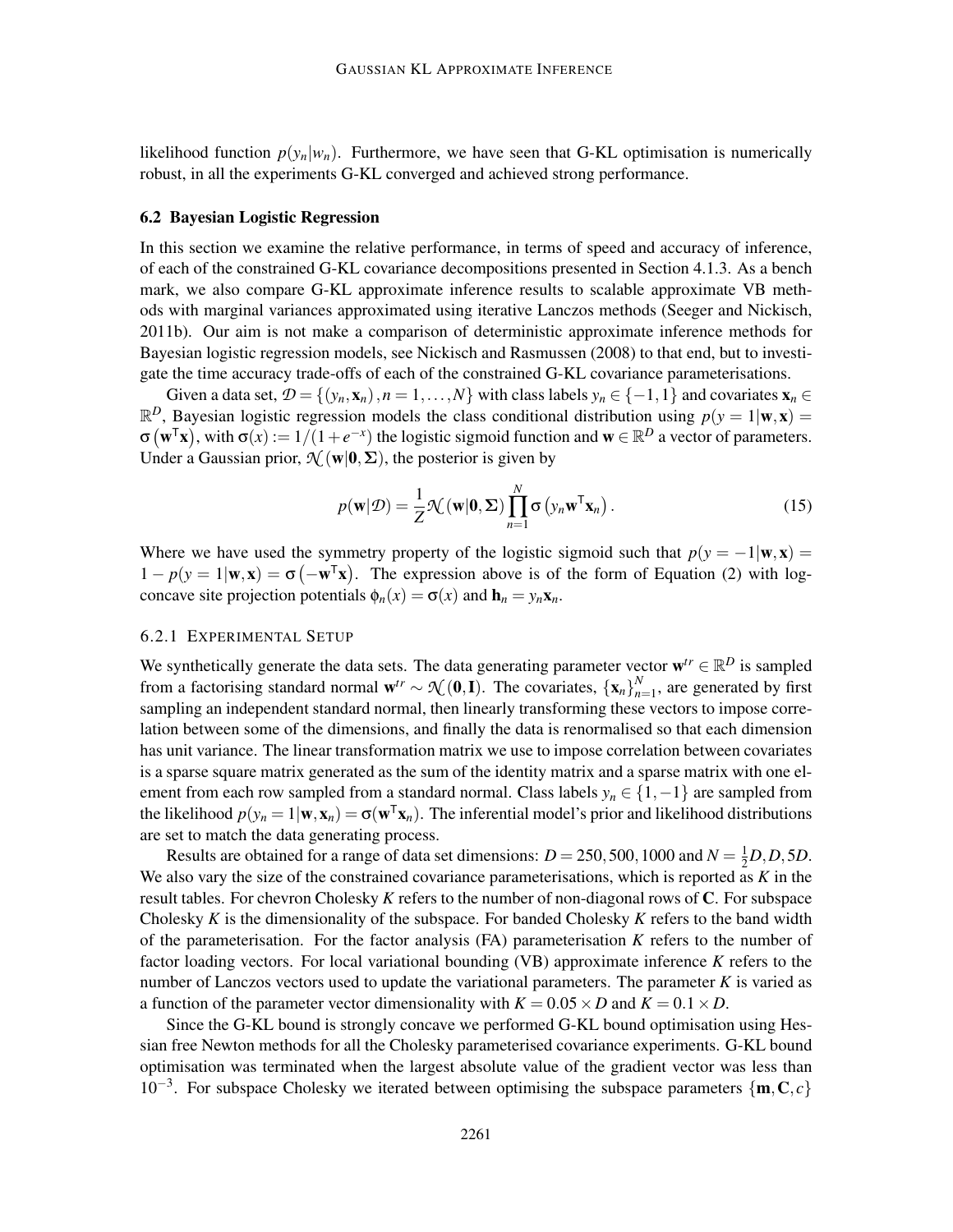|                                             |        |           | $N_{trn} = 250$  |                  | $N_{trn} = 500$  |                  | $N_{trn} = 2500$ |                  |
|---------------------------------------------|--------|-----------|------------------|------------------|------------------|------------------|------------------|------------------|
|                                             |        |           | $K = 25$         | $K = 50$         | $K = 25$         | $K = 50$         | $K = 25$         | $K = 50$         |
|                                             | $G-KL$ | Chev      | $0.49 \pm 0.02$  | $0.69 \pm 0.08$  | $1.25 \pm 0.04$  | $1.36 \pm 0.04$  | $16.50 \pm 0.89$ | $17.31 \pm 0.82$ |
|                                             |        | Band      | $0.96 \pm 0.02$  | $1.37 \pm 0.02$  | $2.25 \pm 0.10$  | $4.06 \pm 0.29$  | $24.31 \pm 0.96$ | $29.60 \pm 1.18$ |
| Time(s)                                     |        | Sub       | $0.73 \pm 0.01$  | $0.93 \pm 0.03$  | $1.41 \pm 0.03$  | $1.93 \pm 0.04$  | 11.89±0.54       | $15.26 \pm 1.02$ |
|                                             |        | FA        | $2.05 \pm 0.26$  | $2.29 \pm 0.21$  | $2.92 \pm 0.17$  | $3.47 \pm 0.17$  | $20.06 \pm 1.51$ | $22.69 \pm 2.70$ |
|                                             | VB     |           | $0.37 \pm 0.00$  | $0.47 \pm 0.01$  | $0.46 \pm 0.02$  | $0.52 \pm 0.00$  | $1.56 \pm 0.03$  | $1.85 \pm 0.01$  |
|                                             |        | Chev      | $-1.19\pm0.01$   | $-1.15 \pm 0.01$ | $-0.93 \pm 0.01$ | $-0.91 \pm 0.01$ | $-0.42\pm0.00$   | $-0.41 \pm 0.00$ |
|                                             | $G-KL$ | Band      | $-1.15\pm0.01$   | $-1.09 \pm 0.01$ | $-0.92 \pm 0.01$ | $-0.88 \pm 0.01$ | $-0.42 \pm 0.00$ | $-0.41 \pm 0.00$ |
| $\tilde{\mathcal{B}}$                       |        | Sub       | $-3.08 \pm 0.02$ | $-2.20 \pm 0.01$ | $-1.90 \pm 0.01$ | $-1.46 \pm 0.01$ | $-0.62 \pm 0.00$ | $-0.54 \pm 0.00$ |
|                                             |        | FA        | $-1.19 \pm 0.01$ | $-1.17 \pm 0.01$ | $-0.93 \pm 0.01$ | $-0.91 \pm 0.01$ | $-0.41 \pm 0.00$ | $-0.40\pm0.00$   |
|                                             | VB     |           | $-\pm -$         | $-\pm -$         | $-\pm -$         | $-\pm -$         | $-\pm -$         | $-\pm -$         |
|                                             | G-KL   | Chev      | $0.88 + 0.00$    | $0.87 + 0.00$    | $0.84 \pm 0.00$  | $0.84 \pm 0.00$  | $0.64 \pm 0.00$  | $0.64 \pm 0.00$  |
|                                             |        | Band      | $0.87 \pm 0.00$  | $0.87 + 0.00$    | $0.84 \pm 0.00$  | $0.84 \pm 0.00$  | $0.64 \pm 0.00$  | $0.64 \pm 0.00$  |
| $\ \mathbf{w}-\mathbf{w}_{tr}\ _2/D$        |        | Sub       | $0.88 + 0.00$    | $0.87 + 0.01$    | $0.87 + 0.00$    | $0.86 \pm 0.00$  | $0.71 \pm 0.00$  | $0.70 \pm 0.00$  |
|                                             |        | <b>FA</b> | $0.88 + 0.00$    | $0.87 + 0.01$    | $0.84 \pm 0.00$  | $0.84 \pm 0.00$  | $0.64 \pm 0.00$  | $0.64 \pm 0.00$  |
|                                             | VB     |           | $0.90 \pm 0.00$  | $0.89 + 0.00$    | $0.89 + 0.00$    | $0.88 + 0.00$    | $0.72 \pm 0.00$  | $0.72 \pm 0.00$  |
|                                             | G-KL   | Chev      | $-0.58 + 0.01$   | $-0.58 \pm 0.01$ | $-0.50 \pm 0.01$ | $-0.49 \pm 0.01$ | $-0.18 + 0.00$   | $-0.18 + 0.00$   |
|                                             |        | Band      | $-0.58 \pm 0.01$ | $-0.57 \pm 0.01$ | $-0.50 \pm 0.01$ | $-0.49 \pm 0.01$ | $-0.18 + 0.00$   | $-0.18 \pm 0.00$ |
| $\log p(\mathbf{y}^* \mathbf{X}^*)/N_{tst}$ |        | Sub       | $-0.72 \pm 0.02$ | $-0.65 \pm 0.02$ | $-0.63 \pm 0.01$ | $-0.59 \pm 0.01$ | $-0.20 \pm 0.00$ | $-0.20 \pm 0.00$ |
|                                             |        | FA        | $-0.58 \pm 0.01$ | $-0.58 \pm 0.01$ | $-0.51 \pm 0.01$ | $-0.50 \pm 0.01$ | $-0.18 \pm 0.00$ | $-0.18 \pm 0.00$ |
|                                             | VB     |           | $-0.75 \pm 0.02$ | $-0.77 \pm 0.02$ | $-0.63 \pm 0.01$ | $-0.64 \pm 0.01$ | $-0.20 \pm 0.00$ | $-0.20 \pm 0.00$ |

Table 2: Synthetic Bayesian logistic regression results for a model with unit variance Gaussian prior  $\mathbf{w} \sim \mathcal{N}(\mathbf{0}, \mathbf{I})$  with dim $(\mathbf{w}) = 500$ , likelihood  $p(\mathbf{y}|\mathbf{w}, \mathbf{X}) = \prod_{n=1}^{N_{trn}} \sigma(y_n \mathbf{w}^\mathsf{T} \mathbf{x}_n)$ , class labels  $y_n \in \{+1, -1\}$  and  $N_{tst} = 5000$  test points. G-KL results obtained using chevron Cholesky (Chev), banded Cholesky (Band), subspace Cholesky (Sub) and factor analysis (FA) constrained parameterisations of covariance. Approximate local variational bounding (VB) results are obtained using low-rank factorisations of covariance computed using iterative Lanczos methods. Parameter *K* denotes the size of the constrained covariance parameterisation.

and updating the subspace basis vectors  $E$  each five times. The subspace vectors were updated using the fixed point iteration with the Lanczos approximation (see Appendix B.4.3 for details). For the FA parameterisation the G-KL bound is not concave so we use LBFGS to perform gradient ascent. All other minFunc options were set to default values.

VB approximate inference is achieved using the glm-ie 1.4 package (Nickisch, 2012). VB inner loop optimisation used nonlinear conjugate gradients with at most 50 iterations. The maximum number of VB outer loop iterations was set to 10. All other VB  $qlm$ –ie optimisation settings were set to default values. All results for these experiments were obtained using Matlab 2011a on a Intel E5450 3Ghz machine with 8 cores and 64GB of RAM.

#### 6.2.2 RESULTS

Results for  $D = 500$  are presented in Table 2. For reasons of space, results for  $D = 250$  and  $D = 1000$ are presented in Table 3 and Table 4 in Appendix G. The tables present average and standard error scores obtained from 10 synthetically generated data sets.

The average convergence time and standard errors of each of the methods is presented in the first row section of the result tables. In the smaller problems considered, the best G-KL times were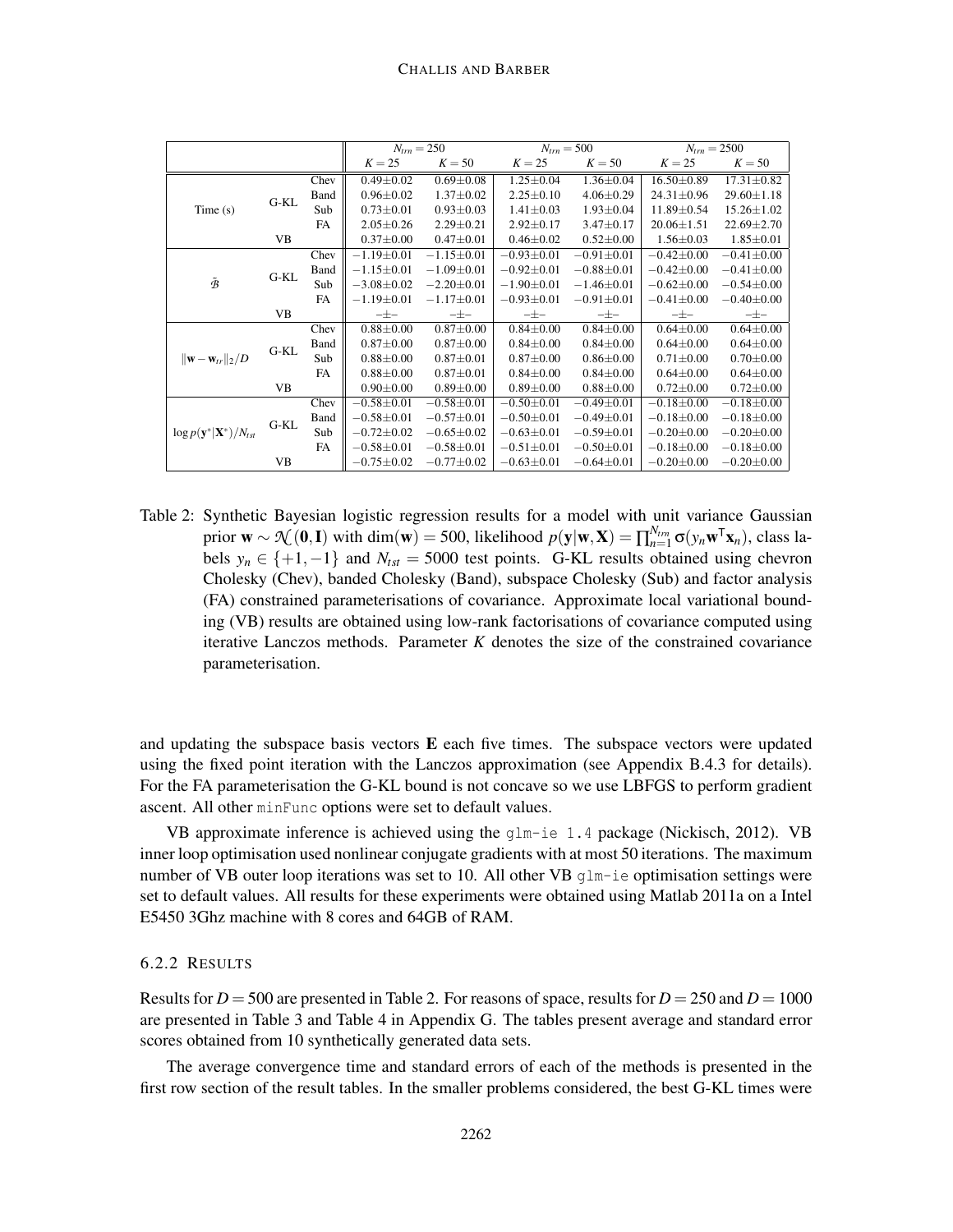achieved by the chevron Cholesky covariance followed by the banded, the subspace and the FA parameterisations in that order.

The recorded banded Cholesky convergence times are seen to scale super-linearly with *K*. These results are a consequence of the implementation. Whilst chevron and banded parameterisations both scale *O*(*NDK*) they access and compute different elements of the data and Cholesky matrices. The chevron gradients can be computed using standard matrix multiplications for which Matlab is highly optimised. The banded parameterisation needs to access matrix elements in a manner not standard to Matlab and so is much slower. This implementational artifact, despite a Matlab mex C implementation, could not be entirely eliminated.

VB and chevron G-KL achieved broadly similar convergence times for the  $N \le D$  and  $D \le 500$ experiments with VB faster in the larger *D* experiments. VB is significantly faster than G-KL methods for the  $N = 5 \times D$  experiments, this is a consequence of the double-loop structure of the VB implementation. Whilst the subspace G-KL method is significantly slower in the smaller problems when  $D = 1000$  it is the fastest G-KL method, beating VB in problems where  $N \le D$ .

In the result tables, the bound values are normalised by the size of the training set, with  $\hat{B}$  =  $B/N_{trn}$ , to make comparisons across models easier. As the training set size increases the normalised bound value increases, presumably reflecting the fact that the posterior tends to a Gaussian in the limit of large data. Furthermore, the difference in bound values between the parameterisations become smaller as the size of the training set increases.

The G-KL banded covariance parameterisation achieves the strongest bound value with the chevron and factor analysis parameterisations a close second place. The subspace bound values are comparatively poor. This is not unexpected since the subspace parameterisation has a single parameter (denoted  $c$  in Section 4.1.3) that specifies the variance in all directions orthogonal to the subspace vectors **E**. It is known that the density q that minimises  $KL(q|p)$  tends to seek out the modes of  $p$  and avoid those regions of parameter space where  $p$  is close to zero. Therefore the parameter  $c$  will tend to the smallest value of the variance of  $p$  in the directions orthogonal to the subspace vectors, the resulting G-KL bound value will therefore be greatly underestimated. The approximate VB method does not provide a lower bound when marginal variances are approximated using low-rank methods and therefore values are not reported in the result tables.

Since these results are obtained from data sets sampled from densities with known parameters we can directly asses the accuracy of the posterior parameter estimate against the ground truth. The posterior mean minimises the  $\ell^2$  loss  $\|\mathbf{w}^{tr} - \mathbf{w}\|_2$ . Thus, in the third row section of the results table, we report the average error  $\|\mathbf{w}^{tr} - \mathbf{m}\|_2$  where **m** is the mean of the Gaussian posterior approximation  $q(\mathbf{w}) = \mathcal{N}(\mathbf{m}, \mathbf{S})$ . To make comparisons easier, the  $l^2$  errors are normalised by the dimensionality of the respective models *D*. The results show that the the G-KL mean is broadly invariant to the G-KL covariance parameterisations used. VB results are noticeably poorer than the G-KL methods.

Approximate test set log predictive probabilities are presented in the fourth row section of the result tables. This metric is arguably the best suited to measure the global accuracy of the posterior approximations since it is an expectation over the entire support of the approximate posterior (MacKay and Oldfield, 1995). The values reported in the table are approximated using  $\log p(\mathbf{y}^*|\mathbf{X}^*) \approx \sum_n \log \left\langle p(\mathbf{y}_n^* \mathbf{w}^T \mathbf{x}_n^*) \right\rangle_{q(\mathbf{w})}$ . The values presented are normalised by the size of the test set where  $N_{\text{tst}} = 10 \times D$  in all experiments. The results show that chevron, banded and FA parameterisations achieve the best, and broadly similar, performance. Test set predictive accuracy increases for all methods as a function of the training set size. Subspace G-KL and approximate VB achieve broadly similar and noticeably weaker performance than the other methods.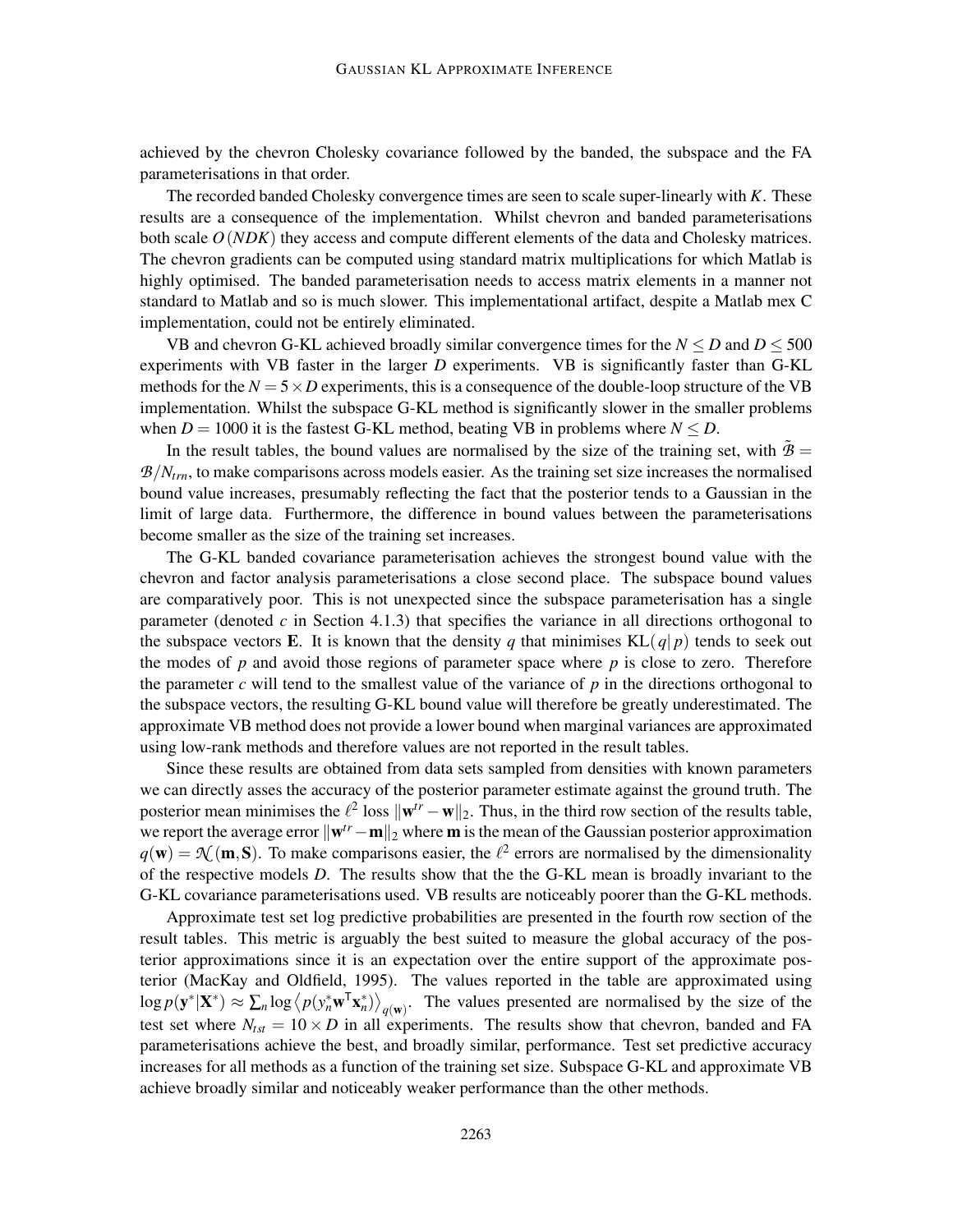## 6.2.3 SUMMARY

The results support the use of the constrained Cholesky covariance parameterisations to drive scalable G-KL approximate inference procedures. Whilst neither the banded nor the chevron Cholesky parameterisations are invariant to permutations of the index set they both achieved the strongest bound values and test set performance. Unfortunately, due to implementational issues, the banded Cholesky parameterisation gradients are slow to compute resulting in slow recorded convergence times. The non-concavity of the factor analysis parameterised covariance resulted in slower recorded convergence times than the concave models. Whilst the subspace G-KL parameterisation had poorer performance in the smaller problems it broadly matched or outperformed the approximate VB method in the largest problems.

## 6.3 Bayesian Sparse Linear Models

Many problems in machine learning and statistics can be addressed by linear models with sparsity inducing prior distributions. Examples include, feature selection in regression problems (Wipf, 2004), source separation (Girolami, 2001), denoising or deblurring problems (Fergus et al.), and signal reconstruction from a set of under-determined observations (Seeger and Nickisch, 2008). In all of these cases, the prior results in a posteriori parameter estimates that are biased towards sparse solutions. For feature selection problems this assumption can be useful if we believe that only a small subset of the features are necessary to model the data. Using an informative prior is essential in the case of under-determined linear models where there are more sources than signals, in which case hyper-planes in parameter space have equiprobable likelihoods and priors are needed to constrain the space of possible solutions.

Figure 7 depicts the posteriors resulting from an under-determined linear model for a selection of different priors. Since the Laplace prior is log-concave the posterior is unimodal and log-concave. For non log-concave priors the resulting posterior can be multimodal—for instance when  $p(\mathbf{w})$ is the Student's *t* distribution or the sparsity promoting distribution composed from a mixture of Gaussians.

In the case of signal reconstruction, deblurring and source separation sparse priors are used to encode some of the prior knowledge we have about the source signal we wish to recover. Natural images for instance are known to have sparse statistics over a range of linear filters (an example filter being the difference in intensities of neighbouring pixels) (Olshausen and Field, 1996). Sparse priors that encode this knowledge about the statistics of natural images then bias estimates towards settings that share this statistical similarity.

In this section we consider Bayesian sequential experimental design (SED) for the sparse linear model. At each stage of the SED process we approximate the posterior density of the model parameters and then use the approximate posterior to greedily select new, maximally informative measurements. The probabilistic model and experimental design procedure are described in Section 6.3.1 and Section 6.3.2. In Section 6.3.3 we compare approximate inference methods on a small scale artificial SED problem. In Section 6.3.4 we compare G-KL and approximate local variational bounding methods for SED on a  $64 \times 64 = 4,096$  pixel natural image problem. Our approach follows that laid out in Seeger and Nickisch (2008), Seeger (2009) and Seeger and Nickisch (2011b).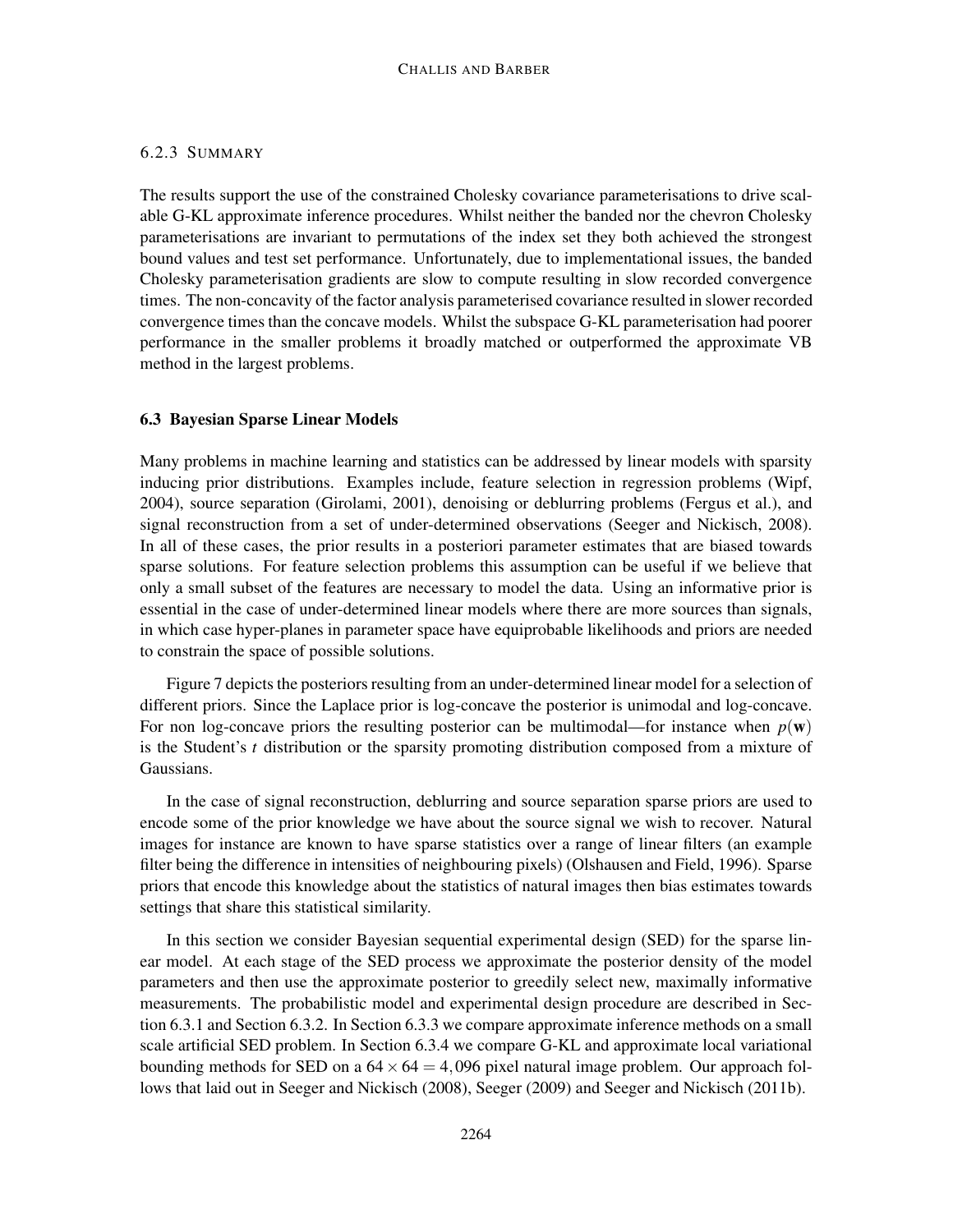

Figure 7: Isocontours of a linear model's prior, likelihood and resulting posterior densities. The top row plots contours of the two dimensional prior (solid) and the Gaussian likelihood (dashed). The second row displays the contours of the posterior induced by the prior and likelihood above it. Column one - a Gaussian prior, column two - a Laplace prior, column three - a Student's *t* prior and column four a spike and slab prior constructed as a product over dimensions of a two component Gaussian mixture.

## 6.3.1 PROBABILISTIC MODEL

We observe noisy linear measurements  $y \in \mathbb{R}^N$  assumed to be drawn according to  $y = Mw + \nu$  where  $\mathbf{M} \in \mathbb{R}^{N \times D}$  is the linear measurement matrix with  $N \ll D$ ,  $\nu \sim \mathcal{N}(\mathbf{0}, \mathbf{v}^2 \mathbf{I})$  is additive Gaussian noise, and  $\mathbf{w} \in \mathbb{R}^D$  is the signal that we wish to recover. A sparse prior, here we use either the Laplace or the Student's *t*, is placed on **s** the linear statistics of **w** such that **s** = **Bw**. The matrix **B**  $\in \mathbb{R}^{M \times D}$ is a collection of *M* linear filters. By placing the prior directly on the statistics, s, the posterior is proportional to the product of the Gaussian likelihood and the sparse prior potentials,

$$
p(\mathbf{w}|\mathbf{M}, \mathbf{y}, \tau, \mathbf{v}^2) \propto \mathcal{N}(\mathbf{y}|\mathbf{M}\mathbf{w}, \mathbf{v}^2\mathbf{I}) p(\mathbf{s}), \text{ where } \mathbf{s} = \mathbf{B}\mathbf{w}.
$$

Since the priors are placed directly on the statistics s and not w they are not normalised densities with respect to w, as a consequence  $\mathcal{B}_{KL}(m, S)$  is no longer a lower-bound to log Z. However, since the normalisation constant of  $p(s)$  is constant with respect to w ignoring this constant does not affect the G-KL approximation to the posterior density.

## 6.3.2 SEQUENTIAL EXPERIMENTAL DESIGN

SED for the sparse linear model described above is the problem of iteratively choosing which new measurement vectors, M<sup>\*</sup>, to append to M so as to maximise subsequent estimation accuracy. Bayesian SED iterates between estimating the posterior density on w, conditioned on current observations, and then using this density to select which new measurements to make. Following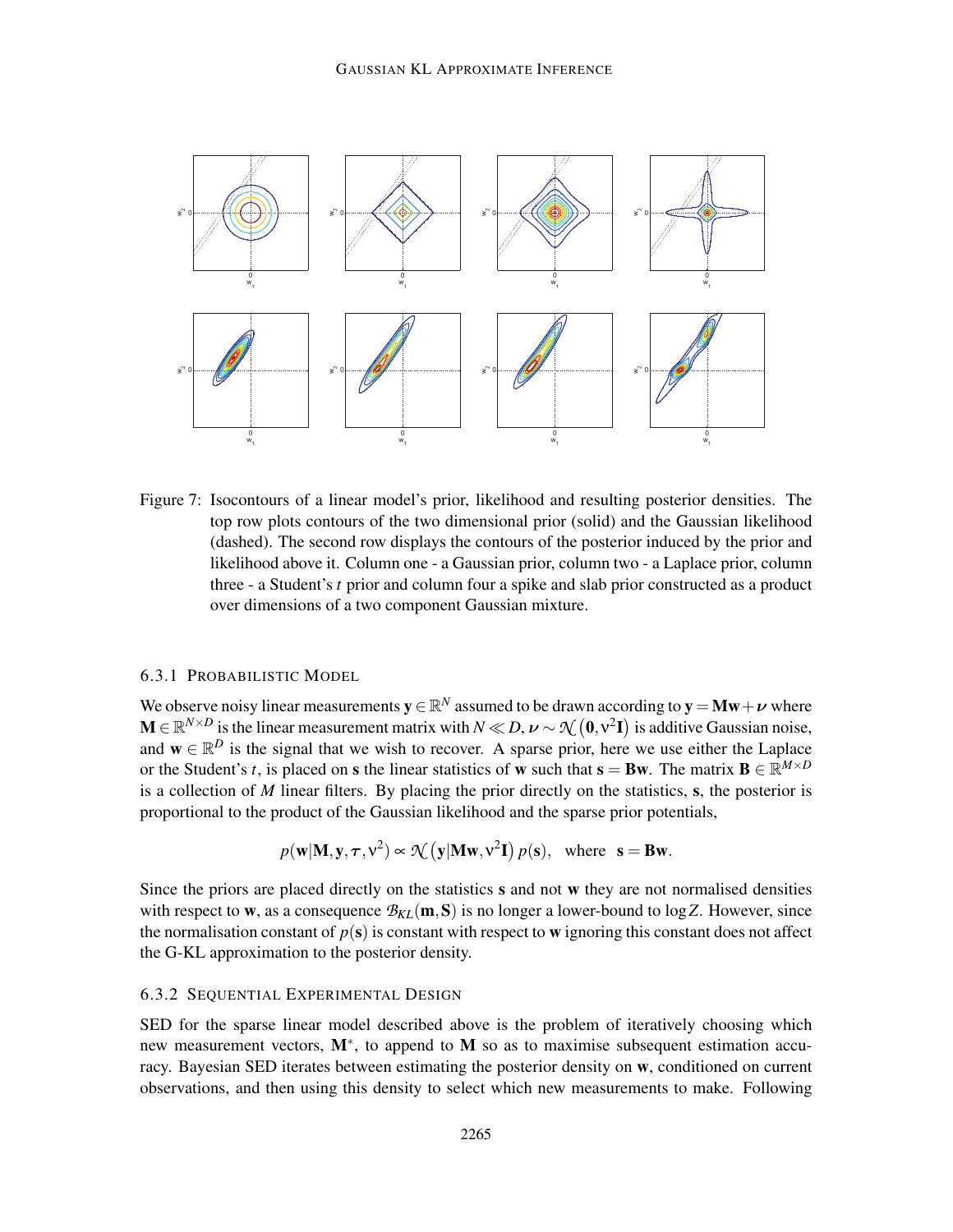

Figure 8: Sequential experimental design for the Bayesian sparse linear model with synthetic signals. Sparse signals, w, are sampled from (a) a Laplace with  $\tau = 0.2$  and (b) a Student's *t* with  $v = 3$ ,  $\sigma^2 = 0.0267$ .

Seeger and Nickisch (2011b) we use the information gain metric to decide which measurement vectors will be maximally informative. Information gain is defined as the difference in differential Shannon information of the posterior density before and after the inclusion of new measurements and their corresponding observations. For the linear model we consider, it is given by

$$
I_{gain}(\mathbf{M}^*) = H\left[p(\mathbf{w}|\mathbf{M}, \mathbf{y})\right] - H\left[p(\mathbf{w}|\mathbf{M}, \mathbf{y}, \mathbf{M}^*, \mathbf{y}^*)\right],\tag{16}
$$

where  $H[p(x)] := -\langle \log p(x) \rangle_{p(x)}$  is the Shannon differential entropy.

Since inference is not analytically tractable we cannot access either of the densities required by Equation (16). We can, however, obtain an approximation to the information gain by substituting in a Gaussian approximation to the posterior. Doing so with  $p(w|M, y) \approx \mathcal{N}(w|m, S)$ we have  $\langle \log p(\mathbf{w}|\mathbf{M}, \mathbf{y}) \rangle \approx \frac{1}{2}$  $\frac{1}{2}$  log det (S) + *c* with *c* an additive constant. The second entropy is estimated by Gaussian conditioning on the joint approximate Gaussian density defined as  $p(\mathbf{w}, \mathbf{y}^*|\mathbf{y}) \propto \mathcal{N}(\mathbf{w}|\mathbf{m}, \mathbf{S}) \, \mathcal{N}(\mathbf{y}^*|\mathbf{M}^*\mathbf{w}, \mathbf{v}^2 \mathbf{I}).$ 

The approximation to the information gain can then be written as

$$
I_{gain}(\mathbf{M}^*) \approx \frac{1}{2} \log \det (\mathbf{M}^* \mathbf{S} \mathbf{M}^{*T} + \mathbf{v}^2 \mathbf{I}) + c.
$$

If we constrain the measurements to have unit norm *Igain*(M<sup>∗</sup> ) above will be maximised when the rows of M∗ lie along the leading principal eigenvectors of the approximate posterior covariance S. These eigenvectors are approximated in our experiments using iterative Lanczos methods.

# 6.3.3 SYNTHETIC SIGNALS

Initially we consider applying sequential experimental design to a sparse signal reconstruction problem using small scale synthetic signals. In this artificial set up we wish to recover some signal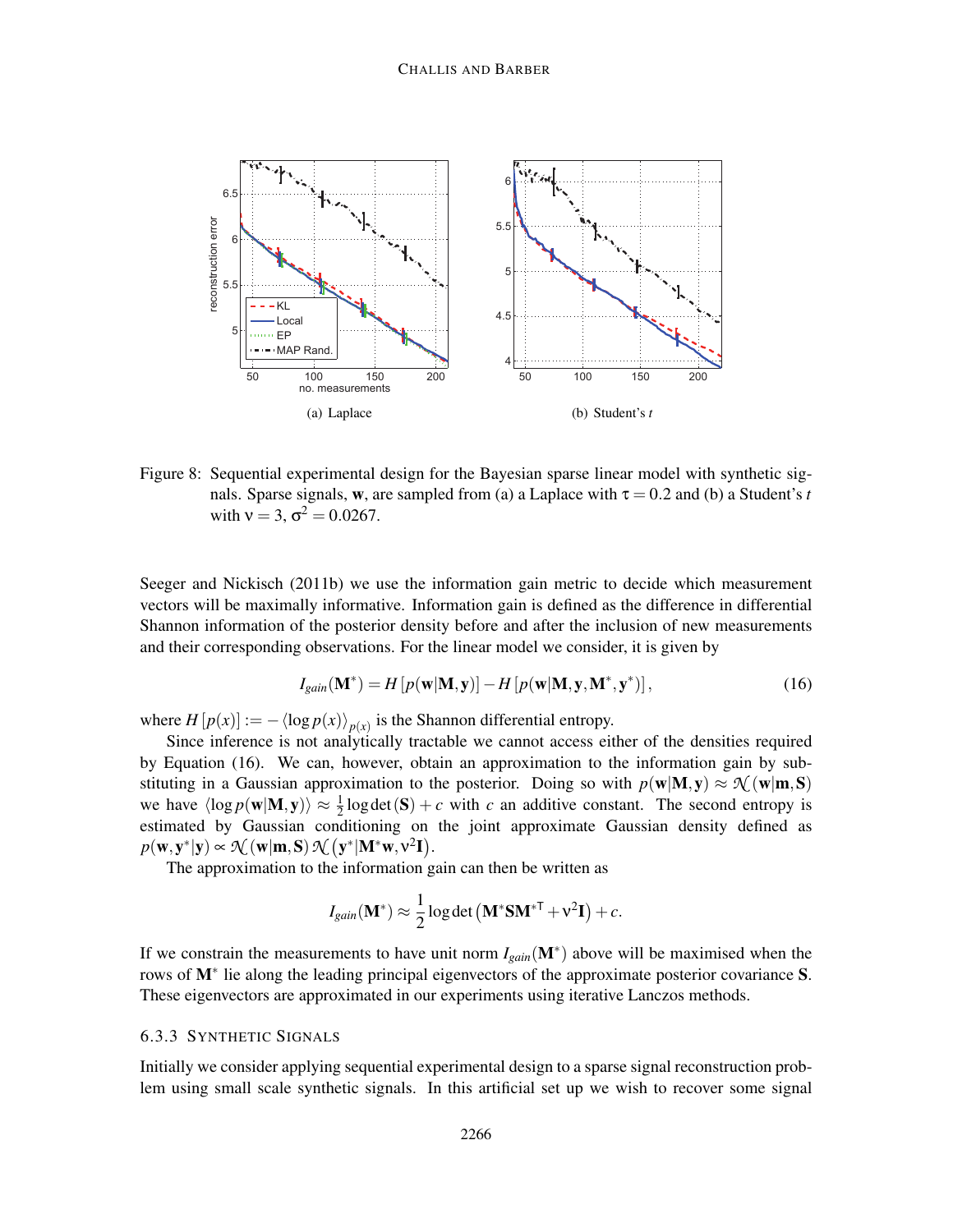$w_{tr} \in \mathbb{R}^{512}$  from a set of noisy linear measurement  $y \in \mathbb{R}^m$  where  $m \ll 512$ . We initialised the experiments with  $m_0 = 40$  random unit norm linear measurement vectors  $\mathbf{M} \in \mathbb{R}^{m_0 \times 512}$ .

In this setup we placed the sparse prior directly on w with  $B = I$ . Sparse signals,  $w_{tr}$ , were sampled independently over dimensions from either the Laplace ( $\mu = 0, \tau = 0.2$ ) or the Student's *t* ( $v = 3, \sigma^2 = 0.027$ ) densities. Noisy linear measurements were sampled from the source signals with  $y \sim \mathcal{N}(\mathbf{M} \mathbf{w}_{tr}, v^2 \mathbf{I})$  and  $v^2 = 0.005$  throughout. Model priors and likelihoods were fixed to match the data generating densities.

For the Laplace generated signals we applied G-KL, local variational bounding (VB) and power G-EP ( $\eta = 0.9$ ) approximate inference methods. G-EP and VB results were obtained using the publicly available glm-ie Matlab toolbox. Since the model is of sufficiently small dimensionality approximate covariance decompositions were not required. For the Student's *t* generated signals only G-KL and VB approximate inference methods were applied since G-EP is unstable in this setting.

For the Laplace signals, when  $D = 512$  and  $N = 110$ , inference takes 0.3 seconds for VB, 0.6 seconds for G-EP, and 1.6 seconds for G-KL.<sup>8</sup> For the Student's *t* signals, again with  $D = 512$  and  $N = 110$ , inference takes 0.3 seconds for VB and 6 seconds for G-KL. For Laplace signals, for which the G-KL bound is concave, gradient ascent was performed using a Hessian free Newton method with finite differences approximation for Hessian vector products—see (Nocedal and Wright, 2006, Chapter 7). For the Student's *t* signals, for which the G-KL bound is not guaranteed to be concave or even unimodal, gradient ascent was performed using nonlinear scaled conjugate gradients. G-KL optimisation was terminated in both settings once the largest absolute value of the bound's gradient was less than 0.01. VB and G-EP were optimised for seven outer loop iterations after which no systematic improvement in the approximate log*Z* value was observed.

 $l^2$  norm reconstruction error mean and standard error scores obtained over the 25 experiments conducted are presented in Figure 8. For the Laplace generated signals VB, G-EP and G-KL approximate inference procedures provide broadly the same reconstruction error performance. All sequentially designed procedures outperform MAP estimates with standard normal random measurements. The improved performance comes mainly in the first few iterations of the SED process with all methods achieving broadly similar iterative improvements in reconstruction error after that. For the Student's *t* prior again VB and G-KL procedures obtain broadly the same performance with G-KL appearing to become slightly less effective towards the end of the experiment.

### 6.3.4 NATURAL IMAGES

We consider sequential experimental design for the problem of recovering natural images from a set of under-determined noisy linear measurements. This problem is modelled by placing priors on the statistics of natural images that are known to exhibit sparsity. These statistics can be captured by suitable linear projections of the image vector (formed by concatenating the pixel value columns of the image). For the results presented we employ two types of image filter known to exhibit sparse statistics in natural images: finite differences, the difference in intensity values of horizontally or vertically neighbouring pixels; and multi-scale orthonormal wavelet transforms, constructed using the Daubechies four wavelet—see Seeger and Nickisch (2011b) for further details. Both filters can be expressed as extremely sparse vectors, the set of which is collected in the matrix B, giving  $\mathbf{B} \in \mathbb{R}^{M \times D}$  where  $M = 3 \times D$ . Image filters were implemented using the glm-ie package. Laplace

<sup>8.</sup> Experiments were timed using Matlab R2009a on a 32 bit Intel Core 2 Quad 2.5 GHz processor.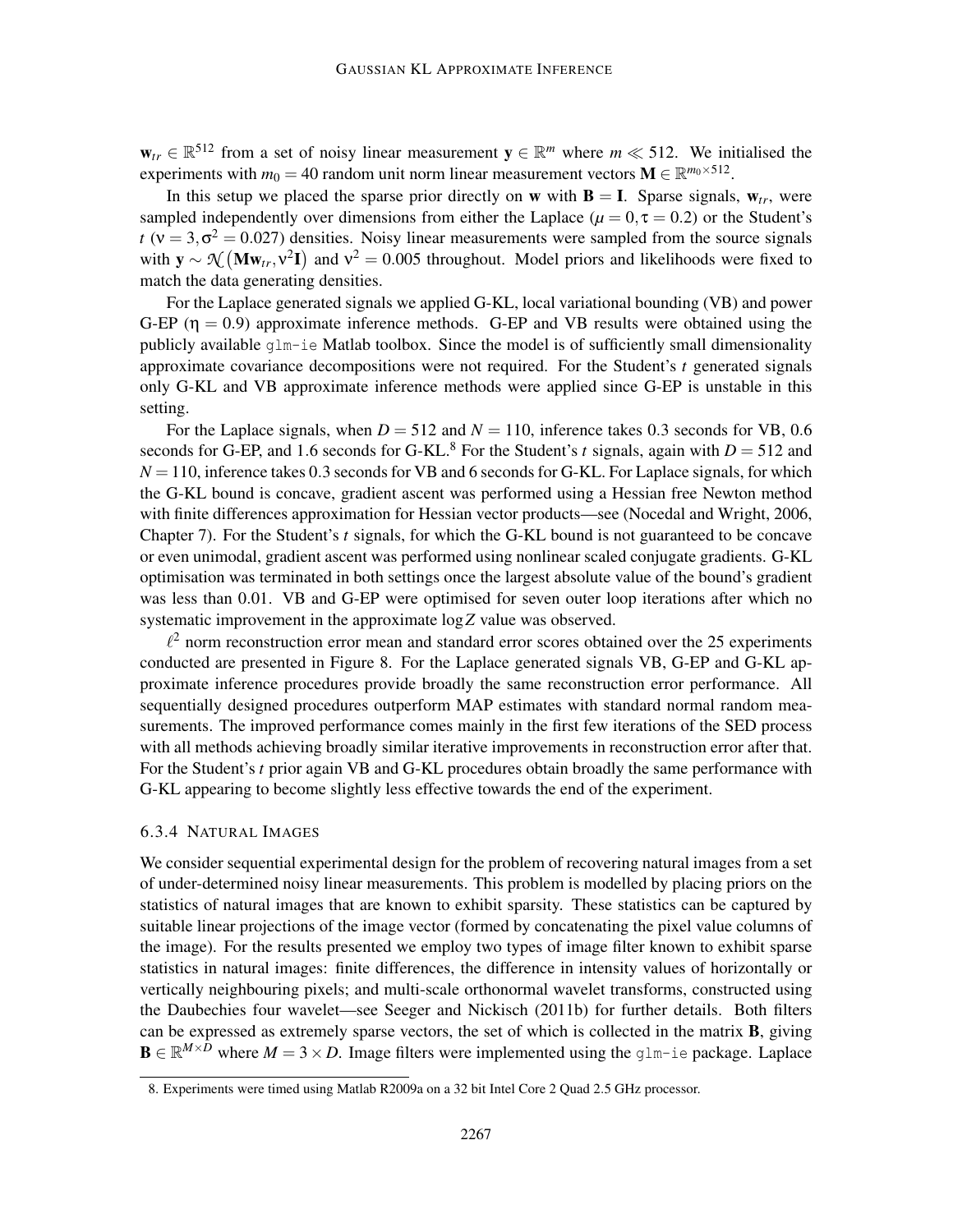

Figure 9: Reconstructed images from the Bayesian sequential experimental design (SED) experiments. We plot the estimated images obtained by each approximate inference procedure at different stages of the SED process. Each pane corresponds to a different underlying image. The true image is shown in the last image of the first row of each pane. Otherwise, the first row of each pane plots the G-KL mean, the second row the VB mean and the third row the MAP reconstruction with randomly selected measurement vectors. The *k th* column of each pane plots the estimated image using  $100+300\times(k-1)$  measurements.

priors placed on each of the linear filter responses had  $\tau = 0.1$  for the finite difference filters and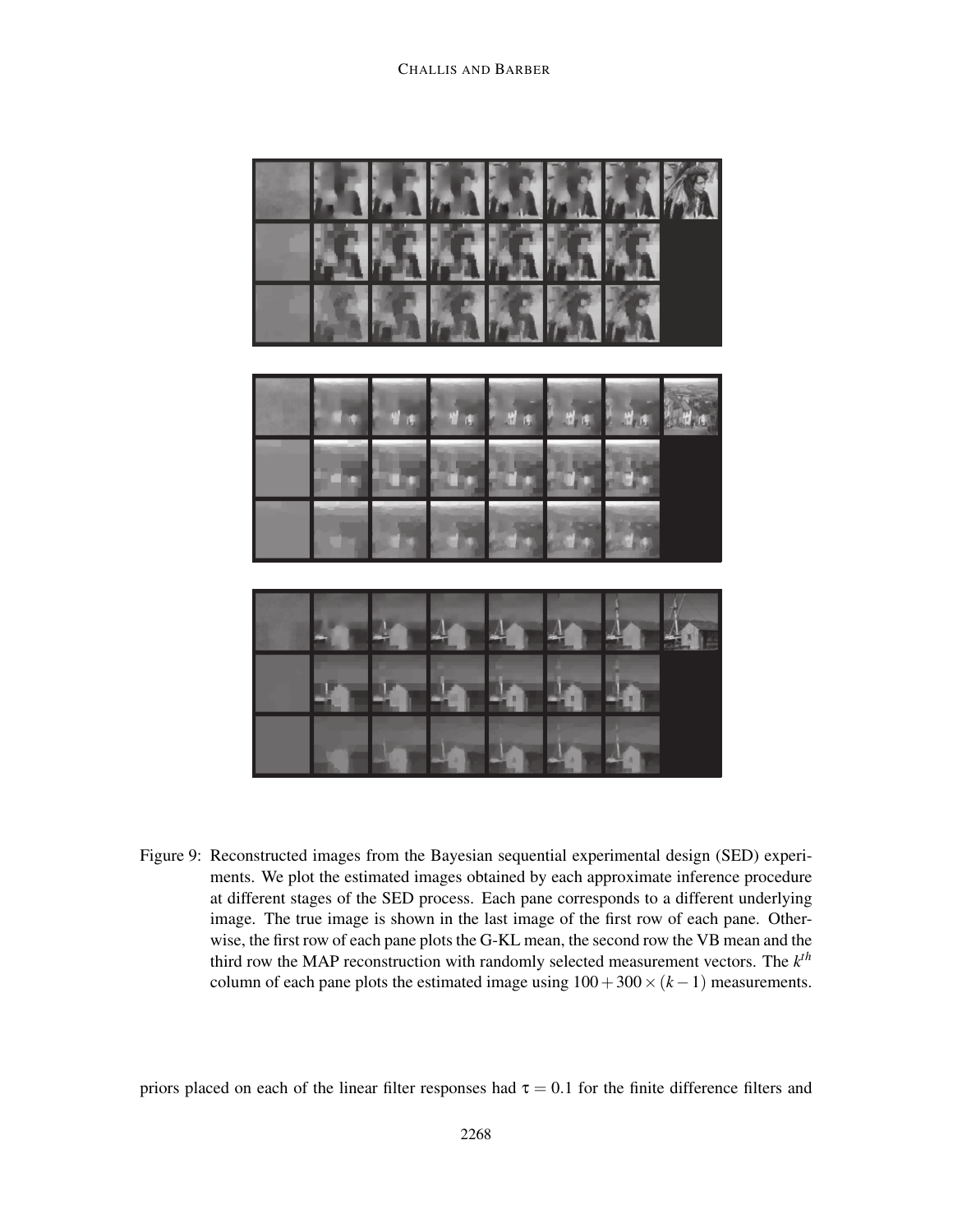

Figure 10:  $\ell^2$  reconstruction errors for the natural image sequential experimental design task. Mean and standard error scores are presented averaged over 16 different  $64 \times 64$  pixel images.

 $\tau = 0.14$  for the wavelet filters. This experimental approach follows that laid out in Chapter 5 of Nickisch (2010).

We apply the SED procedure detailed above by iteratively approximating the posterior density  $p(\mathbf{w}|\mathbf{y}, \mathbf{M}, \mathbf{B}, \tau, \mathbf{v}^2)$  where:  $\mathbf{w} \in \mathbb{R}^D$  corresponds to the unknown image vector;  $\mathbf{y} \in \mathbb{R}^N$  the noisy measurements where  $N \ll D$ ; and  $M \in \mathbb{R}^{N \times D}$  is the linear measurement matrix constrained to have rows with unit norm. The measurement matrix is initialised with 100 standard normal randomly sampled vectors normalised to have unit norm. The sequential experimental design process approximates the posterior based on current measurements and the prior, these are then used to select new unit norm linear measurement vectors  $M^* \in \mathbb{R}^{3 \times D}$  to append to M. New observations are then synthetically generated by drawing samples from the Gaussian  $y^* \sim \mathcal{N}(\mathbf{M} \mathbf{w}_{tr}, v^2 \mathbf{I})$ . In the experiments conducted we use  $64 \times 64 = 4096 = D$  pixel grey scale images. The images were down sampled from a collection frequently used by the vision community,  $9$  gray scale pixel intensities were linearly transformed to lie in  $[-1, 1]$ . The likelihood model was fixed with  $v^2 = 0.005$ .

In this larger setting we apply G-KL and VB approximate inference methods only and make use of approximate covariance decompositions. For G-KL approximate inference we use the chevron Cholesky decomposition with 80 non-diagonal rows. The chevron Cholesky parameterisation was chosen due to its strong performance in previous experiments with respect to both convergence time and accuracy of inference—see Section 6.2. VB inference is applied with low rank decompositions of covariance using 80 Lanczos vectors. For the first iteration of the SED procedure,  $N_0 = 100$ , G-KL converged in 30 seconds and VB in 5 seconds. At each iteration of the SED process each inference procedure was initialised with the posterior from the previous SED iteration. When  $N = 2048$  updating the Gaussian approximate posterior took 60 seconds for G-KL and 25 seconds for VB. Convergence of VB inference is difficult to asses since the double loop algorithm with Lanczos approximated covariance is not guaranteed at each iteration to increase the approximated

<sup>9.</sup> Images were downloaded from decsai.ugr.es/cvg/dbimagenes/index.php.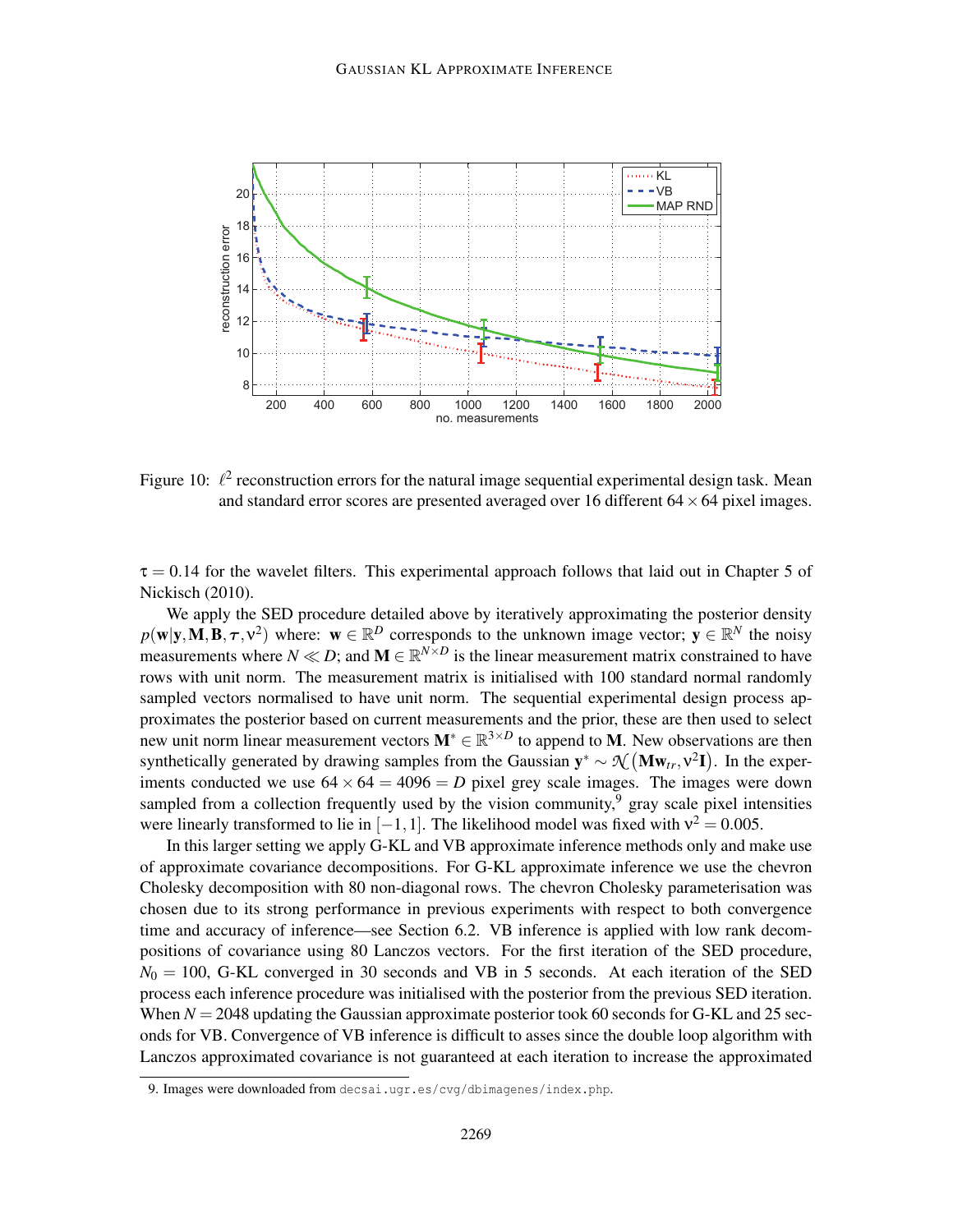### CHALLIS AND BARBER

marginal likelihood. We iterated the VB procedure for seven outer loop iterations at which point no systematic increases of approximate marginal likelihood values were observed. Fluctuations in VB approximate marginal likelihood value in subsequent iterations were roughly  $\pm 10$ . G-KL inference was terminated when the greatest absolute value of the bounds gradient was less than 0.1, at which point G-KL bound values increased by less than 0.5 per iteration. These results highlight a general distinction between the two methods, VB optimisation is an approximate EM algorithm whilst G-KL optimisation in this setting is implemented using an approximate second order gradient ascent procedure. EM is often reported to exhibit rapid convergence to low accuracy solutions but can be very slow at achieving high accuracy solutions (Salakhutdinov et al., 2003).

Reconstruction error results are plotted in Figure 10. We can see that SED offers greater reconstruction accuracy over random designs for a fixed budget of measurements. Up to roughly 400 designed measurement vectors both G-KL and VB procedures achieve similar reconstruction errors, after which the rate of VB iterative performance slows down eventually being overtaken by MAP reconstruction without design (MAP Rand). The reasons for this phenomenon are unclear. As more measurements are added the posterior density will become more spherical, for approximately spherical posteriors the benefit of design over simply adding random measurements is negligible. This could possibly explain the observation that G-KL and the MAP Rand procedures have similar gradients in Figure 10 towards the end of the experiment. Why the performance of VB approximate inference in particular degrades as more observations are added is not clear. One possible explanation is due to the Lanczos covariance approximation, as the posterior becomes increasingly spherical its spectrum will get flatter and the low-rank approximate factorisation may cause degraded Gaussian mean estimation.

Figure 9 displays the estimated deconvolved images at different stages of the SED process. Specifically we plot the G-KL and VB Gaussian mean estimates and the randomly designed MAP estimate. Interestingly, each method displays different visual traits with regards to the quality of the reconstructed image. G-KL estimates have patches with high fidelity and patches with low fidelity and a soft cloudy texture. VB and MAP Rand estimates appear more pixelated than the G-KL estimates with image accuracy more uniform across the image pane.

## 7. Discussion

We have presented several novel theoretical and practical developments concerning Gaussian Kullback-Leibler approximate inference procedures for models of the form of Equation (2). G-KL approximate inference is seeing a resurgence of interest by the research community—see, for example: Opper and Archambeau (2009), Ormerod and Wand (2012), Honkela et al. (2010) and Graves (2011). The work presented here provides further justification for its application as a Gaussian approximate inference procedure.

G-KL approximate inference's primary strength over other deterministic Gaussian approximate inference methods is the ease with which it can be applied to new models. All that is required to apply G-KL to a model of the form of Equation (2) is the pointwise evaluation of the univariate site projection potentials and that each of these potentials has unbounded support on R. Unlike other deterministic Gaussian approximate inference methods G-KL does not require the site potentials to be differentiable, super-Gaussian or log-concave. Since the G-KL method optimises a strict lowerbound G-KL approximate inference is found to be numerically stable.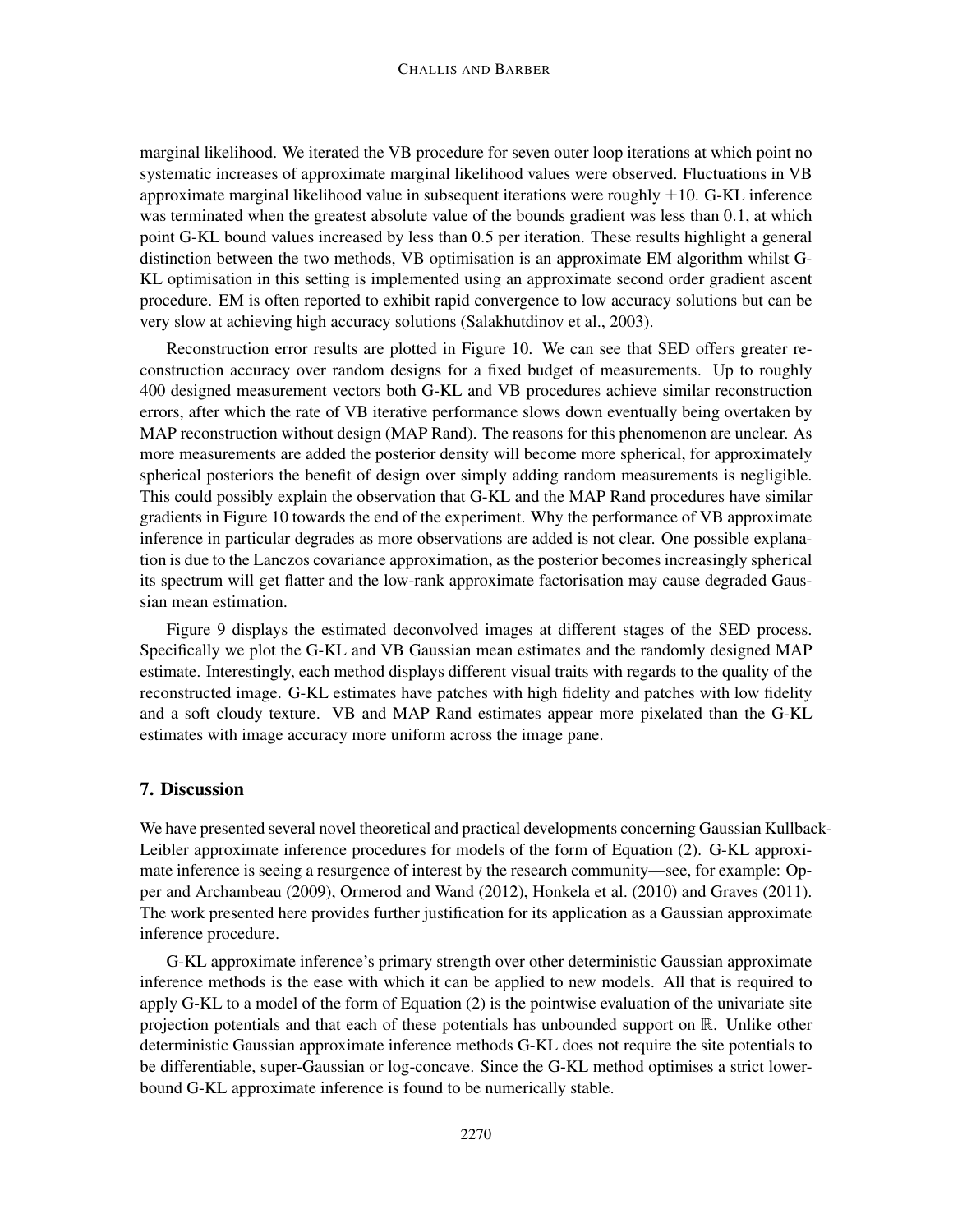A long perceived disadvantage of G-KL approximate inference is the difficulty of optimising the bound with respect to the  $O(D^2)$  parameters needed to specify the G-KL covariance matrix. We have shown, however, that whilst  $O(D^2)$  parameters are required in full generality, the computations needed for bound optimisation compare favourably with other deterministic Gaussian approximate inference procedures. Importantly, we have shown that optimising the G-KL bound is a concave problem for models with log-concave potential functions  $\{\phi_n\}_{n=1}^N$ *n*=1.

For larger problems we provided concave constrained parameterisations of covariance that allow G-KL methods to be applied to larger problems without imposing a priori factorisation assumptions on the approximate posterior density. The results presented in Section 6 show that such constrained covariance parameterisations are at least as good as other widely used deterministic methods at capturing posterior covariance. G-KL approximate inference using constrained concave covariance parameterisations have optimisation convergence times comparable to fast approximate variational local bound methods whilst maintaining a strict lower-bound on log*Z*.

### 8. Publicly Available Code

A Matlab implementation of the G-KL approximate inference methods described in this paper is publicly available via the mloss.org website at mloss.org/software/view/308/. The vgai package implements G-KL approximate inference for models of the form of Equation (2) where each potential function is a site projection  $\phi_n(\mathbf{w}) = \phi(\mathbf{w}^T \mathbf{h}_n)$ . The toolbox includes implementations of Gaussian, Laplace, Cauchy, Student's *t*, logistic sigmoid and logistic probit potential functions amongst others. Generic site projection potentials are supported if an implementation of  $\psi := \log \phi : \mathbb{R} \to \mathbb{R}$  is provided. The package implements the unconstrained Cholesky, constrained Cholesky and factor analysis parameterisations of covariance discussed in Section 4.1. G-KL bound optimisation is achieved in the vgai package using Mark Schmidt's minFunc optimisation package. $10$ 

## Acknowledgments

The authors would like to thank the reviewers for their valuable comments which greatly helped improve this manuscript. The authors would also like to thank Michalis K. Titsias for providing a cleaner presentation of the G-KL bound concavity result and Peter Sollich for many helpful comments and suggestions.

## Appendix A. Univariate Expectation

For clarity of exposition we present a reworking of the result, as originally presented by Barber and Bishop (1998), that  $\int \mathcal{N}(\mathbf{w}|\mathbf{m}, \mathbf{S}) \psi(\mathbf{w}^T \mathbf{h}) d\mathbf{w} = \int \mathcal{N}(\mathbf{y}|\mathbf{w}^T \mathbf{h}, \mathbf{h}^T \mathbf{S} \mathbf{h}) \psi(\mathbf{y}) d\mathbf{y}$ , where:  $\psi : \mathbb{R} \to \mathbb{R}$ is some nonlinear function,  $\mathcal{N}(\mathbf{w}|\mathbf{m}, \mathbf{S})$  is a multivariate Gaussian density with mean  $\mathbf{m} \in \mathbb{R}^D$  and covariance  $\mathbf{S} \in \mathbb{R}^{D \times D}$ , and  $\mathcal{N}(\mathbf{y}|\mathbf{m}^{\mathsf{T}}\mathbf{h}, \mathbf{h}^{\mathsf{T}}\mathbf{S}\mathbf{h})$  is a univariate Gaussian with mean  $\mathbf{m}^{\mathsf{T}}\mathbf{h}$  and variance  $\mathbf{h}^{\mathsf{T}}\mathbf{S}\mathbf{h}$ .

<sup>10.</sup> The minFunc package can be downloaded from www.di.ens.fr/~mschmidt/Software/minFunc.html.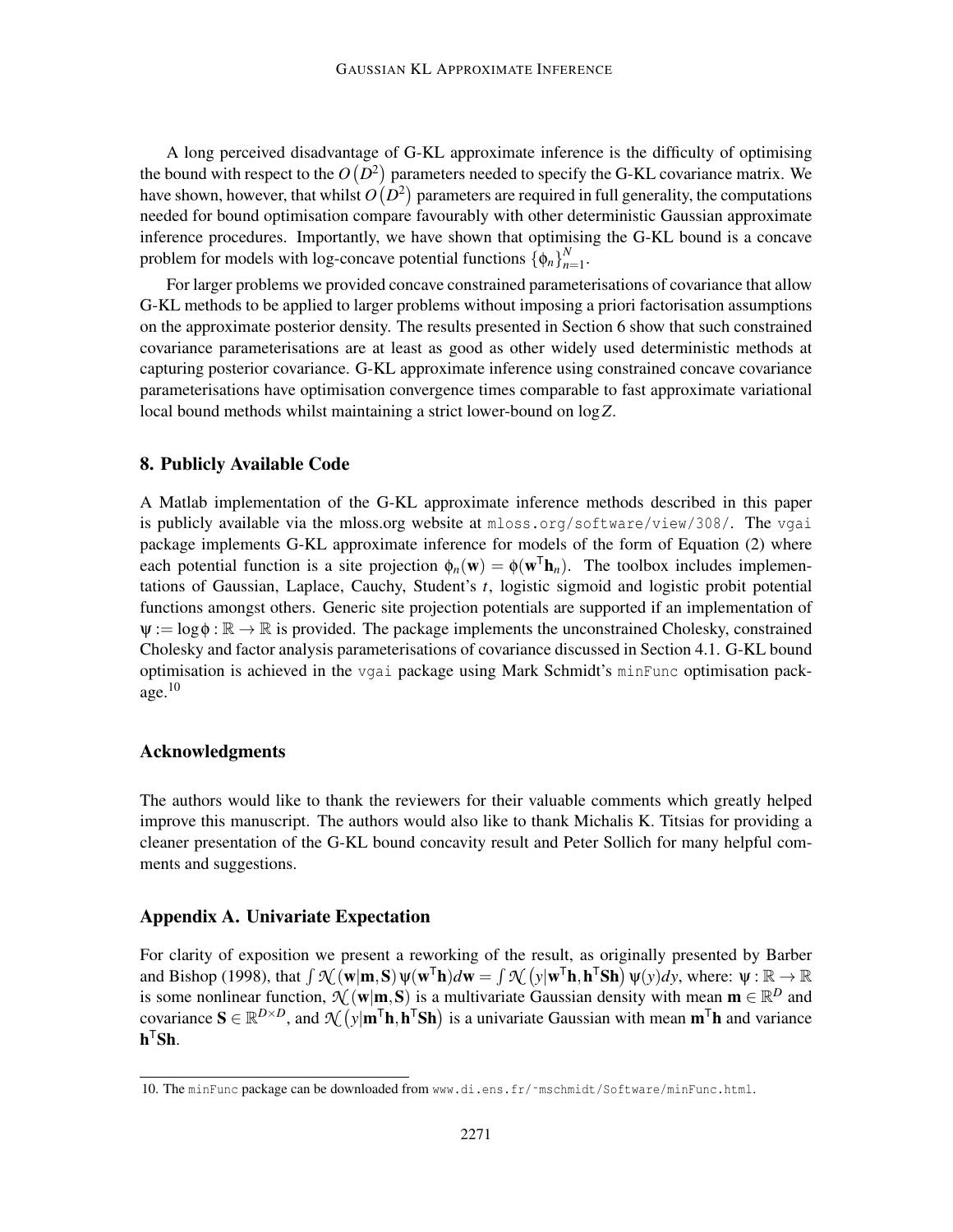We start by showing that the *D*-dimensional expectation  $\langle \psi(\mathbf{w}^T \mathbf{h}) \rangle_{\mathcal{H}(\mathbf{w}|\mathbf{m},\mathbf{S})}$  can be expressed as a univariate integral by making the substitution  $\psi(\mathbf{w}^T \mathbf{h}) = \int \delta(y - \mathbf{w}^T \mathbf{h}) \psi(y) dy$ 

$$
\langle \psi(\mathbf{w}^{\mathsf{T}} \mathbf{h}) \rangle_{\mathcal{N}(\mathbf{w}|\mathbf{m}, \mathbf{S})} = \int \mathcal{N}(\mathbf{w}|\mathbf{m}, \mathbf{S}) \psi(\mathbf{w}^{\mathsf{T}} \mathbf{h}) d\mathbf{w}
$$
  
= 
$$
\int \mathcal{N}(\mathbf{w}|\mathbf{m}, \mathbf{S}) \int \delta(\mathbf{y} - \mathbf{w}^{\mathsf{T}} \mathbf{h}) \psi(\mathbf{y}) d\mathbf{y} d\mathbf{w}
$$
  
= 
$$
\int \underbrace{\int \mathcal{N}(\mathbf{w}|\mathbf{m}, \mathbf{S}) \delta(\mathbf{y} - \mathbf{w}^{\mathsf{T}} \mathbf{h}) d\mathbf{w} \psi(\mathbf{y}) d\mathbf{y}}_{:=p(\mathbf{y})}
$$

We now seek to show that  $p(y) \equiv \mathcal{N}(y|\mathbf{m}^T \mathbf{h}, \mathbf{h}^T \mathbf{S} \mathbf{h})$ . First we make the substitution  $\mathbf{w} = \mathbf{C}^T \mathbf{v} + \mathbf{m}$ , where C is the Cholesky decomposition of S such that  $S = C<sup>T</sup>C$ , to get

$$
p(y) := \int \mathcal{N}(\mathbf{w}|\mathbf{m}, \mathbf{S}) \, \delta(y - \mathbf{w}^{\mathsf{T}} \mathbf{h}) d\mathbf{w} = \int \mathcal{N}(\mathbf{v}|\mathbf{0}, \mathbf{I}) \, \delta(y - \mathbf{v}^{\mathsf{T}} \mathbf{C} \mathbf{h} - \mathbf{m}^{\mathsf{T}} \mathbf{h}) d\mathbf{v}.
$$

If we now define a basis in the vector space **v** with unit normal basis vectors  $\{\mathbf{e}_d\}_{d}^D$  $\frac{D}{d=1}$  such that **e**<sub>1</sub> is parallel to Ch so that  $e_1^T Ch = ||Ch||_2$  and so  $e_d^T Ch = 0$  when  $d \neq 1$ . Since  $\mathcal{N}(v|0, I)$  is isotropic the density is invariant to orthonormal transformations  $\mathcal{N}(\mathbf{v}|\mathbf{0}, \mathbf{I}) = \prod_{d=1}^{D} \mathcal{N}(\mathbf{e}_d^{\mathsf{T}})$  $_d^{\mathsf{T}}\mathbf{v}|0,1)$  and so

$$
p(y) = \int \prod_{d=1}^{D} \mathcal{K}(\nu_d | 0, 1) \, \delta(y - \sum_{d=1}^{D} \nu_d \mathbf{e}_d^{\mathsf{T}} \mathbf{C} \mathbf{h} - \mathbf{m}^{\mathsf{T}} \mathbf{h}) d\mathbf{v}
$$
  
= 
$$
\int \mathcal{K}(\nu_1 | 0, 1) \, \delta(y - \nu_1 \mathbf{e}_1^{\mathsf{T}} \mathbf{C} \mathbf{h} - \mathbf{m}^{\mathsf{T}} \mathbf{h}) d\nu_1
$$
  
= 
$$
\mathcal{K}(y | \mathbf{m}^{\mathsf{T}} \mathbf{h}, ||\mathbf{C} \mathbf{h}||_2^2) = \mathcal{K}(y | \mathbf{m}^{\mathsf{T}} \mathbf{h}, \mathbf{h}^{\mathsf{T}} \mathbf{S} \mathbf{h}).
$$

### Appendix B. G-KL Bound Gradients

We present the G-KL bound and its gradient for Gaussian and generic site projection potentials with full Cholesky and factor analysis parameterisations of G-KL covariance. Gradients for the chevron, banded and sparse Cholesky covariance parameterisations are implemented simply by placing that Cholesky parameterisation's sparsity mask on the full Cholesky gradient matrix. Subspace Cholesky G-KL gradients and associated optimisation procedures are discussed in Section B.4.

### B.1 Entropy

For the Cholesky decomposition of covariance,  $S = C<sup>T</sup>C$ , the entropy term of the G-KL bound and its gradient with respect to  $C$  are given by

$$
-\langle \log q(\mathbf{w}) \rangle_{q(\mathbf{w})} = \frac{D}{2} \log(2\pi) + \frac{D}{2} + \sum_{d=1}^{D} \log(C_{dd}),
$$
  

$$
\frac{\partial}{\partial C_{ij}} - \langle \log q(\mathbf{w}) \rangle_{q(\mathbf{w})} = \delta_{ij} \frac{1}{C_{ij}},
$$

where  $\delta_{ij}$  is the Kronecker delta.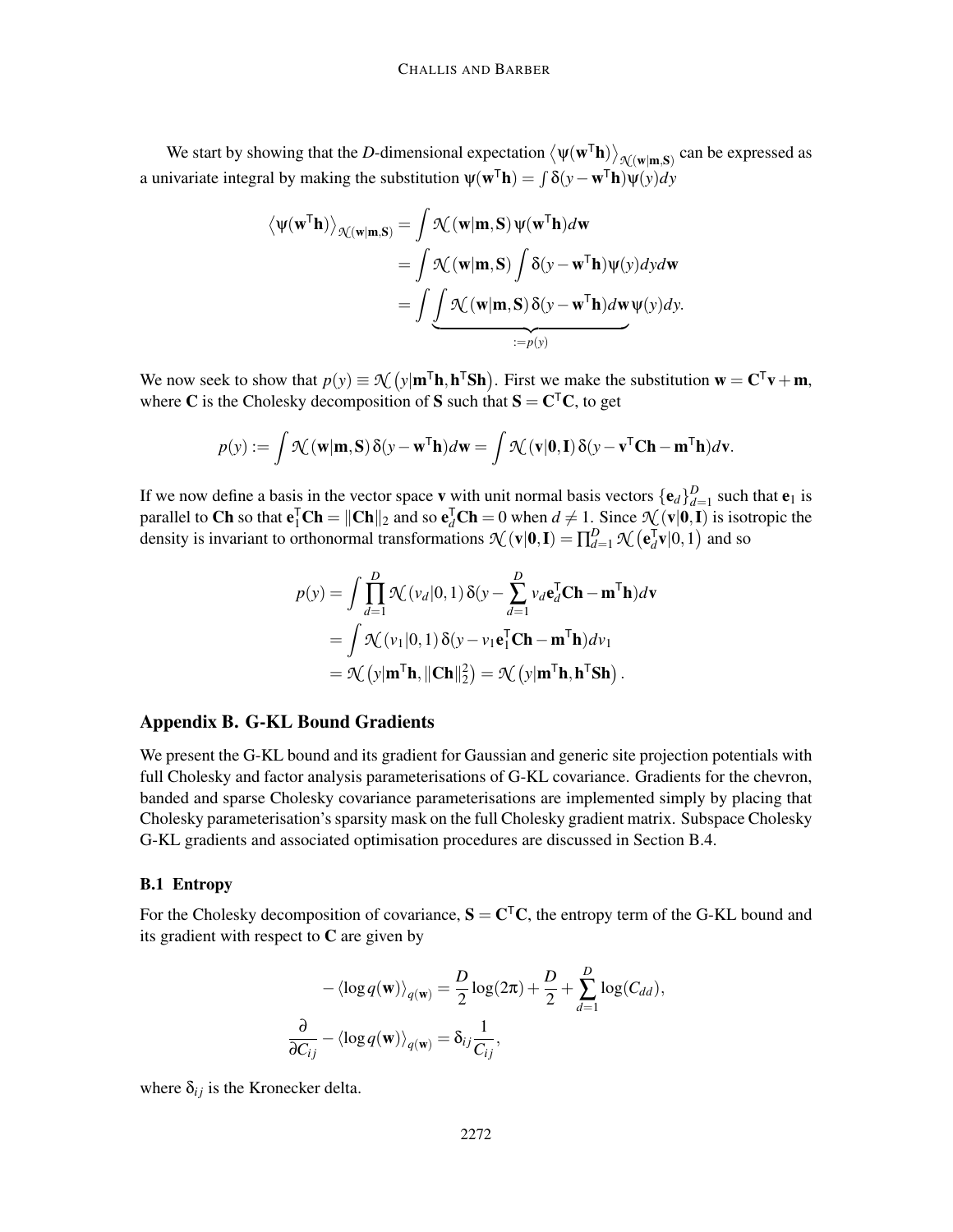For the factor analysis (FA) parameterisation of G-KL covariance,  $S = diag(d^2) + \Theta \Theta^{\top}$  where **d**  $\in \mathbb{R}^D$  and  $\Theta \in \mathbb{R}^{D \times K}$ , the entropy is given by,

$$
-\langle \log q(\mathbf{w}) \rangle = \frac{D}{2} \log(2\pi) + \frac{D}{2} + \sum_{d} \log(d_d) + \frac{1}{2} \log \det \left( \mathbf{I}_{K \times K} + \mathbf{\Theta}^\mathsf{T} \text{diag} \left( \frac{1}{\mathbf{d}^2} \right) \mathbf{\Theta} \right),
$$

admitting the gradients:

$$
\frac{\partial}{\partial \mathbf{d}} \left\langle \log q(\mathbf{w}) \right\rangle_{q(\mathbf{w})} = 2\mathbf{d} \odot \text{diag}(\mathbf{S}^{-1}), \text{ and } \frac{\partial}{\partial \mathbf{\Theta}} \left\langle \log q(\mathbf{w}) \right\rangle_{q(\mathbf{w})} = 2\mathbf{S}^{-1} \mathbf{\Theta}.
$$

Where  $\odot$  refers to taking the element wise product and diag() refers to either constructing a square diagonal matrix from a column vector or forming a column vector from the diagonal elements of a square matrix. Evaluating  $S^{-1}$  scales  $O(K^2D)$  using the Woodbury matrix inversion identity:

$$
\mathbf{S}^{-1} = \text{diag}\left(\frac{1}{\mathbf{d}^2}\right) - \text{diag}\left(\frac{1}{\mathbf{d}^2}\right) \Theta\left(\mathbf{I}_{K \times K} + \mathbf{\Theta}^\mathsf{T} \text{diag}\left(\frac{1}{\mathbf{d}^2}\right) \mathbf{\Theta}\right)^{-1} \mathbf{\Theta}^\mathsf{T} \text{diag}\left(\frac{1}{\mathbf{d}^2}\right).
$$

### B.2 Site Projection Potentials

Each site projection potential's contribution to the G-KL bound can be expressed as

$$
I_n = \langle \log \phi_n(\mathbf{w}^T \mathbf{h}_n) \rangle = \langle \log \phi(y) \rangle_{\mathcal{N}(y|m_n, s_n^2)} = \langle \log \phi(m_n + z s_n) \rangle_{\mathcal{N}(z|0,1)},
$$

where  $m_n = \mathbf{h}_n^{\mathsf{T}} \mathbf{m}$  and  $s_n^2 = \mathbf{h}_n^{\mathsf{T}} \mathbf{S} \mathbf{h}_n$ . In order that general potentials of this form can be easily implemented for different functions  $\phi_n$  we present the gradients according to their chain rule decomposition,

$$
\frac{\partial I_n}{\partial \mathbf{m}} = \frac{\partial I_n}{\partial m_n} \frac{\partial m_n}{\partial \mathbf{m}} \quad \text{and} \quad \frac{\partial I_n}{\partial \mathbf{C}} = \frac{\partial I_n}{\partial s_n^2} \frac{\partial s_n^2}{\partial \mathbf{C}}.
$$
 (17)

Expressing  $I_n$  and its derivatives as expectations with respect to the standard normal density renders the implementation of numerical integration routines simpler whilst avoiding expressions involving the derivative of the potential function itself. The expectations and their derivatives are given by:

$$
I_n = \int \mathcal{N}(z|0,1) \log \phi_n(m_n + zs_n) dz,
$$
  
\n
$$
\frac{\partial I_n}{\partial m_n} = \int z \mathcal{N}(z|0,1) \frac{\log \phi_n(m_n + zs_n)}{s_n} dz,
$$
  
\n
$$
\frac{\partial I_n}{\partial s_n^2} = \int (z^2 - 1) \mathcal{N}(z|0,1) \frac{\log \phi_n(m_n + zs_n)}{2s_n^2} dz.
$$

The gradients of  $m_n = \mathbf{h}_n^{\mathsf{T}} \mathbf{m}$  and  $s_n^2 = \mathbf{h}_n^{\mathsf{T}} \mathbf{S} \mathbf{h}_n$  are

$$
\frac{\partial m_n}{\partial \mathbf{m}} = \mathbf{h}_n, \quad \text{and} \quad \frac{\partial s_n^2}{\partial \mathbf{C}} = 2 \text{triu} \left( \mathbf{C} \mathbf{h}_n \mathbf{h}_n^{\mathsf{T}} \right),
$$

where triu( $\cdot$ ) is a sparsity mask such that elements below the diagonal are fixed to zero. For FA parameterisations we have

$$
\frac{\partial s_n^2}{\partial \mathbf{d}} = 2\mathbf{h}_n^2 \odot \mathbf{d}, \quad \text{and} \quad \frac{\partial s_n^2}{\partial \mathbf{\Theta}} = 2\mathbf{h}_n \mathbf{h}_n^{\mathsf{T}} \mathbf{\Theta}.
$$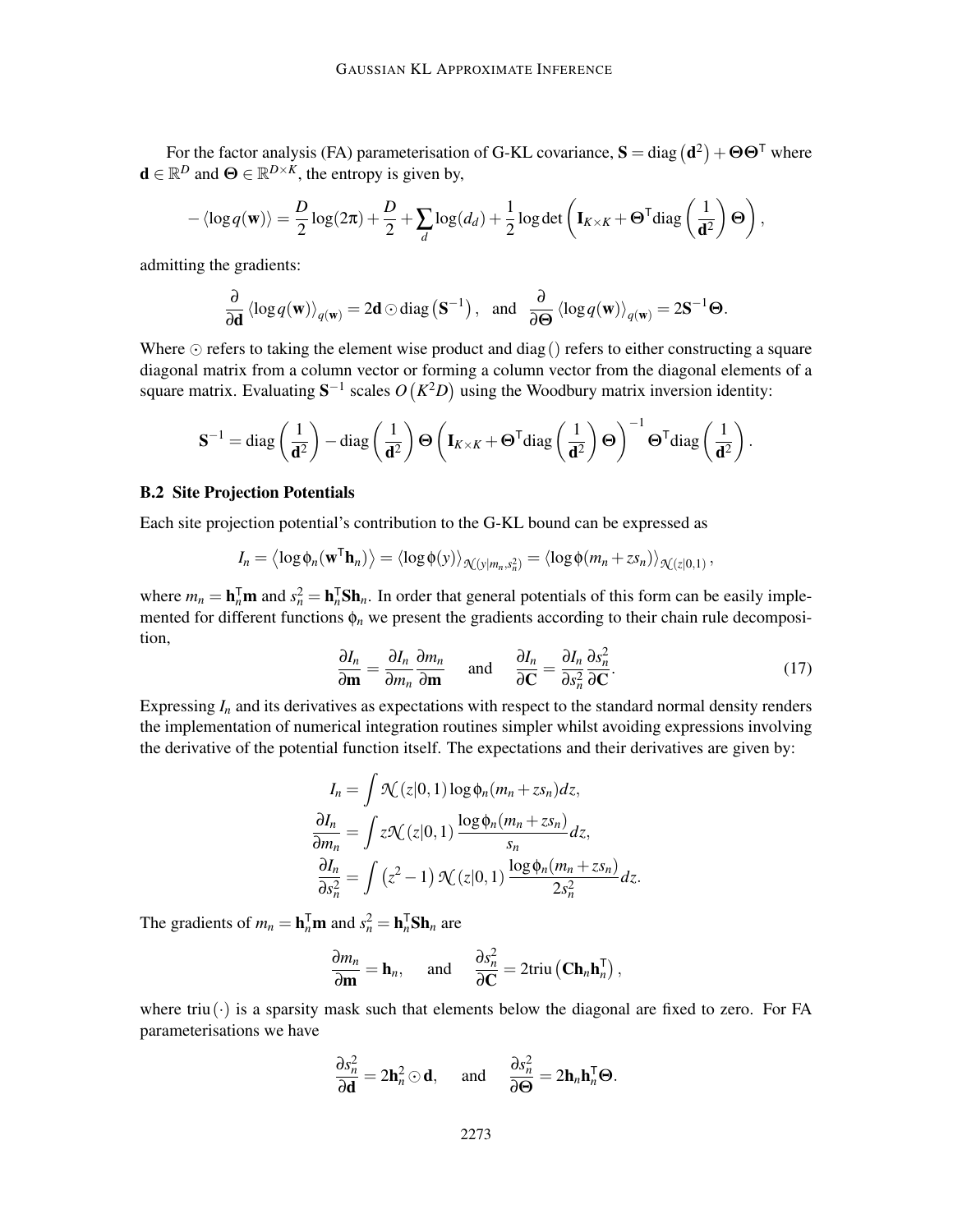## B.2.1 LAPLACE POTENTIALS

The Gaussian expectation of the logarithm of a Laplace potential has a simple analytic expression. Laplace potentials, as considered here, take the product of site projections form. Accordingly, we need only present the derivatives with respect to  $m_n$  and  $s_n^2$  so that they can be used in conjunction with Equation (17). We consider the case of a zero mean Laplace density,  $p(\mathbf{w}^T \mathbf{h}_n | \tau) =$  $e^{-|\mathbf{w}^\mathsf{T}\mathbf{h}_n|/\tau}/2\tau$ , giving

$$
\left\langle \log p(m_n + z s_n) \right\rangle_z = -\log(2\tau) - \frac{1}{\tau} \left\langle |m_n + z s_n| \right\rangle_z.
$$
 (18)

Laplace potentials with non zero mean,  $p(x) = e^{-|x-\eta|/\tau}/2\tau$ , can be calculated by making the simple transformation  $m'_n = m_n - \eta$ . Evaluating the last term of Equation (18) above involves computing the expectation of a rectified univariate Gaussian random variable,

$$
\langle |m_n + z s_n| \rangle_z = \left(\frac{2}{\pi}\right)^{\frac{1}{2}} s_n e^{-\frac{1}{2} a_n^2} + m_n [1 - 2\Phi(-a_n)]
$$

where  $\Phi(x) := \int_{-\infty}^{x} \mathcal{N}(t|0,1) dt$  and  $a_n := m_n/s_n$ . The corresponding derivatives of which are:

$$
\frac{\partial \langle |m_n+z s_n|\rangle}{\partial m_n} = 1 - 2\Phi(-a_n),
$$
  

$$
\frac{\partial \langle |m_n+z s_n|\rangle}{\partial s_n^2} = \frac{a_n^2+1}{\sqrt{2\pi s_n^2}}e^{-\frac{1}{2}a_n^2} - \frac{a_n^2}{s_n}\mathcal{N}(a_n|0,1).
$$

## B.3 Gaussian Potentials

For a Gaussian potential  $\mathcal{N}(\mathbf{w}|\boldsymbol{\mu}, \boldsymbol{\Sigma})$  the log expectation is given by

$$
\left\langle \log \mathcal{K}(\mathbf{w}|\boldsymbol{\mu}, \boldsymbol{\Sigma}) \right\rangle_{q(\mathbf{w})} = -\frac{1}{2} \left[ \log \det (2\pi \boldsymbol{\Sigma}) + (\mathbf{m} - \boldsymbol{\mu})^{\top} \boldsymbol{\Sigma}^{-1} (\mathbf{m} - \boldsymbol{\mu}) + \text{trace} (\boldsymbol{\Sigma}^{-1} \mathbf{S}) \right].
$$

Derivatives with respect to the mean and covariance are:

$$
\frac{\partial}{\partial \mathbf{m}} \left\langle \log \mathcal{H}(\mathbf{w}|\boldsymbol{\mu}, \boldsymbol{\Sigma}) \right\rangle = \boldsymbol{\Sigma}^{-1} (\boldsymbol{\mu} - \mathbf{m}), \text{ and } \frac{\partial}{\partial \mathbf{C}} \left\langle \log \mathcal{H}(\mathbf{w}|\boldsymbol{\mu}, \boldsymbol{\Sigma}) \right\rangle = -\text{triu} \left( \mathbf{C} \boldsymbol{\Sigma}^{-1} \right).
$$

For the FA covariance structure we have,

$$
\frac{\partial}{\partial \mathbf{d}} \left\langle \log \mathcal{N}(\mathbf{w} | \boldsymbol{\mu}, \boldsymbol{\Sigma}) \right\rangle = - \text{diag}\left(\boldsymbol{\Sigma}^{-1}\right) \odot \mathbf{d}, \text{ and } \frac{\partial}{\partial \boldsymbol{\Theta}} \left\langle \log \mathcal{N}(\mathbf{w} | \boldsymbol{\mu}, \boldsymbol{\Sigma}) \right\rangle = - \boldsymbol{\Sigma}^{-1} \boldsymbol{\Theta}.
$$

### B.3.1 GAUSSIAN LIKELIHOODS

Linear models with additive Gaussian noise have a likelihood potential that can be expressed as  $\mathcal{H}(\mathbf{y}|\mathbf{H}^T\mathbf{w}, \Sigma)$  where  $\mathbf{H} \in \mathbb{R}^{D \times N}$  and  $\mathbf{y} \in \mathbb{R}^N$ . In this setting typically we assume isotropic noise  $\Sigma = v^2 I$  and so present gradients for this case only. The expectation of the log of this term has the following algebraic from

$$
\langle \log \mathcal{N} \left( \mathbf{y} | \mathbf{H}^{\mathsf{T}} \mathbf{w}, \mathbf{v}^2 \mathbf{I} \right) \rangle = -\frac{1}{2} \left[ N \log(2\pi \mathbf{v}^2) + \frac{1}{\mathbf{v}^2} \left\langle \left( \mathbf{y} - \mathbf{H}^{\mathsf{T}} \mathbf{w} \right)^{\mathsf{T}} \left( \mathbf{y} - \mathbf{H}^{\mathsf{T}} \mathbf{w} \right) \right\rangle \right],\tag{19}
$$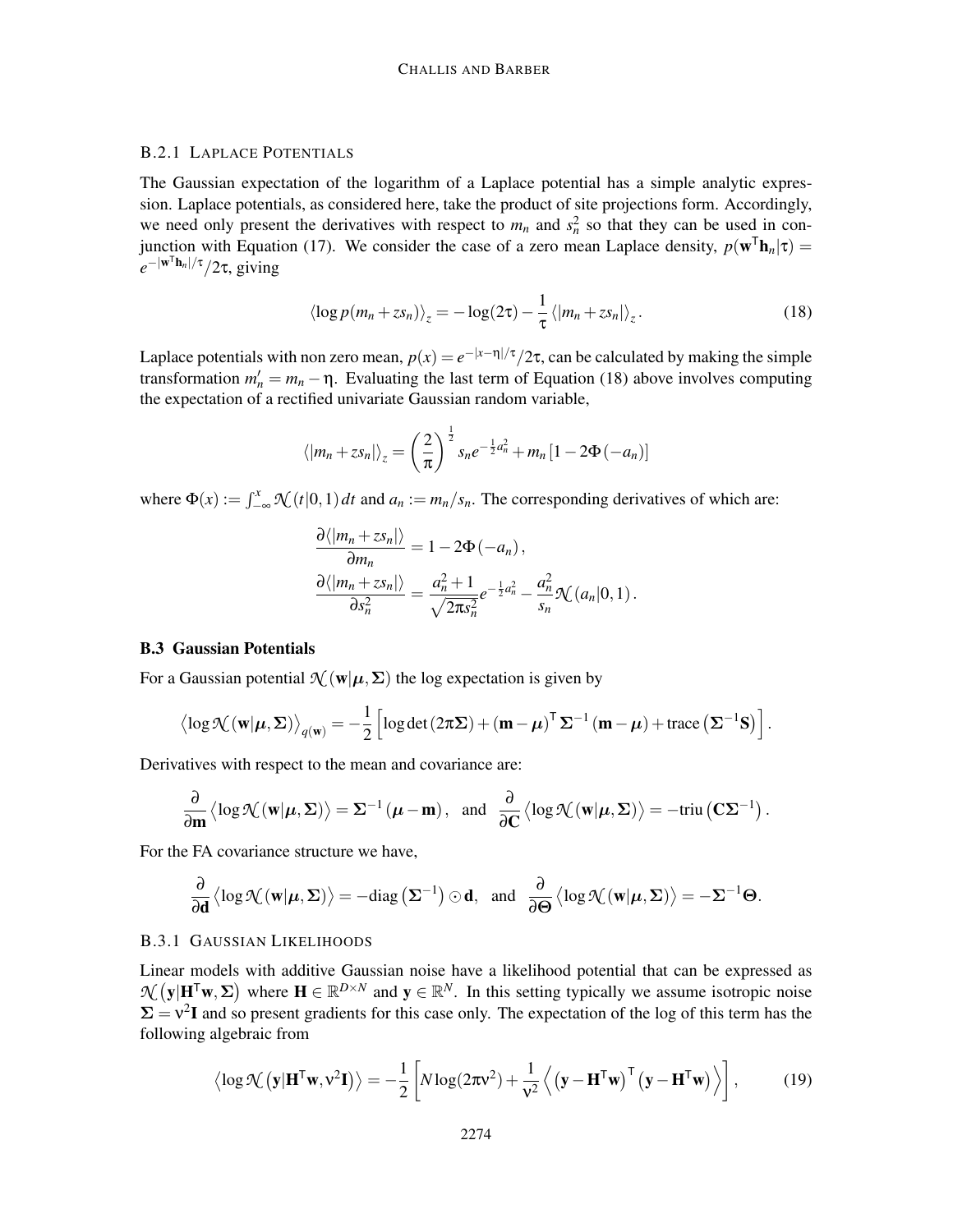where the expectation of the quadratic can be expressed as

$$
\left\langle \left(\mathbf{y}-\mathbf{H}^{\mathsf{T}}\mathbf{w}\right)^{\mathsf{T}}\left(\mathbf{y}-\mathbf{H}^{\mathsf{T}}\mathbf{w}\right)\right\rangle =\mathbf{y}^{\mathsf{T}}\mathbf{y}-2\mathbf{y}^{\mathsf{T}}\mathbf{H}^{\mathsf{T}}\mathbf{m}+\sum_{ij}\left[\mathbf{C}\mathbf{H}\right]_{ij}^{2}+\sum_{i}\left[\mathbf{H}^{\mathsf{T}}\mathbf{m}\right]_{i}^{2}.
$$

Equation (19) admits the gradients:

$$
\frac{\partial}{\partial \mathbf{m}} \left\langle \log \mathcal{N} \left( \mathbf{y} | \mathbf{H}^{\mathsf{T}} \mathbf{w}, v^2 \mathbf{I} \right) \right\rangle = \frac{1}{v^2} \left( \mathbf{y}^{\mathsf{T}} \mathbf{H}^{\mathsf{T}} - \mathbf{H} \mathbf{H}^{\mathsf{T}} \mathbf{m} \right),
$$

$$
\frac{\partial}{\partial \mathbf{C}} \left\langle \log \mathcal{N} \left( \mathbf{y} | \mathbf{H}^{\mathsf{T}} \mathbf{w}, v^2 \mathbf{I} \right) \right\rangle = -\frac{1}{v^2} \text{triu} \left( \mathbf{C} \mathbf{H} \mathbf{H}^{\mathsf{T}} \right).
$$

For the FA parameterised covariance we have

$$
\left\langle \left(\mathbf{y} - \mathbf{H}^{\mathsf{T}} \mathbf{w}\right)^{\mathsf{T}} \left(\mathbf{y} - \mathbf{H}^{\mathsf{T}} \mathbf{w}\right) \right\rangle = \mathbf{y}^{\mathsf{T}} \mathbf{y} - 2 \mathbf{y}^{\mathsf{T}} \mathbf{H}^{\mathsf{T}} \mathbf{m} + \sum_{i} \left[\mathbf{H}^{\mathsf{T}} \mathbf{m}\right]_{i}^{2} + \sum_{ij} \left[\mathbf{\Theta}^{\mathsf{T}} \mathbf{H}^{\mathsf{T}}\right]_{ij}^{2} + \sum_{j} \left(\sum_{i} H_{ji}^{2}\right) d_{j}^{2}
$$

with corresponding gradients:

$$
\frac{\partial}{\partial d_j} \langle \log \mathcal{K} (\mathbf{y} | \mathbf{H}^{\mathsf{T}} \mathbf{w}, \mathbf{v}^2 \mathbf{I}) \rangle = -\frac{1}{\mathbf{v}^2} \left( \sum_i H_{ji}^2 \right) d_j,
$$
  

$$
\frac{\partial}{\partial \mathbf{\Theta}} \langle \log \mathcal{K} (\mathbf{y} | \mathbf{M} \mathbf{w}, \mathbf{v}^2 \mathbf{I}) \rangle = -\frac{1}{\mathbf{v}^2} \mathbf{H} \mathbf{H}^{\mathsf{T}} \mathbf{\Theta}.
$$

# B.3.2 GAUSSIAN POTENTIALS AS SITE PROJECTIONS

The Gaussian potential  $\mathcal{N}(\mathbf{w}|\boldsymbol{\mu}, \boldsymbol{\Sigma})$  can be equivalently expressed as a product of *D* site projection potentials. To see this we use the Cholesky factorisation of the precision matrix  $\Sigma^{-1} = \mathbf{P}^T \mathbf{P}$ . Making this substitution, we see that

$$
\mathcal{N}(\mathbf{w}|\boldsymbol{\mu}, \boldsymbol{\Sigma}) \propto e^{-\frac{1}{2}(\mathbf{w} - \boldsymbol{\mu})^{\mathrm{T}} \mathbf{P}^{\mathrm{T}} \mathbf{P}(\mathbf{w} - \boldsymbol{\mu})} = e^{-\frac{1}{2} \|\mathbf{P}(\mathbf{w} - \boldsymbol{\mu})\|_2^2} = \prod_{d=1}^{D} e^{-\frac{1}{2} (\mathbf{p}_d^{\mathrm{T}}(\mathbf{w} - \boldsymbol{\mu}))^2},
$$
(20)

where the vector  $\mathbf{p}_d$  is the  $d^{th}$  row vector of **P**, that is  $\mathbf{p}_d^{\mathsf{T}}$  $d_i = \mathbf{P}_{d,i}$ . Thus Equation 20 is a product of *D* site projections with potential function  $\phi_d(x) \propto e^{-\frac{1}{2}x^2}$ .

## B.4 Subspace Covariance Decomposition

We consider optimising the G-KL bound with respect to a covariance matrix parameterised on a subspace of the parameters  $\mathbf{w} \in \mathbb{R}^D$ . Letting  $\mathbf{E} = [\mathbf{E}_1, \mathbf{E}_2]$  be a matrix of orthonormal vectors that span  $\mathbb{R}^D$  then we may parameterise the covariance as

$$
\mathbf{S}' = \mathbf{E}^{\mathsf{T}} \mathbf{S} \mathbf{E} = \left[ \mathbf{E}_1, \mathbf{E}_2 \right]^{\mathsf{T}} \mathbf{S} \left[ \mathbf{E}_1, \mathbf{E}_2 \right],
$$

which is equivalent to making an orthonormal transformation in the space of parameters w using E. If we restrict **S** to be block diagonal,  $S = diag(S_1, S_2)$ , we can write S' as the sum

$$
\mathbf{S}' = \mathbf{E}_1^{\mathsf{T}} \mathbf{S}_1 \mathbf{E}_1 + \mathbf{E}_2^{\mathsf{T}} \mathbf{S}_2 \mathbf{E}_2.
$$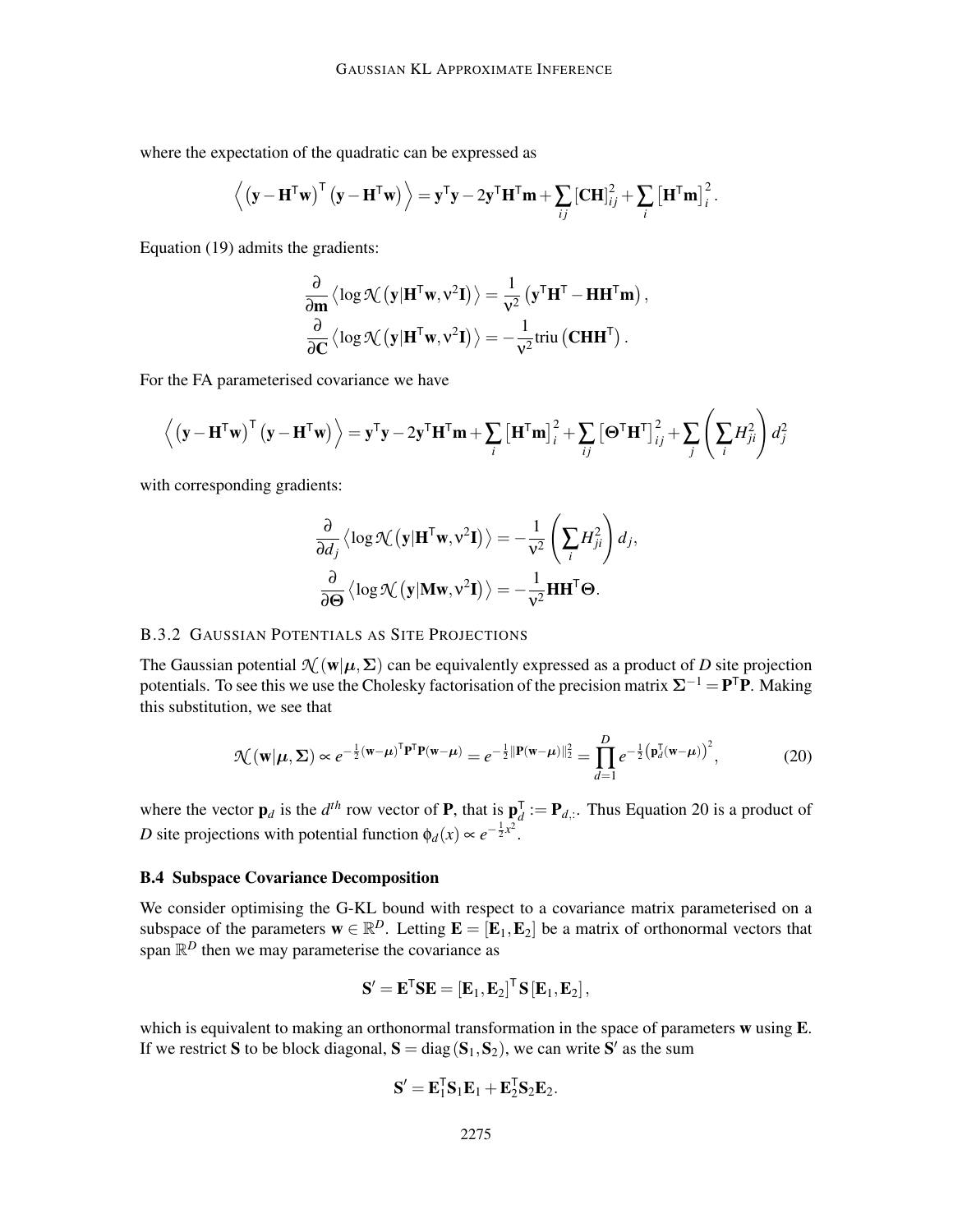Since E is orthonormal it does not effect the value or gradient of the entropy's contribution to the bound since  $log det(S) = log det(S')$ . Provided the Gaussian potential has spherical covariance,  $\Sigma = v^2 I$ , then E does not effect its contribution the G-KL bound since

trace 
$$
(\Sigma^{-1}S') = \frac{1}{v^2}
$$
trace  $(\mathbf{E}^T \mathbf{S} \mathbf{E}) = \frac{1}{v^2}$ trace  $(\mathbf{S})$ .

Thus we are left to evaluate the projected variance terms  $\left\{ s_n^2 \right\}_{n=1}^N$  required to evaluate the product of site potentials contribution. For S block diagonal with the second block component spherical,  $S_2 = c^2 I$ , the orthonormal basis vectors  $E_2$  do not need to be computed or maintained since

$$
s_n^2 = \mathbf{h}_n^{\mathsf{T}} \mathbf{S}' \mathbf{h}_n = \mathbf{h}_n^{\mathsf{T}} \mathbf{E}_1^{\mathsf{T}} \mathbf{S}_1 \mathbf{E}_1 \mathbf{h}_n + c^2 \mathbf{h}_n^{\mathsf{T}} \mathbf{E}_2^{\mathsf{T}} \mathbf{E}_2 \mathbf{h}_n = \mathbf{h}_n^{\mathsf{T}} \mathbf{E}_1^{\mathsf{T}} \mathbf{S}_1 \mathbf{E}_1 \mathbf{h}_n + c^2 \left( \|\mathbf{h}_n\|_2^2 - \|\mathbf{E}_1 \mathbf{h}_n\|^2 \right).
$$

We seek to optimise the G-KL bound w.r.t. to the subspace parameterised variational Gaussian by iterating between optimising the bound with respect to the parameters  $\{m, C_1, c\}$  and updating the subspace basis vectors  $E_1$ . In Section B.4.1 we present the gradients required to optimise the G-KL bound with respect to  $\{m, C_1, c\}$ . In Sections B.4.2 and B.4.3 we consider different routes to optimising the subspace basis  $E_1$ .

### B.4.1 SUBSPACE CHOLESKY G-KL BOUND GRADIENTS

In this subsection we present the subspace Cholesky G-KL bound gradients. The subspace covariance matrix is given by  $S = \mathbf{E}_1^{\mathsf{T}} \mathbf{C}_1^{\mathsf{T}} \mathbf{C}_1 \mathbf{E}_1 + c^2 \mathbf{E}_2^{\mathsf{T}} \mathbf{E}_2$ , where  $\mathbf{C}_1 \in \mathbb{R}^{K \times K}$  is a Cholesky matrix,  $c \in \mathbb{R}^+$ and  $D = K + L$ . Since  $\mathbf{E}_2$  does not occur in the expressions presented below, in what follows we omit subscripts and denote  $E_1$  and  $C_1$  as  $E$  and  $C$ . We reiterate that the Gaussian potential has spherical covariance  $\Sigma = v^2 I$ . The G-KL bound for the subspace Cholesky covariance parameterisation is given by

$$
\mathcal{B}_{KL}(\mathbf{m}, \mathbf{C}, c, \mathbf{E}) = \frac{D}{2} \log (2\pi) + \frac{D}{2} + \sum_{k=1}^{K} \log (C_{kk}) + L \log(c)
$$
  
 
$$
- \frac{D}{2} \log (2\pi v^2) - \frac{1}{v^2} [||\mathbf{m} - \boldsymbol{\mu}||_2^2 + \text{trace} (\mathbf{C}^\mathsf{T} \mathbf{C}) + Lc^2]
$$
  
 
$$
+ \sum_{n=1}^{N} \langle \log \phi_n (m_n + z s_n) \rangle_{\mathcal{K}(z|0,1)}.
$$

The gradient of the G-KL entropy's contribution to the bound is

$$
\frac{\partial}{\partial C_{ij}} - \langle \log q(\mathbf{w}) \rangle = \delta_{ij} \frac{1}{C_{ij}}, \quad \text{and} \quad \frac{\partial}{\partial c} - \langle \log q(\mathbf{w}) \rangle = \frac{L}{c}.
$$

The Gaussian potential's contribution to the G-KL bound admits the gradients:

$$
\frac{\partial}{\partial \mathbf{C}} \left\langle \log \mathcal{N} \left( \mathbf{w} | \boldsymbol{\mu}, \mathbf{v}^2 \mathbf{I} \right) \right\rangle = -\frac{1}{v^2} \mathbf{C}, \quad \text{ and } \quad \frac{\partial}{\partial c} \left\langle \log \mathcal{N} \left( \mathbf{w} | \boldsymbol{\mu}, \mathbf{v}^2 \mathbf{I} \right) \right\rangle = -\frac{Lc}{v^2}.
$$

The site projection potential's contribution to the G-KL bound is computed as in Section B.2 but with the partial derivatives of  $s_n^2$  with respect to **C** and *c*:

$$
\frac{\partial s_n^2}{\partial \mathbf{C}} = 2 \text{triu} \left( \mathbf{C} \tilde{\mathbf{h}}_n \tilde{\mathbf{h}}_n^{\mathsf{T}} \right), \quad \frac{\partial s_n^2}{\partial c} = 2c \left( \|\mathbf{h}_n\|_2^2 - \|\tilde{\mathbf{h}}_n\|_2^2 \right),
$$

where  $\tilde{\mathbf{h}}_n := \mathbf{E} \mathbf{h}_n$ .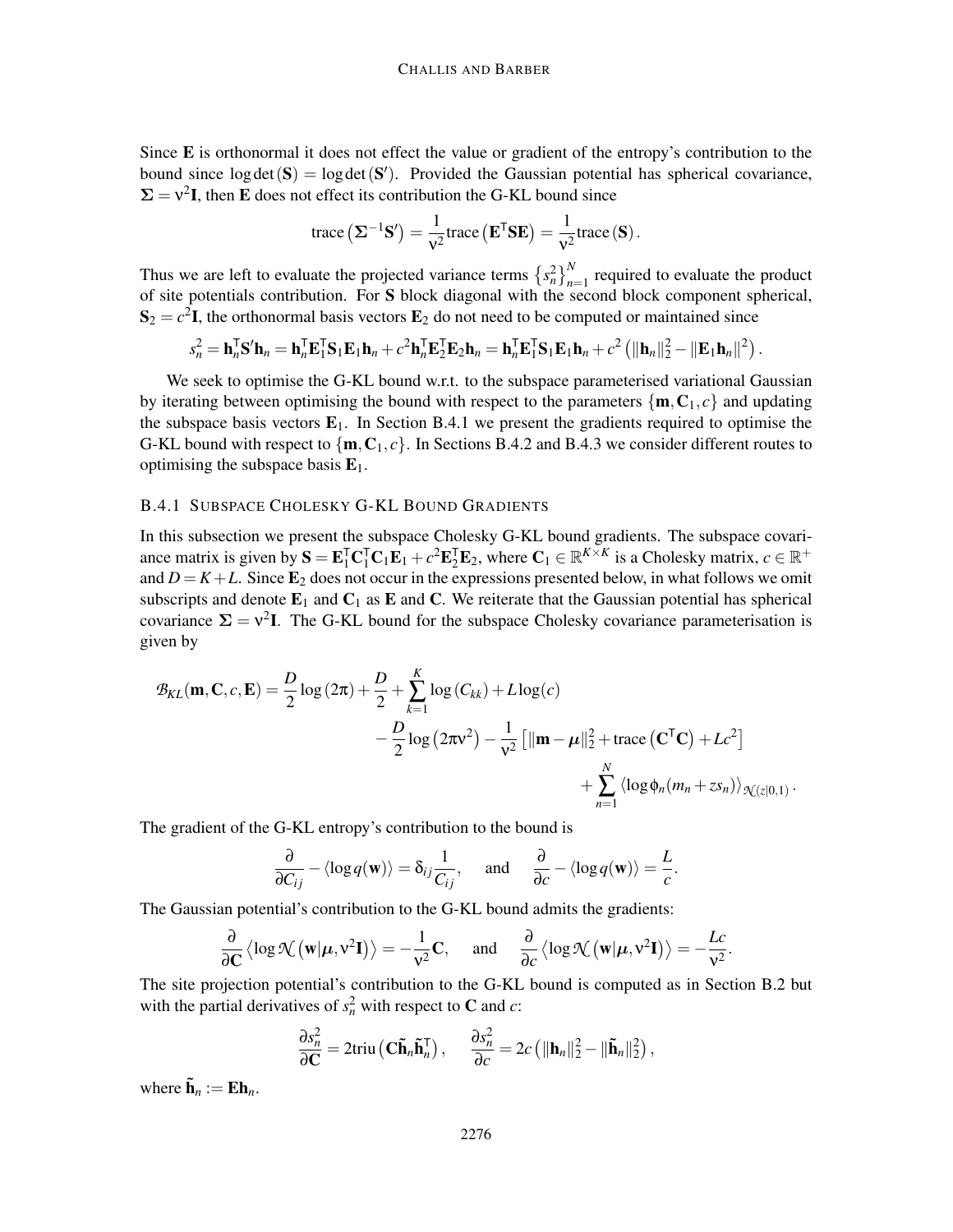# B.4.2 SUBSPACE OPTIMISATION : PROJECTED GRADIENT ASCENT

One route to finding good subspace vectors  $E_1$  is to directly optimise the bound with respect to them. Again we omit subscripts since  $E_2$  makes no contribution to the expressions below. Optimisation is complicated by the fact that we require **E** to be orthonormal, that is we require that  $\mathbf{E}^{\mathsf{T}}\mathbf{E} = \mathbf{I}_{K \times K}$ . The set of all such orthonormal vectors forms a smooth manifold in R *<sup>D</sup>*×*K*. A crude but simple approach to optimising the bound with respect to  $E$  is projected gradient ascent—after each gradient step we orthonormalise the updated basis:

$$
\mathbf{E}^{new} := \operatorname{orth}\left[\mathbf{E} + \alpha \frac{\partial}{\partial \mathbf{E}} \mathcal{B}_{KL}(\mathbf{m}, \mathbf{C}, \mathbf{E}, c)\right]
$$

where  $orth$ [ $\cdot$ ] denotes an orthonormalisation operator, implemented for instance using a Gram-Schmidt procedure or the singular value decomposition, and  $\alpha$  is a parameter controlling the gradient step size.

As described above, when  $\Sigma = v^2 I$ , the only term in the G-KL bound that depends on E are the site projection potential functions  $\langle \log \phi_n(w^{\mathsf{T}} \mathbf{h}_n) \rangle$ . The derivative of the bound then with respect to E is given by

$$
\frac{\partial}{\partial \mathbf{E}} \mathcal{B}_{KL}(\mathbf{m}, \mathbf{C}, \mathbf{E}, c) = \sum_{n} \frac{\partial}{\partial s_n^2} \langle \log \phi(m_n + z s_n) \rangle \frac{\partial s_n^2}{\partial \mathbf{E}},
$$

where the partial derivative with respect to  $s_n^2$  is given in Section B.2 and

$$
\frac{\partial s_n^2}{\partial \mathbf{E}} = \frac{\partial}{\partial \mathbf{E}} \mathbf{h}_n^{\mathsf{T}} \mathbf{E}^{\mathsf{T}} \mathbf{C}^{\mathsf{T}} \mathbf{C} \mathbf{E} \mathbf{h}_n = 2 \mathbf{C}^{\mathsf{T}} \mathbf{C} \mathbf{E} \mathbf{h}_n \mathbf{h}_n^{\mathsf{T}}.
$$

#### B.4.3 SUBSPACE OPTIMISATION: FIXED POINT ITERATION

Another route to optimising the subspace vectors  $E$  is to use the form for the optimal G-KL covariance matrix presented in Equation (10). Using this method, once we have optimised the bound w.r.t.  $\{m, C_1, c\}$  we update the subspace vectors **E** to be the leading K eigenvectors of **S** as defined in Equation (21). Whilst this procedure is not guaranteed to increase the bound in experiments it has yielded strong performance—see for example Section 6.2 and Challis and Barber (2011).

For problems where the Gaussian potential has isotropic variance,  $\Sigma = v^2 I$ , the form for the optimal G-KL inverse covariance, Equation (10), simplifies to

$$
\mathbf{S}^{-1} = \frac{1}{\mathbf{v}^2} \mathbf{I} + \mathbf{H} \boldsymbol{\Gamma} \mathbf{H}^\mathsf{T},\tag{21}
$$

where  $\Gamma$  is defined in Equation (11) of Section 11. We now consider two routes to updating the subspace vectors E. First, we consider an approximate eigen decomposition method suitable for smaller non-sparse problems. Second, we consider an iterative Lanczos method better suited to larger sparse problems.

One route to possibly recovering the *K* leading eigenvectors of S is to evaluate the *K* smallest eigenvectors of  $\frac{1}{v^2}I + H\Gamma H^T$ . We note that  $H\Gamma H^T \approx H\Gamma' H^T$  where  $\Gamma'_{nn} = \Gamma_{nn}$  if  $\Gamma_{nn} > \delta$  and zero otherwise - we set  $\delta$  small enough such that there are *K* non zero diagonal elements Γ'. If we now calculate the eigen decomposition to  $H\Gamma'H^{T} = E\Lambda E^{T}$  we see that

$$
\left[\frac{1}{v^2}\mathbf{I} + \mathbf{H}\mathbf{\Gamma}'\mathbf{H}^{\mathsf{T}}\right]^{-1} = \mathbf{E} \text{diag}\left(\frac{v^2}{1 + \lambda'_{nn} v^2}\right) \mathbf{E}^{\mathsf{T}}.
$$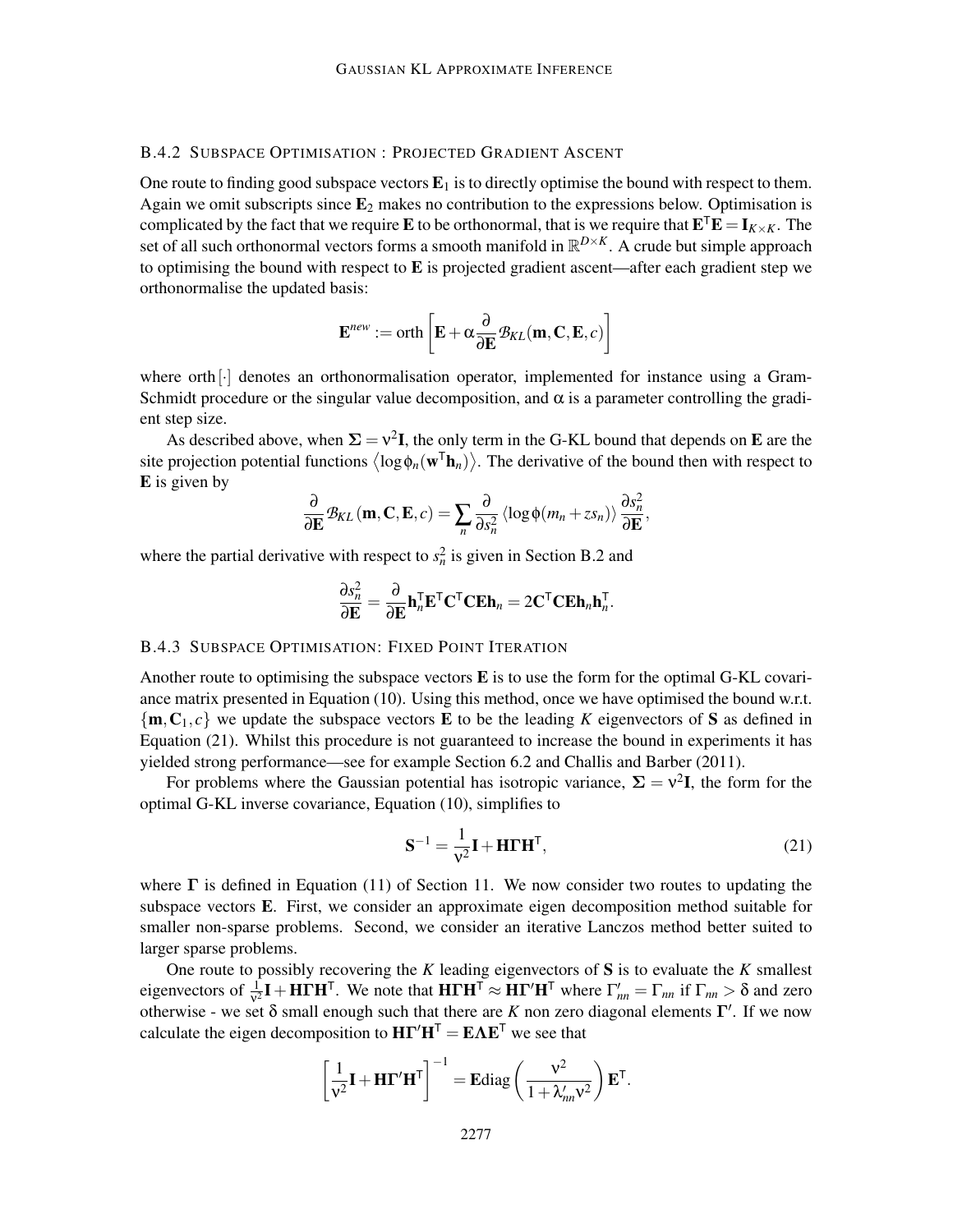For  $L \ll D$  we can evaluate the *L* eigenvectors of  $H\Gamma'H^{\top}$  cheaply since the eigenvalues of  $XX^{\top}$ coincide with the eigenvalues of  $X^T X$ .<sup>11</sup> Therefore approximating the *K* dimensional subspace eigen decomposition reduces to the complexity of decomposing a  $K \times K$  matrix. If  $\delta$  is small enough this method can often outperform approximate iterative decompositions provided the data is non-sparse and of moderate dimensionality.

Iterative Lanczos methods can approximately recover the eigenvectors corresponding to the largest and smallest eigenvalues of a matrix. General details about Lanczos methods can be found in Golub and Van Loan (1996), for the special case of covariance matrices of the form Equation (21) details are provided in Seeger (2010). Iterative Lanczos methods are fast provided the number of eigenvectors we wish to recover is not too large and matrix vector products can be computed efficiently—for example when the matrix has some special structure or is sparse.

# Appendix C. Newton Convergence Rate Conditions

Sufficient conditions under which optimising  $B_{KL}(\mathbf{m}, \mathbf{C})$  using Newton's method will exhibit quadratic convergence rates are that  $B_{KL}(\mathbf{m}, \mathbf{C})$  is twice continuously differentiable, strongly concave, has closed sublevel sets and has Lipschitz continuous Hessians on the sublevel sets (Boyd and Vandenberghe, 2004, section 9.5.3). In Section 3.2 we showed that if all  $\phi_n$  are log-concave then the bound is strongly concave in  $m, C$ . In this section we provide conditions for which the other requirements hold.

We consider G-KL inference problems of the form of Equation (2) where  $\{\phi_n\}_{n=1}^N$  $n=1$  are site projection potentials that are piecewise exponentiated quadratics, log-concave and have unbounded support on  $\mathbb R$ . Specifically, we show that the required properties hold for potential functions that can be written

$$
\phi(x) := \sum_{i=0}^{I} \mathbb{I}[x \in (l_i, l_{i+1})] \exp(a_i x^2 + b_i x + c_i)
$$

where  $-\infty = l_0 < l_1, ..., l_{I+1} = \infty$  and I[·] is an indicator function equal to one when its argument is true and zero otherwise. Note that  $\phi(x)$  need not be continuous and can have jump discontinuities at the partition points  $l_k$ . For such functions we have that  $\log \phi(x) = \sum_{i=0}^{I} \mathbb{I}[x \in (l_i, l_{i+1})] a_i x^2 + b_i x + c_i$ .

#### C.1 Continuously Differentiable

The expectation of such potentials can then be expressed as a sum of integrals each over a disjoint domain

$$
\langle \log \phi(\mathbf{w}^{\mathsf{T}} \mathbf{h}) \rangle = \sum_{i=0}^{I} \int_{l_i}^{l_{i+1}} \mathcal{K}(z|m, s^2) a_i z^2 + b_i z + c_i dz,
$$
 (22)

where  $m = \mathbf{m}^\mathsf{T} \mathbf{h}$  and  $s^2 = ||\mathbf{Ch}||_2^2$ . Each integral on the right hand side of Equation (22) has a known analytic form which depends on terms of up to order 2 in *m*,*s*, standard normal density functions and standard normal cumulative distribution functions—see Marlin et al. (2011) and Herbrich (2005) for their explicit forms and derivatives w.r.t. *m*,*s*. As an example, and to make this more concrete, we give the truncated expectation of just the quadratic term  $a_i z^2$  below

$$
\int_{l_i}^{l_{i+1}} a_i z^2 \mathcal{K}(z|m,s^2) dz = a_i \left[ s^2 \left( \tilde{l}_i \mathcal{K}(\tilde{l}_i) - \tilde{l}_{i+1} \mathcal{K}(\tilde{l}_{i+1}) \right) + \left( s^2 + m^2 \right) \left( \Phi(\tilde{l}_{i+1}) - \Phi(\tilde{l}_i) \right) \right],
$$

<sup>11.</sup> To see this consider the eigen equation for  $X^{\mathsf{T}} X E = E \Lambda$  thus  $X X^{\mathsf{T}} X E = X E \Lambda$ .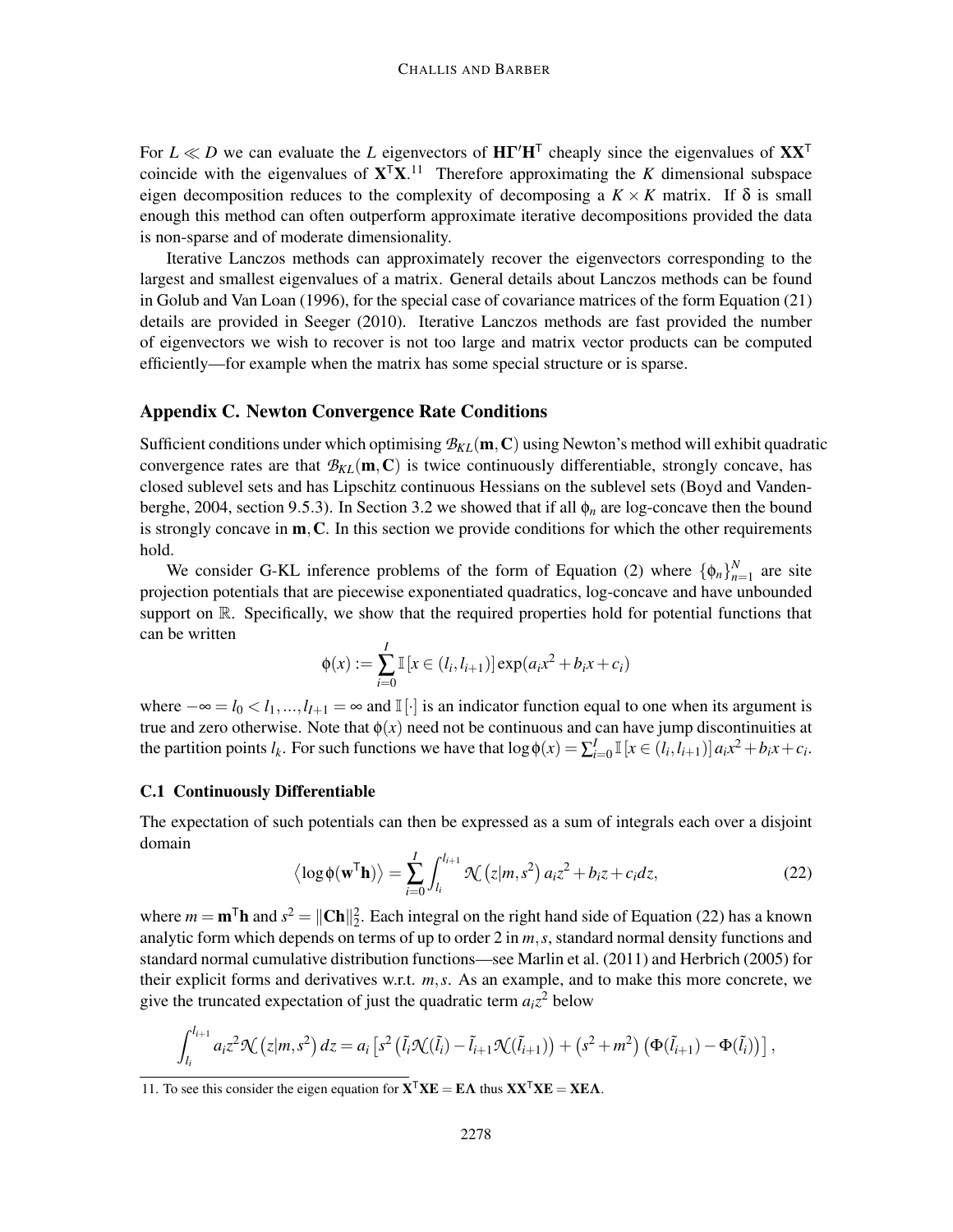where  $\tilde{l}_i := (l_i - m)/s$ ,  $\mathcal{N}(x)$  is the standard normal density function and  $\Phi(x)$  the standard normal cumulative distribution function. The truncated Gaussian expectation of the linear, *biz*, and the constant, *c<sup>i</sup>* , terms have similar simpler analytic expressions.

We note that the standard normal density function and the standard normal cumulative density function are both smooth. Thus the expectation in Equation (22) is the sum of smooth functions w.r.t. the parameters  $m, s$ . Therefore Equation (22) as a function of  $m, C$  is the composition of a function that is smooth in *m*,*s* and the functions  $m = m^{T}h$  and  $s^{2} = ||Ch||_{2}^{2}$  that are smooth in **m**, **C**. By the chain rule, we see that  $\langle \log \phi(w^{\mathsf{T}} \mathbf{h}) \rangle$  is smooth with respect to **m**, **C**.

By Lebesgue's dominated convergence theorem, we expect the differentiability of  $\langle \log \phi(w^{\mathsf{T}} \mathbf{h}) \rangle$ to hold for a much broader class of potentials φ than the piecewise exponentiated quadratic class of functions considered here.

#### C.2 G-KL Sublevel Sets are Closed

The G-KL sublevel sets, *S*, are defined

$$
\mathcal{S}:=\left\{\boldsymbol{m}\in\mathbb{R}^D,\boldsymbol{C}\in\mathbb{R}^{D\times D}_{\textit{chol}}|\mathcal{B}(\boldsymbol{m},\boldsymbol{C})\geq\mathcal{B}(\boldsymbol{m}_0,\boldsymbol{C}_0)\right\},
$$

where  $\mathbf{m}_0$ ,  $\mathbf{C}_0$  are the moments that the G-KL bound optimisation procedure is initialised with and  $\mathbb{R}_{Chol}^{D\times D}$  is the set of  $D\times D$  upper triangular Cholesky matrices with strictly positive diagonals. Importantly  $S$  is closed since the G-KL bound is a closed function—which is a sufficient condition (Boyd and Vandenberghe, 2004, p.471). A function  $f : \mathbb{R}^D \to \mathbb{R}$  with dom(*f*) open is closed iff *f* converges to −∞ along every sequence converging to a boundary point of dom(*f*) (Boyd and Vandenberghe, 2004, p.640). The G-KL bound is closed since it is the sum of the entropic term (which up to a constant is equal to  $\sum_d \log C_{dd}$ ), a negative quadratic in **m**, **C**, and  $\langle \log \phi(w^T \mathbf{h}) \rangle$  (proven to be jointly concave in  $m$ , C). Thus for any sequence of moments  $\{m_k, C_k\}$  that converges to the boundary of the G-KL domain we have  $\mathcal{B}_{KL}(\mathbf{m}_k, \mathbf{C}_k)$  converging to  $-\infty$ .

## C.3 G-KL Lipschitz Continuous Hessians

We say the Hessian of *f* is Lipschitz continuous on *S* if there exists a constant  $L \geq 0$  such that <sup>∀</sup>x,<sup>y</sup> <sup>∈</sup> *S*

$$
\|\nabla^2 f(\mathbf{x}) - \nabla^2 f(\mathbf{y})\|_2 \le L \|\mathbf{x} - \mathbf{y}\|_2.
$$

An equivalent condition is that the Hessian has bounded and continuous derivatives on *S*. Since the bound is continuously differentiable, since the sublevel sets are closed and since the entropy's contribution to the bound ensures that  $s^2$  is bounded below by a positive constant this property holds.

### Appendix D. Complexity of Bound and Gradient Computations

To perform G-KL approximate inference we optimise the G-KL bound, Equation (7), by gradient ascent. In this section we consider the computational scaling properties of single evaluations of the bound and its gradient. We consider each term that depends on the variational parameters  $\mathbf m$  and S separately, namely: log det (S) from the entropy's contribution, trace  $(\Sigma^{-1}S)$  and  $m^{\top}\Sigma^{-1}m$  from the Gaussian potential's contribution, and  ${m_n, s_n^2}_{n=1}^N$  from the product of site projection potential's contribution.

The G-KL covariance parameterisations we consider are: full Cholesky, diagonal Cholesky, banded Cholesky with bandwidth *B*, chevron Cholesky with *K* non-diagonal rows, subspace Cholesky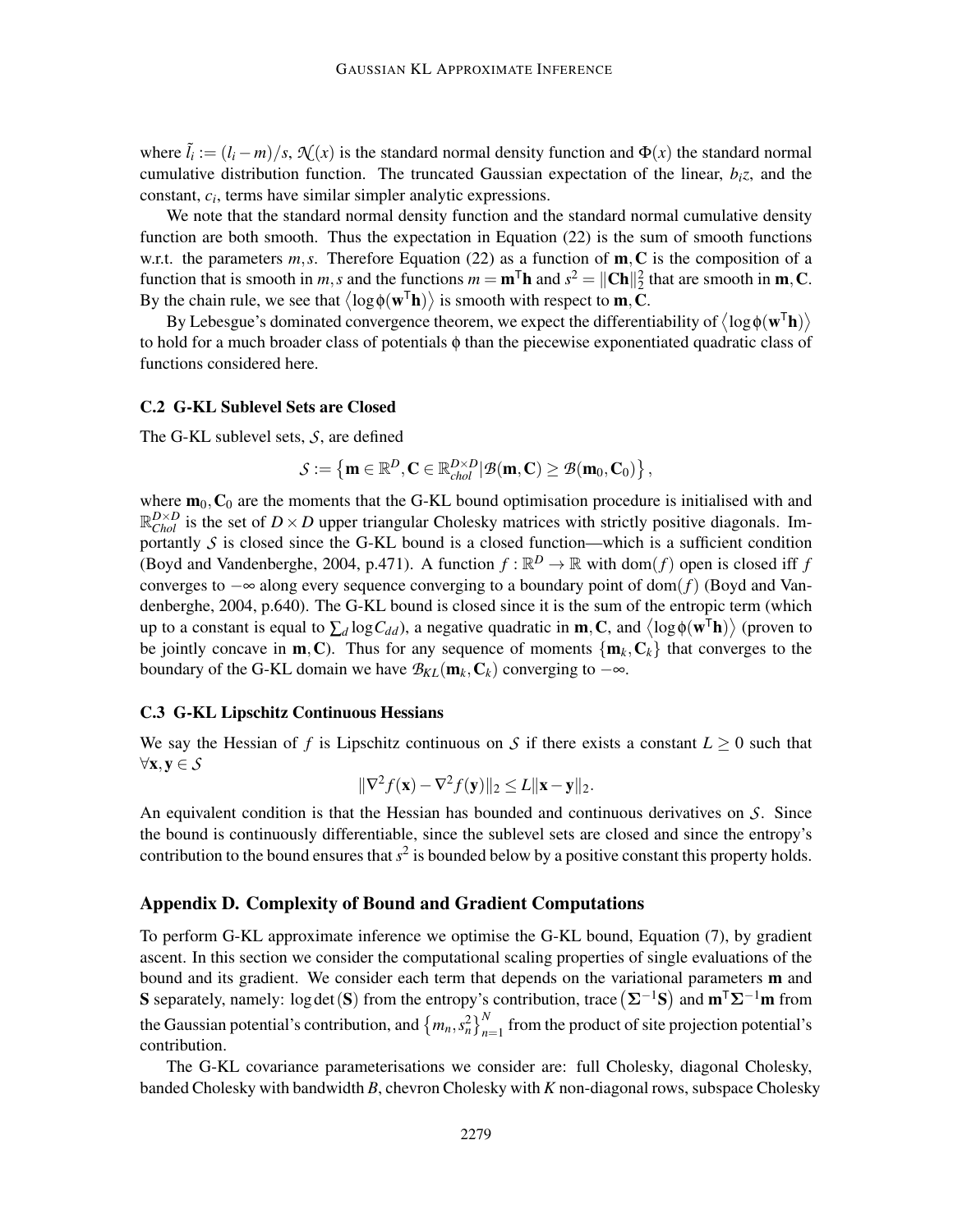with *K* dimensional subspace, sparse Cholesky with *DK* non-zeros, and factor analysis (FA) with *K* factor loading vectors. We report only the leading scaling terms and assume, for the sake of clarity, that  $N \ge D \ge K$ , *B* where *N* is the number of site factors and *D* is the dimensionality of the parameter vector w. In the last column we report the complexity figures required to compute the projected Gaussian moments  $\{m_n, s_n^2\}_{n=1}^N$  where  $m_n = \mathbf{m}^T \mathbf{h}_n$ ,  $s_n^2 = ||\mathbf{Ch}_n||_2^2$ , and  $n \in \mathbb{R}^D \to \mathbb{N}$  is a function that counts the number of non-zero elements in a vector.

|                     | log det(S) | $\left[\mathbf{\Sigma}^{-1}\mathbf{S}\right]$<br>trace ( |                 |                      |                | $\mathbf{m}^{\mathsf{T}}\mathbf{\Sigma}^{-1}\mathbf{m}$ |                 | ${m_n, s_n^2}_{n=1}^N$ |                     |
|---------------------|------------|----------------------------------------------------------|-----------------|----------------------|----------------|---------------------------------------------------------|-----------------|------------------------|---------------------|
|                     |            | $\Sigma$ - iso                                           | $\Sigma$ - diag | $\Sigma$ - full      | $\Sigma$ - iso | $\Sigma$ - diag                                         | $\Sigma$ - full | nnz(h)<br>$= D$        | $nnz(\mathbf{h})=L$ |
| $\mathbf{C}_{full}$ | O(D)       | $O(D^2)$                                                 | $D^2$<br>0      | $D^3$<br>O(          | O(D)           | O(D)                                                    | $O(D^2)$        | $O(ND^2)$              | O(NDL)              |
| $\mathbf{C}_{diag}$ | O(D)       | O(D)                                                     | O(D)            | O(D)                 | O(D)           | O(D)                                                    | $O(D^2)$        | O(ND)                  | O(NL)               |
| $\mathbf{C}_{band}$ | O(D)       | O(DB)                                                    | O(DB)           | $O(D^2B)$            | O(D)           | O(D)                                                    | $O(D^2)$        | O(NDB)                 | O(NLB)              |
| $\mathbf{C}_{chev}$ | O(D)       | O(DK)                                                    | O(DK)           | $(D^2K)$<br>$\Omega$ | O(D)           | O(D)                                                    | $O(D^2)$        | O(NDK)                 | O(NLK)              |
| $\mathbf{C}_{sub}$  | O(K)       | O(DK)                                                    | O(DK)           | $K^3$<br>$\Omega$ (  | O(D)           | O(D)                                                    | $O(D^2)$        | $O(NK^2)$              | $O(NK^2)$           |
| $\mathbf{C}_{spar}$ | O(D)       | O(DK)                                                    | O(DK)           | $O(D^2K)$            | O(D)           | O(D)                                                    | $O(D^2)$        | O(NDK)                 | O(NLK)              |
| $\mathbf{S}_{FA}$   | $O(D^2K)$  | O(DK)                                                    | O(DK)           | $O(KD^2)$            | O(D)           | O(D)                                                    | $O(D^2)$        | O(NDK)                 | O(NLK)              |

## Appendix E. Transformation of Basis

When the model's Gaussian potential,  $\mathcal{N}(\mathbf{w}|\boldsymbol{\mu}, \boldsymbol{\Sigma})$ , has full covariance optimising the G-KL bound can sometimes be made less expensive by linearly transforming the basis of the parameter vectors m and C. To do this, essentially we hard code the information contributed to the posterior from the Gaussian potential into our G-KL parameters. That is we parameterise m and C as

$$
\mathbf{C} = \tilde{\mathbf{C}} \mathbf{P} \quad \text{and} \quad \mathbf{m} = \mathbf{P}^{\mathsf{T}} \tilde{\mathbf{m}} + \mu \tag{23}
$$

where **P** is the Cholesky decomposition of the prior covariance such that  $P^T P = \Sigma$ . For the G-KL moments parameterised this way we each term of the G-KL bound can be evaluated using:

$$
-\langle \log q(\mathbf{w}) \rangle = \log \det (\tilde{\mathbf{C}}) + \log \det (\mathbf{P}) + \frac{D}{2} \log (2\pi) + \frac{D}{2},
$$
  
2\langle \log \mathcal{N}(\mathbf{w} | \boldsymbol{\mu}, \boldsymbol{\Sigma}) \rangle = -D \log (2\pi) - D - 2 \log \det (\mathbf{P}) - \tilde{\mathbf{m}}^{\mathsf{T}} \tilde{\mathbf{m}} - \text{trace} (\tilde{\mathbf{C}}^{\mathsf{T}} \tilde{\mathbf{C}}),  
\langle \psi(\mathbf{w}^{\mathsf{T}} \mathbf{h}) \rangle = \int \mathcal{N}(z|0, 1) \psi(m + zs) dz,

where  $m := \tilde{\mathbf{m}}^T \tilde{\mathbf{h}} + \mu^T \mathbf{h}$ ,  $s := ||\tilde{\mathbf{C}} \tilde{\mathbf{h}}||_2^2$  and  $\tilde{\mathbf{h}} := \mathbf{Ph}$ . Combining these terms the G-KL bound can be written

$$
\mathcal{B}(\mathbf{m}, \mathbf{C}) = \tilde{\mathcal{B}}(\tilde{\mathbf{m}}, \tilde{\mathbf{C}}) = \sum_{d} \log \left( \tilde{C}_{dd} \right) - \frac{1}{2} \tilde{\mathbf{m}}^{\mathsf{T}} \tilde{\mathbf{m}} - \frac{1}{2} \sum_{ij} \tilde{C}_{ij}^{2} + \sum_{n} \langle \log \phi_{n} (m_{n} + z s_{n}) \rangle_{\mathcal{N}(z, 0)1}.
$$

We are free then to optimise the G-KL bound just with respect to  $\tilde{m}$ ,  $\tilde{C}$  at a reduced cost. For a model with a full covariance Gaussian potential and non-sparse  $\mathbf{H} = [\mathbf{h}_1, ..., \mathbf{h}_N]$  computing the bound and gradient of  $\tilde{\mathcal{B}}(\tilde{\mathbf{m}}, \tilde{\mathbf{C}})$  scales  $O(D^2 + ND^2)$  whereas computing the bound and gradient of the untransformed bound scales  $O(D^3 + ND^2)$ —see the table in Appendix D.

This procedure requires some pre-processing—namely the Cholesky decomposition of  $\Sigma$  and the 'whitening' of the data set  $\tilde{H} = PH$  which scale  $O(D^3)$  and  $O(ND^2)$  respectively. And some post-processing—the final G-KL moments  **and**  $**C**$  **are obtained using equations Equation (23)** which require a matrix-vector and a matrix-matrix product which scale  $O(D^2)$  and  $O(D^3)$  respectively.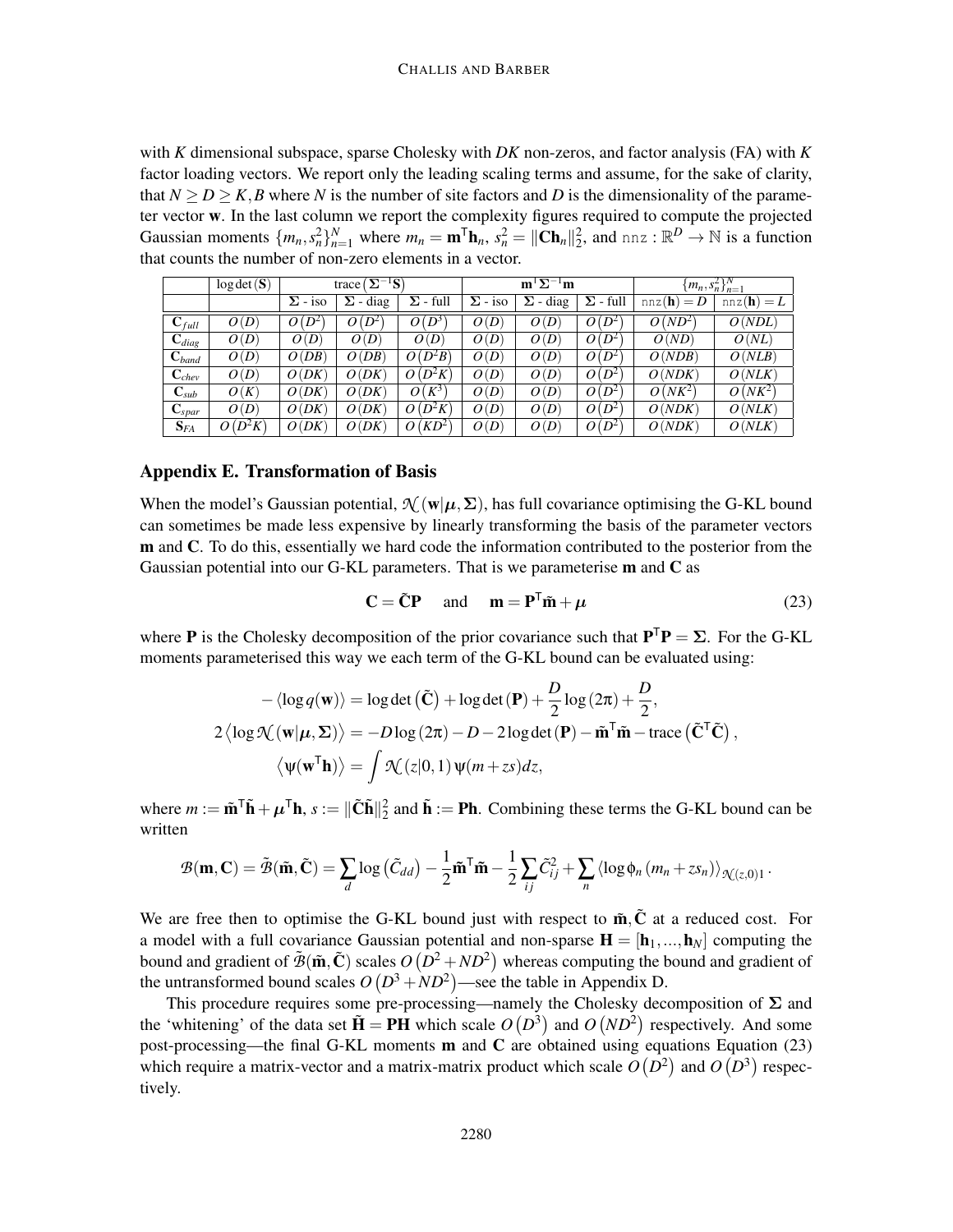Since during optimisation the bound and its gradient are usually computed many more times than twice, the basis transformation procedure detailed above will result in a significant computational saving. Note that this procedure can speed up G-KL bound optimisation only in settings where  $h_n$  are not sparse. For example Gaussian process regression models, where  $h_n$  are standard normal basis vectors, will not benefit from this reparameterisation since  $\tilde{\mathbf{h}}_n = \mathbf{Ph}_n$  are not sparse.

## Appendix F. Gaussian Process Regression

In this section we present equations necessary to implement Gaussian process regression models using G-KL approximate inference methods.

### F.1 Predictive Density

A Gaussian approximation to the posterior density on the latent function values of the training data may be used to obtain an approximation to the predictive density of the latent function value for a new test point. The GP predictive density to the target variable *y*<sup>∗</sup> for a new input x<sup>∗</sup> is defined by the integral

$$
p(\mathbf{y}_*|\mathbf{x}_*,\mathbf{X},\mathbf{y}) = \int p(\mathbf{y}_*|w_*)p(w_*|\mathbf{X},\mathbf{y},\mathbf{x}_*)dw_*.
$$

The distribution on the test point latent function value,  $p(w_*|\mathbf{X}, \mathbf{y}, \mathbf{x}_*)$ , is approximated by marginalising out the training set latent variables using our Gaussian approximate posterior,  $\mathcal{N}(\mathbf{w}|\mathbf{m},\mathbf{S}) \approx$  $p(\mathbf{w}|\mathbf{X}, \mathbf{y}, \boldsymbol{\theta})$ , giving

$$
p(w_*|\mathbf{X}, \mathbf{y}, \mathbf{x}_*) = \int p(w_*|\mathbf{w}, \mathbf{X}, \mathbf{x}_*) p(\mathbf{w}|\mathbf{y}, \mathbf{X}) d\mathbf{w}
$$
  
= 
$$
\int \mathcal{N}\left(w_*|\sigma_*^{\mathsf{T}}\Sigma^{-1}\mathbf{w}, \sigma_{**} - \sigma_*^{\mathsf{T}}\Sigma^{-1}\sigma_*\right) p(\mathbf{w}|\mathbf{y}, \mathbf{X}) d\mathbf{w}
$$
  

$$
\approx \int \mathcal{N}\left(w_*|\sigma_*^{\mathsf{T}}\Sigma^{-1}\mathbf{w}, \sigma_{**} - \sigma_*^{\mathsf{T}}\Sigma^{-1}\sigma_*\right) \mathcal{N}\left(\mathbf{w}|\mathbf{m}, \mathbf{S}\right) d\mathbf{w}
$$
  
= 
$$
\mathcal{N}\left(w_*|\sigma_*^{\mathsf{T}}\Sigma^{-1}\mathbf{m}, \sigma_{**} - \sigma_*^{\mathsf{T}}\Sigma^{-1}\sigma_* + \sigma_*^{\mathsf{T}}\Sigma^{-1}\mathbf{S}\Sigma^{-1}\sigma_*\right),
$$

where  $\sigma_*$  and  $\sigma_{**}$  are the prior covariance and variance terms of the test data point  $\mathbf{x}_*$ . The elements of  $\sigma_*$  are calculated by evaluating the covariance function,  $k(\mathbf{x}, \mathbf{x}')$ , between the each of the training covariates and the test point covariate such that  $[\sigma_*]_m = k(\mathbf{x}_m, \mathbf{x}_*)$  and  $\sigma_{**} = k(\mathbf{x}_*, \mathbf{x}_*)$ .

## F.2 Hyperparameter Optimisation

For a general likelihood  $p(\mathbf{y}|\mathbf{w}) = \prod_{n=1}^{N} \phi_n(w_n)$  and GP prior  $\mathcal{N}(\mathbf{w}|\mathbf{0}, \Sigma)$  with covariance function  $\Sigma_{mn} = k(\mathbf{x}_m, \mathbf{x}_n)$  we get the G-KL bound

$$
\mathcal{B}_{KL}(\mathbf{m}, \mathbf{C}) = \frac{D}{2} + \sum_{n} \log C_{nn} - \frac{1}{2} \log \det(\mathbf{\Sigma}) - \frac{1}{2} \mathbf{m}^{\mathsf{T}} \mathbf{\Sigma}^{-1} \mathbf{m} - \frac{1}{2} \text{trace} (\mathbf{\Sigma}^{-1} \mathbf{S}) + \sum_{n} \left\langle \log \phi(m_n + z \sqrt{S_{nn}}) \right\rangle_{\mathcal{N}(z|0,1)}.
$$

Taking the derivative of the above expression with respect to the covariance hyperparameters  $\theta$  we get

$$
\frac{\partial \mathcal{B}_{KL}}{\partial \boldsymbol{\theta}} = -\frac{1}{2} \text{trace} \left( \boldsymbol{\Sigma}^{-1} \frac{\partial \boldsymbol{\Sigma}}{\partial \boldsymbol{\theta}} \right) + \frac{1}{2} \mathbf{m}^{\mathsf{T}} \boldsymbol{\Sigma}^{-1} \frac{\partial \boldsymbol{\Sigma}}{\partial \boldsymbol{\theta}} \boldsymbol{\Sigma}^{-1} \mathbf{m} + \frac{1}{2} \text{trace} \left( \mathbf{C} \boldsymbol{\Sigma}^{-1} \frac{\partial \boldsymbol{\Sigma}}{\partial \boldsymbol{\theta}} \boldsymbol{\Sigma}^{-1} \mathbf{C} \right). \tag{24}
$$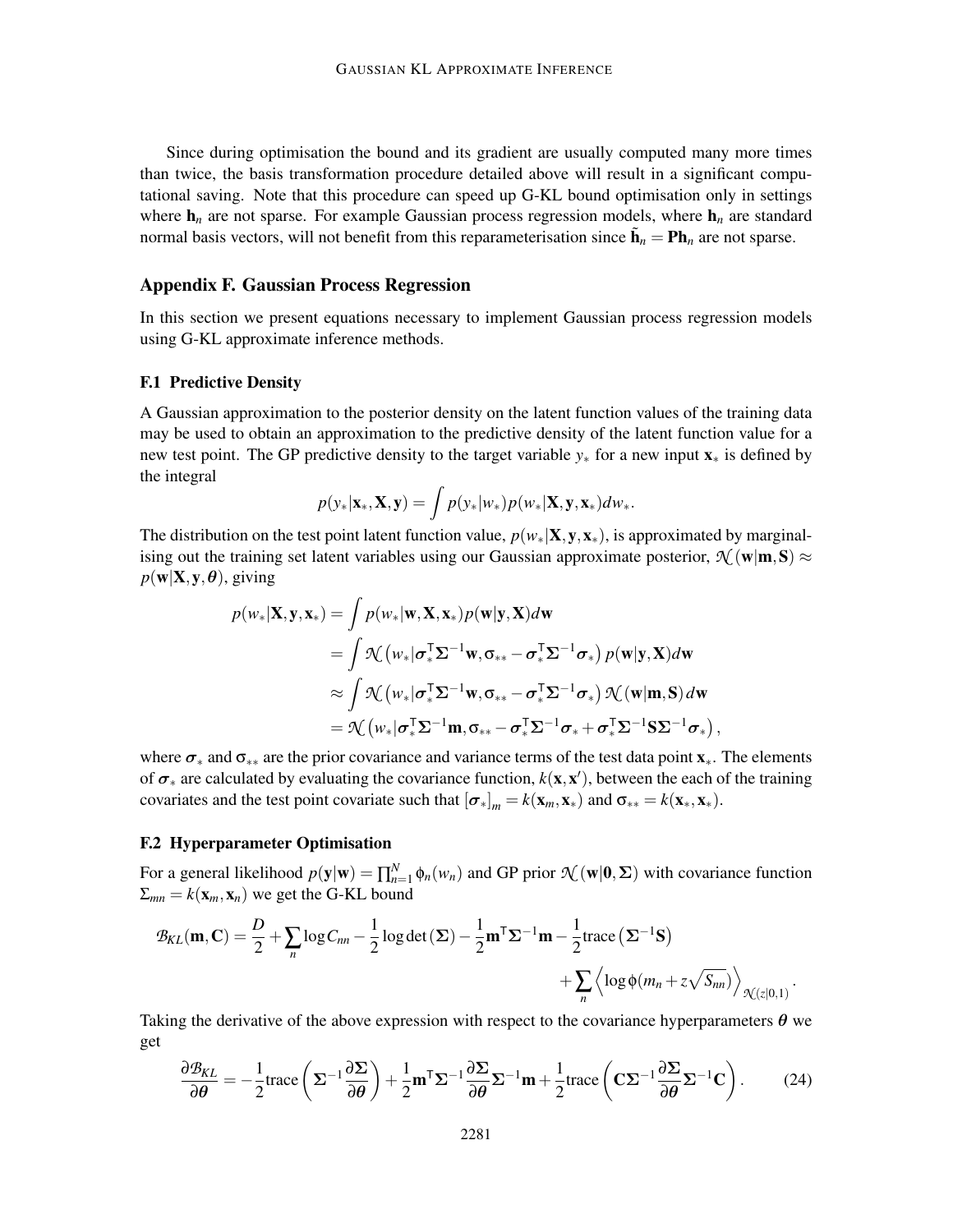Note that **m** and C implicitly depend on the covariance hyperparameters  $\theta$ . However, cross terms such as

$$
\frac{\partial \mathcal{B}_{KL}}{\partial \mathbf{m}} \frac{\partial \mathbf{m}}{\partial \theta} \text{ or } \frac{\partial \mathcal{B}_{KL}}{\partial C} \frac{\partial C}{\partial \theta}
$$

do not contribute to Equation (24) at the optimum of the G-KL bound since the gradients of *BKL* with respect to m or C are zero at this point. Therefore, to evaluate the gradient of *BKL* with respect to the covariance hyperparameters first the G-KL bound is optimised with respect to  $m, C$  with  $\theta$ fixed, then at that optimum we use Equation (24) to calculate the derivative with respect to  $\theta$ .

# Appendix G. Bayesian Logistic Regression Results

|                                             |           |           | $N_{trn} = 125$  |                  | $N_{trn} = 250$  |                  | $N_{trn} = 1250$ |                  |
|---------------------------------------------|-----------|-----------|------------------|------------------|------------------|------------------|------------------|------------------|
|                                             |           |           | $K = 13$         | $K = 25$         | $K=13$           | $K = 25$         | $K = 13$         | $K = 25$         |
|                                             |           | Chev      | $0.14 \pm 0.01$  | $0.16 \pm 0.00$  | $0.32 \pm 0.02$  | $0.34 \pm 0.01$  | $3.31 \pm 0.09$  | $3.38 \pm 0.14$  |
|                                             | $G-KL$    | Band      | $0.21 \pm 0.01$  | $0.28 \pm 0.01$  | $0.41 \pm 0.01$  | $0.53 \pm 0.01$  | $4.05 \pm 0.09$  | $4.64 \pm 0.09$  |
| Time(s)                                     |           | Sub       | $0.42 \pm 0.05$  | $0.46 \pm 0.02$  | $0.69 \pm 0.03$  | $0.81 \pm 0.04$  | $4.24 \pm 0.15$  | $5.17 \pm 0.28$  |
|                                             |           | FA        | $0.75 \pm 0.05$  | $0.74 \pm 0.05$  | $0.94 \pm 0.08$  | $1.12 \pm 0.08$  | $6.18 \pm 0.61$  | $5.49 \pm 0.40$  |
|                                             | VB        |           | $0.27 \pm 0.01$  | $0.28 \pm 0.00$  | $0.29 \pm 0.00$  | $0.31 \pm 0.01$  | $0.46 \pm 0.01$  | $0.45 \pm 0.00$  |
|                                             |           | Chev      | $-1.08 \pm 0.02$ | $-1.05 \pm 0.02$ | $-0.89 \pm 0.01$ | $-0.87 + 0.01$   | $-0.41 \pm 0.00$ | $-0.40 \pm 0.00$ |
|                                             | $G-KL$    | Band      | $-1.05 \pm 0.02$ | $-1.00 \pm 0.01$ | $-0.88 \pm 0.01$ | $-0.85 \pm 0.01$ | $-0.41 \pm 0.00$ | $-0.40 \pm 0.00$ |
| $\tilde{\mathcal{B}}$                       |           | Sub       | $-2.93 \pm 0.01$ | $-2.11 \pm 0.02$ | $-1.83 \pm 0.01$ | $-1.43 \pm 0.01$ | $-0.60 \pm 0.00$ | $-0.52 \pm 0.00$ |
|                                             |           | FA        | $-1.08 \pm 0.02$ | $-1.06 \pm 0.02$ | $-0.89 \pm 0.01$ | $-0.87 + 0.01$   | $-0.40 \pm 0.00$ | $-0.39 + 0.00$   |
|                                             | <b>VB</b> |           | $-\pm -$         | $-\pm -$         | $-\pm -$         | $-\pm -$         | $-\pm -$         | $-\pm -$         |
|                                             | $G-KL$    | Chev      | $1.48 \pm 0.01$  | $1.48 \pm 0.01$  | $1.38 \pm 0.01$  | $1.38 \pm 0.01$  | $1.11 \pm 0.01$  | $1.11 \pm 0.01$  |
|                                             |           | Band      | $1.48 \pm 0.01$  | $1.48 \pm 0.01$  | $1.38 \pm 0.01$  | $1.38 \pm 0.01$  | $1.11 \pm 0.01$  | $1.11 \pm 0.01$  |
| $\ \mathbf{m}-\mathbf{w}_{tr}\ _2/D$        |           | Sub       | $1.49 \pm 0.01$  | $1.48 \pm 0.01$  | $1.43 \pm 0.01$  | $1.41 \pm 0.01$  | $1.20 \pm 0.01$  | $1.18 \pm 0.01$  |
|                                             |           | <b>FA</b> | $1.48 \pm 0.01$  | $1.48 \pm 0.01$  | $1.38 \pm 0.01$  | $1.38 \pm 0.01$  | $1.11 \pm 0.01$  | $1.11 \pm 0.01$  |
|                                             | <b>VB</b> |           | $1.52 \pm 0.01$  | $1.51 \pm 0.01$  | $1.45 \pm 0.01$  | $1.45 \pm 0.02$  | $1.21 \pm 0.01$  | $1.21 \pm 0.01$  |
|                                             |           | Chev      | $-0.57 \pm 0.01$ | $-0.56 \pm 0.01$ | $-0.47 \pm 0.01$ | $-0.47 \pm 0.01$ | $-0.19 + 0.00$   | $-0.19 + 0.00$   |
|                                             | G-KL      | Band      | $-0.56 \pm 0.01$ | $-0.56 \pm 0.01$ | $-0.47\pm0.01$   | $-0.46 \pm 0.01$ | $-0.19\pm0.00$   | $-0.19 \pm 0.00$ |
| $\log p(\mathbf{y}^* \mathbf{X}^*)/N_{tst}$ |           | Sub       | $-0.67 \pm 0.02$ | $-0.63 \pm 0.02$ | $-0.57 \pm 0.02$ | $-0.54 \pm 0.02$ | $-0.21 \pm 0.01$ | $-0.20 \pm 0.01$ |
|                                             |           | FA.       | $-0.57 \pm 0.01$ | $-0.57 \pm 0.01$ | $-0.48 \pm 0.01$ | $-0.47 \pm 0.01$ | $-0.19 \pm 0.00$ | $-0.19 \pm 0.00$ |
|                                             | VB.       |           | $-0.68 \pm 0.02$ | $-0.68 \pm 0.02$ | $-0.57 \pm 0.01$ | $-0.56 \pm 0.01$ | $-0.21 \pm 0.01$ | $-0.21 \pm 0.01$ |

Table 3: Bayesian logistic regression results for a unit variance Gaussian prior, with parameter dimension  $D = 250$  and number of test points  $N_{\text{tst}} = 2500$ . Experimental setup and metrics are described in Section 6.2.

# **References**

- D. Barber. *Bayesian Reasoning and Machine Learning*. Cambridge University Press, 2012.
- D. Barber and C. Bishop. Ensemble learning in bayesian neural networks. In *Neural Networks and Machine Learning*, pages 215–237. Springer, 1998.
- S. Boyd and L. Vandenberghe. *Convex Optimization*. Cambridge University Press, 2004.
- E. Challis and D. Barber. Concave gaussian variational approximations for inference in large-scale bayesian linear models. In *Proceedings of the Fourteenth International Conference on Artificial Intelligence and Statistics*, 2011.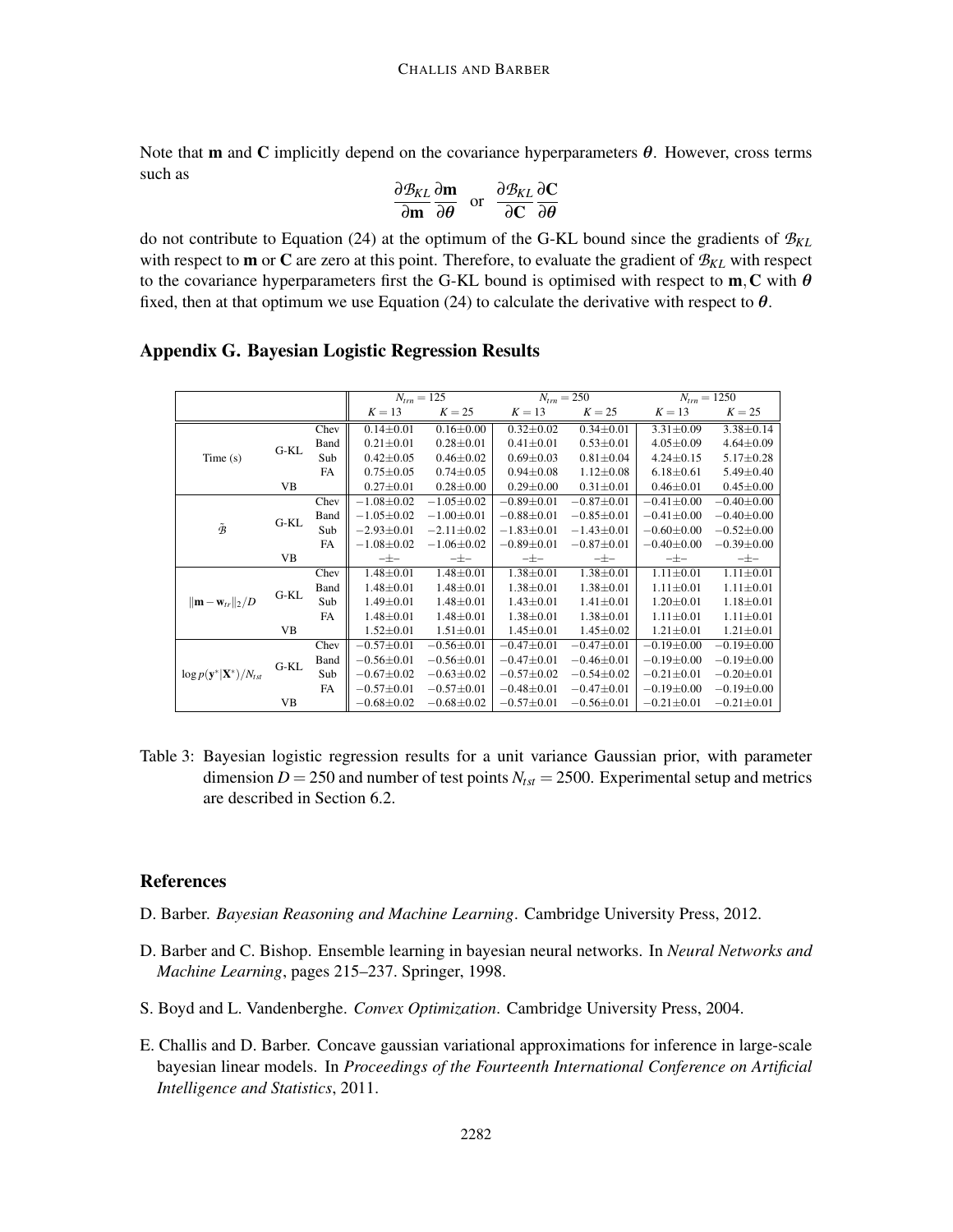|                                             |           |           | $N_{trn} = 500$  |                  | $N_{trn} = 1000$ |                  | $N_{trn} = 5000$  |                   |
|---------------------------------------------|-----------|-----------|------------------|------------------|------------------|------------------|-------------------|-------------------|
|                                             |           |           | $K = 50$         | $K = 100$        | $K = 50$         | $K = 100$        | $K = 50$          | $K = 100$         |
|                                             | $G-KL$    | Chev      | $2.68 \pm 0.04$  | $3.37 \pm 0.05$  | $6.41 \pm 0.11$  | $7.28 \pm 0.14$  | $75.23 \pm 1.51$  | $78.38 \pm 2.10$  |
|                                             |           | Band      | $6.66 \pm 0.58$  | $8.97 \pm 0.14$  | $12.81 \pm 0.15$ | $20.59 \pm 0.26$ | $127.69 \pm 2.36$ | $190.65 \pm 3.47$ |
| Time(s)                                     |           | Sub       | $1.59 \pm 0.07$  | $2.58 \pm 0.12$  | $3.24 \pm 0.03$  | $7.71 \pm 0.20$  | $56.67 \pm 1.80$  | $75.35 \pm 1.63$  |
|                                             |           | <b>FA</b> | $9.94 \pm 1.00$  | $12.24 \pm 0.63$ | $16.21 \pm 0.74$ | $18.64 \pm 1.09$ | $70.87 \pm 3.92$  | $82.13 \pm 5.83$  |
|                                             | <b>VB</b> |           | $1.78 \pm 0.03$  | $2.65 \pm 0.05$  | $4.12 \pm 0.04$  | $6.17 \pm 0.07$  | $21.88 \pm 0.03$  | 33.87±0.02        |
|                                             |           | Chev      | $-1.28 \pm 0.01$ | $-1.24 \pm 0.01$ | $-0.99 \pm 0.00$ | $-0.96 \pm 0.00$ | $-0.42\pm0.00$    | $-0.41 \pm 0.00$  |
|                                             | $G-KL$    | Band      | $-1.24 \pm 0.01$ | $-1.17\pm0.01$   | $-0.98 + 0.00$   | $-0.94\pm0.00$   | $-0.42 \pm 0.00$  | $-0.42 \pm 0.00$  |
| $\tilde{\mathcal{B}}$                       |           | Sub       | $-5.40 \pm 0.23$ | $-4.54\pm0.25$   | $-7.56 \pm 0.00$ | $-1.52 \pm 0.00$ | $-0.62 \pm 0.00$  | $-0.54 \pm 0.00$  |
|                                             |           | <b>FA</b> | $-1.29 \pm 0.01$ | $-1.26 \pm 0.01$ | $-1.00 \pm 0.00$ | $-0.97 \pm 0.00$ | $-0.42 \pm 0.00$  | $-0.41 \pm 0.00$  |
|                                             | VB        |           | $-\pm -$         | $-\pm -$         | $-\pm -$         | $-\pm -$         | $-\pm -$          | $-\pm -$          |
|                                             | $G-KL$    | Chev      | $0.53 \pm 0.00$  | $0.53 \pm 0.00$  | $0.49 \pm 0.00$  | $0.49 \pm 0.00$  | $0.38 \pm 0.00$   | $0.38 \pm 0.00$   |
|                                             |           | Band      | $0.53 \pm 0.00$  | $0.53 \pm 0.00$  | $0.49 \pm 0.00$  | $0.49 \pm 0.00$  | $0.38 \pm 0.00$   | $0.38 + 0.00$     |
| $\ \mathbf{w}-\mathbf{w}_{tr}\ _2/D$        |           | Sub       | $0.56 \pm 0.00$  | $0.55 \pm 0.00$  | $0.56 \pm 0.00$  | $0.50 \pm 0.00$  | $0.44 \pm 0.00$   | $0.43 \pm 0.00$   |
|                                             |           | <b>FA</b> | $0.53 \pm 0.00$  | $0.53 \pm 0.00$  | $0.49 \pm 0.00$  | $0.49 \pm 0.00$  | $0.38 \pm 0.00$   | $0.38 \pm 0.00$   |
|                                             | <b>VB</b> |           | $0.54 \pm 0.00$  | $0.54 \pm 0.00$  | $0.52 \pm 0.00$  | $0.52 \pm 0.00$  | $0.45 \pm 0.00$   | $0.45 \pm 0.00$   |
|                                             | $G-KL$    | Chev      | $-0.62 \pm 0.01$ | $-0.61 \pm 0.01$ | $-0.51 \pm 0.01$ | $-0.49 \pm 0.01$ | $-0.18 \pm 0.00$  | $-0.18 \pm 0.00$  |
|                                             |           | Band      | $-0.61 \pm 0.01$ | $-0.59 \pm 0.01$ | $-0.50 \pm 0.01$ | $-0.49 \pm 0.01$ | $-0.18 \pm 0.00$  | $-0.18 \pm 0.00$  |
| $\log p(\mathbf{y}^* \mathbf{X}^*)/N_{tst}$ |           | Sub       | $-0.62 \pm 0.01$ | $-0.61 \pm 0.01$ | $-0.69 \pm 0.00$ | $-0.61 \pm 0.01$ | $-0.21 \pm 0.00$  | $-0.21 \pm 0.00$  |
|                                             |           | <b>FA</b> | $-0.62 \pm 0.01$ | $-0.61 \pm 0.01$ | $-0.52 \pm 0.01$ | $-0.51 \pm 0.01$ | $-0.18 \pm 0.00$  | $-0.18 \pm 0.00$  |
|                                             | VB        |           | $-0.88 \pm 0.01$ | $-0.95 \pm 0.02$ | $-0.68 \pm 0.01$ | $-0.70 \pm 0.01$ | $-0.21 \pm 0.00$  | $-0.21 \pm 0.00$  |

- Table 4: Bayesian logistic regression results for a unit variance Gaussian prior, with parameter dimension  $D = 1000$  and number of test points  $N_{tst} = 5000$ . Experimental setup and metrics are described in Section 6.2.
- R. Fergus, B. Singh, A. Hertzmann, S. Roweis, and W. Freeman. Removing camera shake from a single photograph. In *ACM Transactions on Graphics*.
- J. Friedman. Multivariate adaptive regression splines. *The Annals of Statistics*, 19(1):1–67, 1991.
- M. Gibbs and D. MacKay. Variational gaussian process classifiers. *IEEE Transactions on Neural Networks*, 11(6):1458–1464, 2000.
- M. Girolami. A variational method for learning sparse and overcomplete representations. *Neural Computation*, 13(11):2517–2532, 2001.
- G. Golub and C. Van Loan. *Matrix Computations*. John Hopkins University Press, 1996.
- A. Graves. Practical variational inference for neural networks. In *Advances in Neural Information Processing Systems 24*, 2011.
- R. Herbrich. On gaussian expectation propagation. Technical report, Microsoft Research Cambridge, research.microsoft.com/pubs/74554/EP.pdf, 2005.
- A. Honkela, T. Raiko, M. Kuusela, M. Tornio, and J. Karhunen. Approximate riemannian conjugate gradient learning for fixed-form variational bayes. *Journal of Machine Learning Research*, 11: 3235–3268, 2010.
- T. Jaakkola and M. Jordan. A variational approach to bayesian logistic regression problems and their extensions. In *Proceedings of the Sixth International Workshop on Artificial Intelligence and Statistics*, 1997.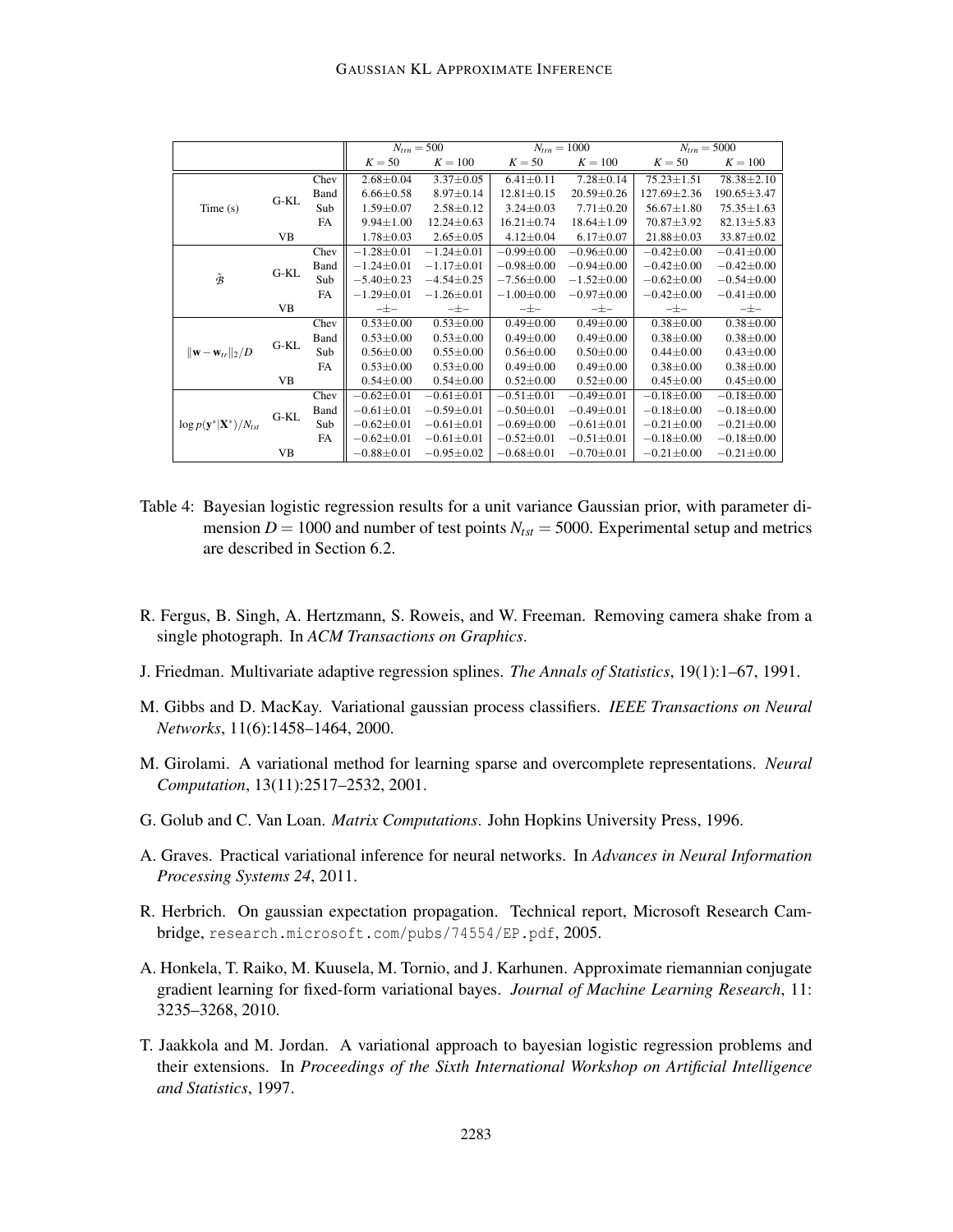- P. Jylanki, J. Vanhatalo, and A. Vehtrari. Robust Gaussian Process Regression with a Student-t Likelihood. *Journal of Machine Learning Research*, 12:3187–3225, 2011.
- K. Ko and M. Seeger. Large scale variational bayesian inference for structured scale mixture models. In *Proceedings of the 29th International Conference on Machine Learning*, 2012.
- M. Kuss. *Gaussian Process Models for Robust Regression, Classification, and Reinforcement Learning*. PhD thesis, Technischen Universitat Darmstadt, Darmstadt, Germany, 2006. ¨
- M. Kuss and C. Rasmussen. Assessing approximate inference for binary gaussian process classification. *Journal of Machine Learning Research*, 6:1679–1704, 2005.
- D. MacKay and J. Oldfield. Generalization error and the number of hidden units in a multilayer perceptron. Technical report, Cambridge University, www.inference.phy.cam.ac.uk/mackay/ gen.ps.gz, 1995.
- B. Marlin, M. Khan, and K. Murphy. Piecewise bounds for estimating bernoulli-logistic latent gaussian models. In *Proceedings of the 28th International Conference on Machine Learning*, 2011.
- T. Minka. Expectation propagation for approximate bayesian inference. In *Proceedings of the Seventeenth Conference on Uncertainty in Artificial Intelligence*, 2001.
- T. Minka. Power EP. Technical report, Department of Statistics, Carnegie Mellon University, research.microsoft.com/pubs/67427/tr-2004-149.pdf, 2004.
- R. Neal. Monte carlo implementation of gaussian process models for bayesian regression and classification. Technical report, Department of Statistics and Department of Computer Science, University of Toronto, arxiv.org/abs/physics/9701026v2, 1997.
- H. Nickisch. *Bayesian Inference and Experimental Design for Large Generalised Linear Models*. PhD thesis, Technische Universität Berlin, Berlin, Germany, 2010.
- H. Nickisch. glm-ie: Generalised linear models inference and estimation toolbox. *Journal of Machine Learning Research*, 13:1699–1703, 13 2012.
- H. Nickisch and C. Rasmussen. Approximations for binary gaussian process classification. *Journal of Machine Learning Research*, 9:2035–2078, 10 2008.
- H. Nickisch and M. Seeger. Convex variational bayesian inference for large scale generalized linear models. In *Proceedings of the 26th International Conference on Machine Learning*, 2009.
- J. Nocedal and S. Wright. *Numerical Optimization*. Springer, 2006.
- B. Olshausen and D. Field. Natural image statistics and efficient coding. *Network: Computation in Neural Systems*, 7:333–339, 2 1996.
- M. Opper and C. Archambeau. The variational gaussian approximation revisited. *Neural Computation*, 21(3):786–792, 2009.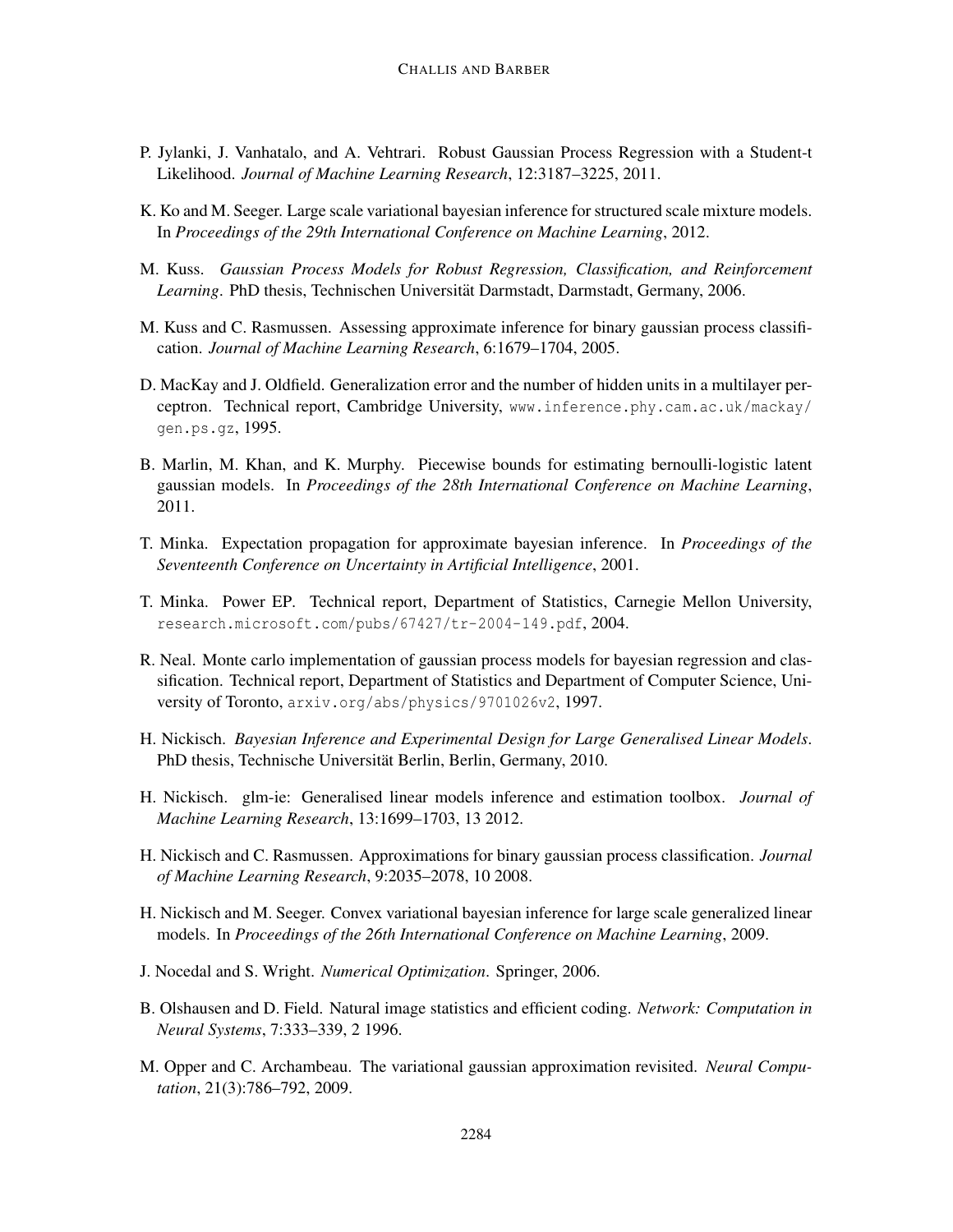- M. Opper and O. Winther. Expectation consistent approximate inference. *Journal of Machine Learning Research*, 6:2177–2204, Dec. 2005.
- J. Ormerod and M. Wand. Gaussian variational approximate inference for generalized linear mixed models. *Journal of Computational and Graphical Statistics*, 21(1):2–17, 2012.
- A. Palmer, D. Wipf, K. Kreutz-Delgado, and B. Rao. Variational EM algorithms for non-Gaussian latent variable models. In *Advances in Neural Information Processing Systems 20*, 2006.
- G. Papandreou and A. Yuille. Gaussian sampling by local perturbations. In *Advances in Neural Information Processing Systems 11*, 2010.
- T. Park and G. Casella. The bayesian lasso. *Journal of the American Statistical Association*, 103: 681–686, 2008.
- C. Rasmussen and H. Nickisch. Gaussian processes for machine learning (GPML) toolbox. *Journal of Machine Learning Research*, 11:3011–3015, Nov. 2010.
- C. Rasmussen and C. Williams. *Gaussian Processes for Machine Learning*. MIT Press, 2006.
- R. Salakhutdinov, S. Roweis, and Z. Ghahramani. Optimization with EM and expectationconjugate-gradient. In *Proceedings of the 20th International Conference on Machine Learning*, 2003.
- L. Saul, T. Jaakkola, and M. Jordan. Mean field theory for sigmoid belief networks. *Journal of Artificial Intelligence Research*, 4:61–76, 1996.
- M. Schmidt, G. Fung, and R. Rosales. Fast optimization methods for l1 regularization: A comparative study and two new approaches. In *The 18th European Conference on Machine Learning*, 2007.
- M. Seeger. Bayesian methods for support vector machines and gaussian processes. Master's thesis, University of Karlsruhe, 1999a.
- M. Seeger. Bayesian model selection for support vector machines, gaussian processes and other kernel classifiers. In *Advances in Neural Information Processing Systems 12*. 1999b.
- M. Seeger. Low rank updates for the cholsky decomposition. Technical report, University of California at Berkeley, infoscience.epfl.ch/record/161468/files/cholupdate.pdf, 2007.
- M. Seeger. Bayesian inference and optimal design in the sparse linear model. *Journal of Machine Learning Research*, 9:759–813, Oct. 2008.
- M. Seeger. Sparse linear models: Variational approximate inference and bayesian experimental design. *Journal of Physics: Conference Series*, 197(1), 2009.
- M. Seeger. Gaussian covariance and scalable variational inference. In *Proceedings of the 27th International Conference on Machine Learning*, 2010.
- M. Seeger and H. Nickisch. Compressed sensing and bayesian experimental design. In *Proceedings of the 25th International Conference on Machine Learning*, pages 912–919, 2008.